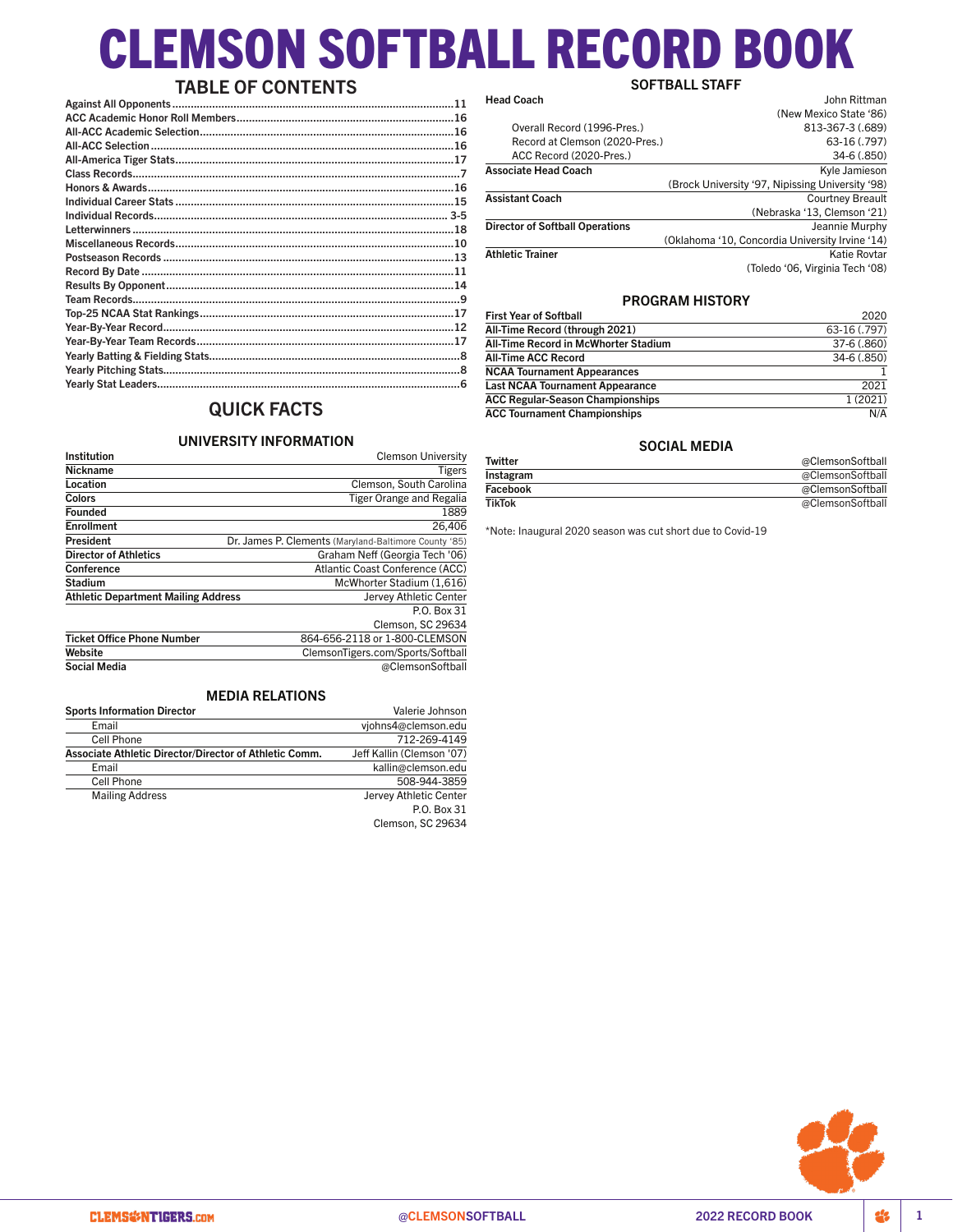# INDIVIDUAL RECORDS

# **OFFENSE**

|                                                             |      | UFFEINƏI               |                                                                 |  |  |
|-------------------------------------------------------------|------|------------------------|-----------------------------------------------------------------|--|--|
|                                                             |      | <b>GAMES PLAYED</b>    |                                                                 |  |  |
| <b>CAREER</b>                                               |      |                        |                                                                 |  |  |
| No. Player                                                  |      | Year                   | Total                                                           |  |  |
| 1.<br>Valerie Cagle                                         |      |                        | 79<br>2020-Pres.                                                |  |  |
| 2.<br>JoJo Hyatt                                            |      |                        | 78<br>2020-Pres.                                                |  |  |
| 3. Marissa Guimbarda                                        |      |                        | 75<br>2020-Pres.                                                |  |  |
| 4. Cammy Pereira                                            |      |                        | 2020-Pres.<br>72                                                |  |  |
| 5. Arielle Oda                                              |      |                        | 70<br>2020-Pres.                                                |  |  |
| 6. Alia Logoleo                                             |      |                        | 2020-Pres.<br>66                                                |  |  |
| Grace Mattimore                                             |      |                        | 2020-Pres.<br>66                                                |  |  |
| 8.<br>Carlee Shannon                                        |      |                        | 59<br>2020-Pres.                                                |  |  |
| 9. McKenzie Clark                                           |      |                        | 2021-Pres.<br>52                                                |  |  |
| 10. Ansley Gilstrap                                         |      | 2020-21                | 51                                                              |  |  |
| SEASON                                                      |      |                        |                                                                 |  |  |
| No. Player                                                  |      | Year                   | Total                                                           |  |  |
| Valerie Cagle<br>1.                                         |      | 2021                   | 52                                                              |  |  |
| <b>McKenzie Clark</b>                                       |      | 2021                   | 52                                                              |  |  |
| 3.<br><b>Ansley Gilstrap</b>                                |      | 2021                   | 51                                                              |  |  |
| JoJo Hyatt                                                  |      | 2021                   | 51                                                              |  |  |
| 5.<br>Marissa Guimbarda                                     |      | 2021                   | 48                                                              |  |  |
| Casey Bigham                                                |      | 2021                   | 48                                                              |  |  |
| 7.<br>Arielle Oda                                           |      | 2021                   | 46                                                              |  |  |
| 8.<br><b>Cammy Pereira</b>                                  |      |                        | 45                                                              |  |  |
|                                                             |      | 2021                   |                                                                 |  |  |
| Alia Logoleo                                                |      | 2021                   | 45                                                              |  |  |
| 10. Grace Mattimore                                         |      | 2021                   | 40                                                              |  |  |
|                                                             |      | <b>GAMES STARTED</b>   |                                                                 |  |  |
| <b>CAREER</b>                                               |      |                        |                                                                 |  |  |
| No. Player                                                  |      | Year                   | Total                                                           |  |  |
| 1.<br>Valerie Cagle                                         |      |                        | 2020-Pres.<br>79                                                |  |  |
| 2. JoJo Hyatt                                               |      |                        | 77<br>2020-Pres.                                                |  |  |
| 3. Marissa Guimbarda                                        |      |                        | 75<br>2020-Pres.                                                |  |  |
| 4. Cammy Pereira                                            |      |                        | 72<br>2020-Pres.                                                |  |  |
| 5. Grace Mattimore                                          |      |                        | 2020-Pres.<br>65                                                |  |  |
| 6. Alia Logoleo                                             |      |                        | 57<br>2020-Pres.                                                |  |  |
| 7.<br><b>McKenzie Clark</b>                                 |      |                        | 52<br>2021-Pres.                                                |  |  |
| 8. Ansley Gilstrap                                          |      | 2020-21                | 51                                                              |  |  |
| 9.<br><b>Casey Bigham</b>                                   |      | 2021                   | 39                                                              |  |  |
| 10. Abi Stuart                                              |      |                        | 2020-Pres.<br>35                                                |  |  |
|                                                             |      |                        |                                                                 |  |  |
| Season                                                      |      |                        |                                                                 |  |  |
| No. Player                                                  |      | Year                   | Total                                                           |  |  |
| 1. Valerie Cagle                                            |      | 2021                   | 52                                                              |  |  |
| <b>McKenzie Clark</b>                                       |      | 2021                   | 52                                                              |  |  |
| 3. Ansley Gilstrap                                          |      | 2021                   | 51                                                              |  |  |
| 4.<br>JoJo Hyatt                                            |      | 2021                   | 50                                                              |  |  |
| 5.<br>Marissa Guimbarda                                     |      | 2021                   | 48                                                              |  |  |
| 6.<br>Cammy Pereira                                         |      | 2021                   | 45                                                              |  |  |
| 7.<br>Grace Mattimore                                       |      | 2021                   | 40                                                              |  |  |
| 8.<br>Casey Bigham                                          |      | 2021                   | 39                                                              |  |  |
| 9.<br>Alia Logoleo                                          |      | 2021                   | 37                                                              |  |  |
| 10. Abi Stuart                                              |      | 2021                   | 31                                                              |  |  |
|                                                             |      | <b>BATTING AVERAGE</b> |                                                                 |  |  |
| CAREER (250 AB)                                             |      |                        |                                                                 |  |  |
| No. Player                                                  |      | Year ______            | At-Bats Hits Avg.                                               |  |  |
| *Will be added following 2022 season and minimum AB reached |      |                        |                                                                 |  |  |
| SEASON (100 AB)                                             |      |                        |                                                                 |  |  |
| No. Player                                                  | Year |                        | At-Bats Hits<br>Avg.                                            |  |  |
| 1.<br>Valerie Cagle                                         | 2021 | 156                    | 63<br>.404                                                      |  |  |
| 2. McKenzie Clark                                           | 2021 | 169                    | 60<br>.355                                                      |  |  |
| 3. Marissa Guimbarda                                        | 2021 | 136                    | 42<br>.309                                                      |  |  |
| 4. Cammy Pereira                                            | 2021 | 132                    | 39<br>.295                                                      |  |  |
| 5. Ansley Gilstrap                                          | 2021 | 144                    | 42<br>.292                                                      |  |  |
| 6.                                                          | 2021 | 102                    | 27<br>.265                                                      |  |  |
| Alia Logoleo                                                |      |                        | *2020 season stats not counted since minimum 100 AB not reached |  |  |
|                                                             |      |                        |                                                                 |  |  |
|                                                             |      | <b>AT-BATS</b>         |                                                                 |  |  |

| At-Bats Hits Av              |        |     |
|------------------------------|--------|-----|
| In and minimum AB reached    |        |     |
|                              |        |     |
|                              |        |     |
| At-Bats Hits Av              |        |     |
| 156                          | 63     | .40 |
| 169                          | 60     | .35 |
| 136                          | 42     | .30 |
| 132 39 .29                   |        |     |
| 144                          | 42     | .29 |
| 102                          | 27 .26 |     |
| ce minimum 100 AB not reache |        |     |
|                              |        |     |
| <b>ATS</b>                   |        |     |
|                              |        |     |
|                              |        |     |

| <b>CAREER</b>          |            |       |
|------------------------|------------|-------|
| No. Player             | Year       | Total |
| 1. Valerie Cagle       | 2020-Pres. | 249   |
| 2. Cammy Pereira       | 2020-Pres. | 226   |
| 3. Marissa Guimbarda   | 2020-Pres. | 212   |
| 4. McKenzie Clark      | 2021-Pres. | 169   |
| 5. Alia Logoleo        | 2020-Pres. | 157   |
| <b>Grace Mattimore</b> | 2020-Pres. | 157   |
|                        |            |       |

|            | 7. JoJo Hyatt      | 2020-Pres.              | 156 |
|------------|--------------------|-------------------------|-----|
|            | 8. Ansley Gilstrap | 2020-21                 | 144 |
| $\sqrt{ }$ | $A L: C+.$         | $2020$ D <sub>rea</sub> | າດລ |

## 8. Ansley Gilstrap 2020-21 144 9. Abi Stuart 2020-Pres. 103 10. Kyah Keller **SEASON No. Player Year Total**<br>
1. McKenzie Clark 2021 169 1. McKenzie Clark 2021 169<br>2. Valerie Cagle 2021 156 2. Valerie Cagle 2021 156<br>3. Anslev Gilstrap 2021 144 3. Ansley Gilstrap 2021 144 1. Marissa Guimbarda<br>
1. Marissa Guimbarda<br>
1. Cammy Pereira<br>
2021 132 5. Cammy Pereira 2021 132<br>Alia Logoleo 2021 102 6. Alia Logoleo 2021 102 7. Cammy Pereira 2020 94 JoJo Hyatt 2021 94 9. Valerie Cagle 2020 93 10. Grace Mattimore 2021 91

## Single Game

**CAREER** 

| No. Player                                             | Date | Opponent                  | Total |
|--------------------------------------------------------|------|---------------------------|-------|
| 1. Valerie Cagle                                       |      | 4/21/21 at South Carolina | 5     |
| *Total of 24 performances with 5 at-bats (most recent) |      |                           |       |

# **HITS** No. Player **No. Player No. Player No. Player**

| 1.            | <b>Valerie Cagle</b>   |         | 2020-Pres.      | 98    |
|---------------|------------------------|---------|-----------------|-------|
| 2.            | Marissa Guimbarda      |         | 2020-Pres.      | 69    |
| 3.            | Cammy Pereira          |         | 2020-Pres.      | 67    |
| 4.            | <b>McKenzie Clark</b>  |         | 2020-Pres.      | 60    |
| 5.            | Alia Logoleo           |         | 2020-Pres.      | 46    |
| 6.            | <b>Grace Mattimore</b> |         | 2020-Pres.      | 45    |
| 7.            | <b>Ansley Gilstrap</b> |         | 2020-21         | 42    |
| 8.            | JoJo Hyatt             |         | 2020-Pres.      | 39    |
| 9.            | Hannah Goodwin         |         | 2020-Pres.      | 30    |
|               | 10. MK Bonamy          |         | 2020            | 27    |
| <b>SEASON</b> |                        |         |                 |       |
|               | No. Player             |         | Year            | Total |
| 1.            | Valerie Cagle          |         | 2021            | 63    |
| 2.            | <b>McKenzie Clark</b>  |         | 2021            | 60    |
| 3.            | <b>Ansley Gilstrap</b> |         | 2021            | 42    |
|               | Marissa Guimbarda      |         | 2021            | 42    |
| 5.            | Cammy Pereira          |         | 2021            | 39    |
| 6.            | <b>Valerie Cagle</b>   |         | 2020            | 35    |
| 7.            | Hannah Goodwin         |         | 2020            | 30    |
| 8.            | Cammy Pereira          |         | 2020            | 28    |
| 9.            | Alia Logoleo           |         | 2021            | 27    |
|               | Marissa Guimbarda      |         | 2020            | 27    |
|               | <b>MK Bonamy</b>       |         | 2020            | 27    |
|               | <b>SINGLE GAME</b>     |         |                 |       |
|               | No. Player             | Date    | <b>Opponent</b> | Total |
| 1.            | Alia Logoleo           | 5/9/21  | at Syracuse     | 4     |
|               | <b>Ansley Gilstrap</b> | 3/7/21  | at Virginia     | 4     |
|               | Valerie Cagle          | 2/28/20 | Virginia        | 4     |
|               | <b>Valerie Cagle</b>   | 2/15/20 | at Maryland     | 4     |
| 5.            | Cammy Pereira          | 5/9/21  | at Syracuse     | 3     |
|               | JoJo Hyatt             | 5/9/21  | at Syracuse     | 3     |

# \*Total of 28 performances with 3 hits (most recent)

# DOUBLES

| CARFFR                     |            |              |
|----------------------------|------------|--------------|
| No. Player                 | Year       | Total        |
| <b>Valerie Cagle</b><br>1. | 2020-Pres. | 17           |
| Marissa Guimbarda<br>2.    | 2020-Pres. | 14           |
| 3.<br>Grace Mattimore      | 2020-Pres. | 13           |
| 4.<br>Alia Logoleo         | 2020-Pres. | 10           |
| 5. McKenzie Clark          | 2020-Pres. | 9            |
| 6. Abi Stuart              | 2020-Pres. | 7            |
| Cammy Pereira              | 2020-Pres. | 7            |
| <b>MK Bonamy</b><br>8.     | 2020       | 6            |
| <b>Ansley Gilstrap</b>     | 2020-21    | 6            |
| 10. Hannah Goodwin         | 2020-Pres. | 5            |
| <b>SEASON</b>              |            |              |
| No. Player                 | Year       | <b>Total</b> |
| <b>Valerie Cagle</b><br>1. | 2021       | 12           |
| Marissa Guimbarda<br>2.    | 2021       | 10           |
| Grace Mattimore            | 2020       | 10           |

| 4. | <b>McKenzie Clark</b>                                 |                    | 2021            | 9              |
|----|-------------------------------------------------------|--------------------|-----------------|----------------|
| 5. | Alia Logoleo                                          |                    | 2021            | 6              |
|    | <b>Ansley Gilstrap</b>                                |                    | 2021            | 6              |
|    | <b>MK Bonamy</b>                                      |                    | 2020            | 6              |
| 8. | Valerie Cagle                                         |                    | 2020            | 5              |
|    | Hannah Goodwin                                        |                    | 2020            | 5              |
|    | 10. Alia Logoleo                                      |                    | 2020            | 4              |
|    | Marissa Guimbarda                                     |                    | 2020            | 4              |
|    | Cammy Pereira                                         |                    | 2020            | 4              |
|    | Abi Stuart                                            |                    | 2021            | 4              |
|    | <b>SINGLE GAME</b>                                    |                    |                 |                |
|    | No. Player                                            | Date               | Opponent        | <b>Total</b>   |
| 1. | Marissa Guimbarda                                     | 4/23/21            | <b>NC State</b> | $\overline{c}$ |
|    | Alia Logoleo                                          | 4/1/21             | North Carolina  |                |
|    | McKenzie Clark                                        | 3/27/21            | <b>Duke</b>     | 2 2 2 2 2 2    |
|    | Valerie Cagle                                         | 3/13/21            | Furman          |                |
|    | Abi Stuart                                            |                    | Furman          |                |
|    | McKenzie Clark                                        | 3/12/21<br>2/21/21 | Georgia Tech    |                |
|    | Grace Mattimore                                       | 3/4/20             | Charlotte       |                |
| 8. | <b>Several Times</b>                                  |                    |                 | 1              |
|    | *Total of 7 performances with 2 doubles (most recent) |                    |                 |                |
|    |                                                       |                    |                 |                |
|    |                                                       | <b>TRIPLES</b>     |                 |                |
|    | <b>CAREER</b>                                         |                    |                 |                |
|    | No. Player                                            |                    | Year            | Total          |
|    | 1. McKenzie Clark                                     |                    | 2021-Pres.      | 6              |
| 2. | Alia Logoleo                                          |                    | 2020-Pres.      | $\overline{c}$ |
|    | Cammy Pereira                                         |                    | 2020-Pres.      | $\overline{c}$ |
| 4. | Kyah Keller                                           |                    | 2020-Pres.      | $\mathbf{1}$   |
|    | JoJo Hyatt                                            |                    | 2020-Pres.      | $\mathbf{1}$   |
|    | <b>Ansley Gilstrap</b>                                |                    | 2020-21         | 1              |
|    | Arielle Oda                                           |                    | 2020-Pres.      | $\mathbf{1}$   |
|    | Marissa Guimbarda                                     |                    | 2020-Pres.      | $\mathbf{1}$   |
|    | Valerie Cagle                                         |                    | 2020-Pres.      | $\mathbf{1}$   |
|    | <b>SEASON</b>                                         |                    |                 |                |
|    | No. Player                                            |                    | Year            | <b>Total</b>   |
| 1. | McKenzie Clark                                        |                    | 2021            | 6              |
|    | 2. Alia Logoleo                                       |                    | 2020            | $\overline{c}$ |
|    | Cammy Pereira                                         |                    | 2021            | $\overline{2}$ |
| 4. | JoJo Hyatt                                            |                    | 2020            | $\mathbf{1}$   |
|    | <b>Ansley Gilstrap</b>                                |                    | 2021            | $\overline{1}$ |
|    | Marissa Guimbarda                                     |                    | 2020            | $\mathbf{1}$   |
|    | Kyah Keller                                           |                    | 2021            | $\mathbf{1}$   |
|    | Arielle Oda                                           |                    | 2020            | $\mathbf{1}$   |
|    | <b>Valerie Cagle</b>                                  |                    | 2021            | 1              |
|    |                                                       |                    |                 |                |

# Single Game

| No. Player                                            | Date         | <b>Opponent</b> | Total |
|-------------------------------------------------------|--------------|-----------------|-------|
| 1. Valerie Cagle                                      | 3/28/21 Duke |                 |       |
| *Total of 16 performances with 1 triple (most recent) |              |                 |       |

### HOME RUNS

|    | CAREER                 |                                             |       |
|----|------------------------|---------------------------------------------|-------|
|    | No. Player             | Year                                        | Total |
| 1. | Valerie Cagle          | 2020-Pres.                                  | 27    |
| 2. | Marissa Guimbarda      | 2020-Pres.                                  | 24    |
| 3. | <b>McKenzie Clark</b>  | 2021-Pres.                                  | 9     |
| 4. | Alia Logoleo           | 2020-Pres.                                  | 8     |
| 5. | Abi Stuart             | 2020-Pres.                                  | 5     |
| 6. | Hannah Goodwin         | 2020-Pres.                                  | 4     |
|    | Morgan Johnson         | 2020-Pres.                                  | 4     |
|    | <b>Ansley Gilstrap</b> | 2020-21                                     | 4     |
|    | Cammy Pereira          | 2020-Pres.                                  | 4     |
|    | 10. MK Bonamy          | 2020                                        | 3     |
|    |                        |                                             |       |
|    | Sfason                 |                                             |       |
|    | No. Player             | Year                                        | Total |
| 1. | <b>Valerie Cagle</b>   | 2021                                        | 17    |
| 2. | Marissa Guimbarda      | 2021                                        | 13    |
| 3. | Marissa Guimbarda      | 2020                                        | 11    |
|    | 4. Valerie Cagle       | 2020                                        | 10    |
| 5. | <b>McKenzie Clark</b>  | 2021                                        | 9     |
| 6. | Alia Logoleo           | 2020                                        | 8     |
| 7. | Hannah Goodwin         | 2020                                        | 4     |
|    | Morgan Johnson         | 2021                                        | 4     |
|    | Abi Stuart             | 2021                                        | 4     |
|    | <b>Ansley Gilstrap</b> | 2021                                        | 4     |
|    |                        | *Note 2020 season cut short due to Covid-19 |       |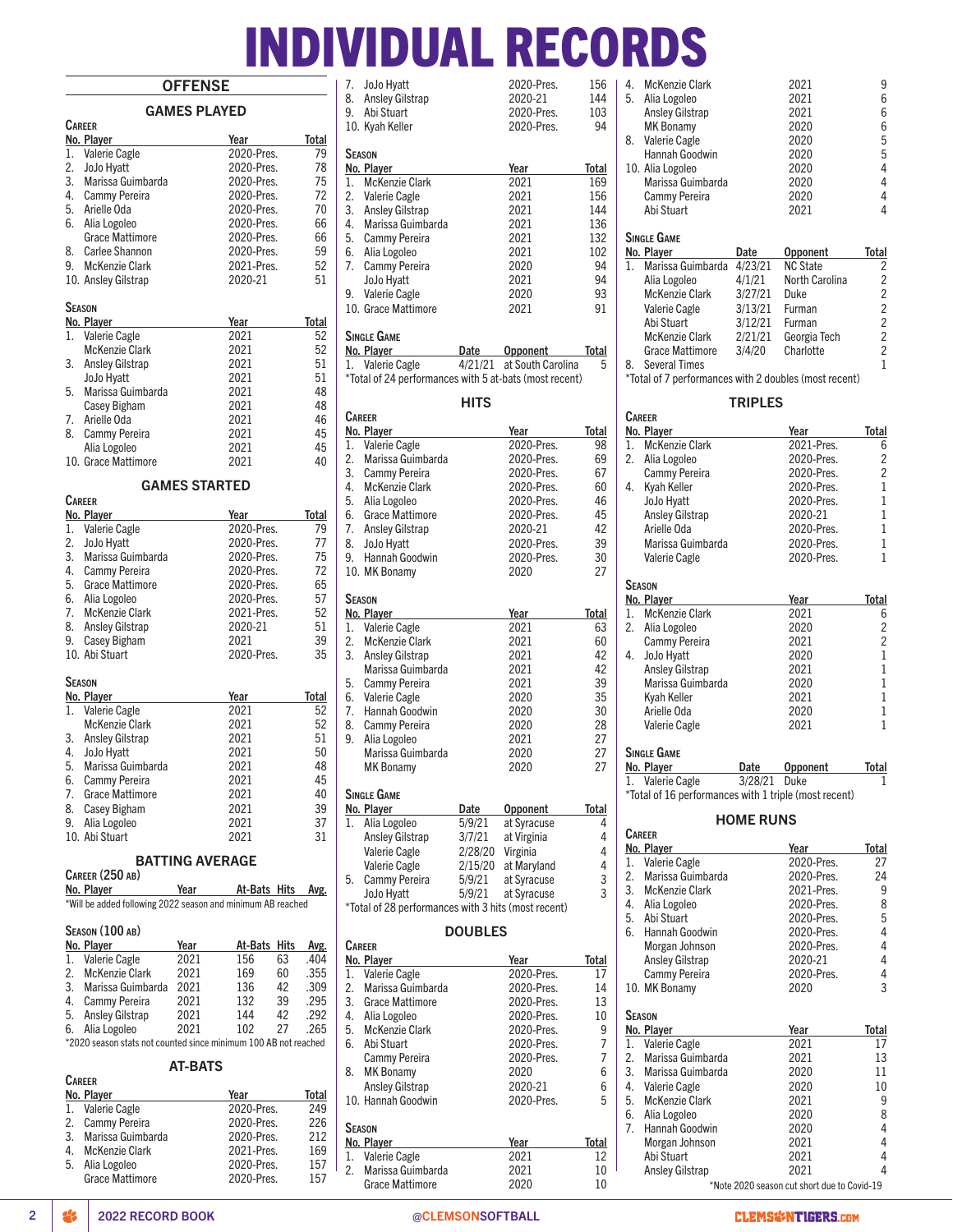# INDIVIDUAL RECORDS Carlee Shannon  $4/13/21$  Winthrop 2<br>McKenzie Clark  $4/13/21$  Winthrop 2

# Single Game

**CAREER** 

|    | No. Player             | Date    | <b>Opponent</b>  | Total          |
|----|------------------------|---------|------------------|----------------|
| 1. | Alia Logoleo           | 5/9/21  | Syracuse         | 3              |
| 2. | Valerie Cag;e          | 5/21/21 | vs Troy          | 2              |
|    | Cammy Pereira          | 5/13/21 | vs Georgia Tech  | $\overline{2}$ |
|    | Valerie Cagle          | 5/8/21  | at Syracuse      | $\overline{2}$ |
|    | <b>Ansley Gilstrap</b> | 4/13/21 | Winthrop         | $\overline{2}$ |
|    | Kyah Keller            | 4/2/21  | North Carolina   | $\overline{c}$ |
|    | Valerie Cagle          | 3/21/21 | at Louisville    | $\overline{2}$ |
|    | Valerie Cagle          | 2/12/21 | at North Florida | $\overline{2}$ |
|    | Valerie Vagle          | 3/1/20  | Virginia         | $\overline{2}$ |
|    | Marissa Guimbarda      | 2/21/20 | vs Troy $(1)$    | $\overline{2}$ |
|    | Marissa Guimbarda      | 2/21/20 | vs Troy (2)      | $\overline{2}$ |
|    | <b>Valerie Cagle</b>   | 2/15/21 | at Maryland      | 2              |
|    |                        |         |                  |                |

# RUNS BATTED IN

|    | No. Player             |        | Year            | Total |
|----|------------------------|--------|-----------------|-------|
| 1. | Valerie Cagle          |        | 2020-Pres.      | 81    |
| 2. | Marissa Guimbarda      |        | 2020-Pres.      | 73    |
| 3. | Alia Logoleo           |        | 2020-Pres.      | 37    |
| 4. | <b>McKenzie Clark</b>  |        | 2021-Pres.      | 29    |
| 5. | Cammy Pereira          |        | 2020-Pres.      | 25    |
| 6. | <b>MK Bonamy</b>       |        | 2020            | 24    |
| 7. | <b>Grace Mattimore</b> |        | 2020-Pres.      | 23    |
|    | 8. Ansley Gilstrap     |        | 2020-21         | 21    |
|    | JoJo Hyatt             |        | 2020-Pres.      | 21    |
|    | 10. Abi Stuart         |        | 2020-Pres.      | 19    |
|    | Season                 |        |                 |       |
|    | No. Player             |        | Year            | Total |
| 1. | <b>Valerie Cagle</b>   |        | 2021            | 45    |
| 2. | Marissa Guimbarda      |        | 2021            | 43    |
|    | 3. Valerie Cagle       |        | 2020            | 36    |
|    | 4. Alia Logoleo        |        | 2021            | 32    |
| 5. | Marissa Guimbarda      |        | 2020            | 31    |
| 6. | <b>McKenzie Clark</b>  |        | 2021            | 29    |
| 7. | <b>MK Bonamy</b>       |        | 2020            | 24    |
| 8. | <b>Ansley Gilstrap</b> |        | 2021            | 21    |
| 9. | Kyah Keller            |        | 2021            | 17    |
|    | Abi Stuart             |        | 2021            | 17    |
|    | SINGLE GAME            |        |                 |       |
|    | No. Player             | Date   | <b>Opponent</b> | Total |
| 1. | Alia Logoleo           | 5/9/21 | at Syracuse     | 10    |

| Alia Logoleo         | 5/9/21  | at Syracuse   | 10                                                 |
|----------------------|---------|---------------|----------------------------------------------------|
| <b>Valerie Cagle</b> | 2/15/20 | at Maryland   | 8                                                  |
| <b>Valerie Cagle</b> | 3/1/20  | Virginia      | 7                                                  |
| <b>MK Bonamy</b>     | 2/9/20  | vs St. John's | 6                                                  |
| Valerie Cagle        | 5/8/21  | at Syracuse   | 5                                                  |
| Alia Logoleo         | 3/5/21  | at Virginia   | 5                                                  |
| Marissa Guimbarda    | 3/4/20  | Charlotte     | 5                                                  |
| Valerie Cagle        | 5/21/21 | vs Trov       | 4                                                  |
|                      |         |               |                                                    |
|                      |         |               | *Total of 11 performances with 4 RBI (most recent) |

## SLUGGING PERCENTAGE

# Career (2 seasons)

| No. Player                                                                                                                                                                                                                            | Year       | Total |
|---------------------------------------------------------------------------------------------------------------------------------------------------------------------------------------------------------------------------------------|------------|-------|
| 1. Valerie Cagle                                                                                                                                                                                                                      | 2020-Pres. | .795  |
| 2. Marissa Guimbarda                                                                                                                                                                                                                  | 2020-Pres. | .741  |
| 3. Morgan Johnson                                                                                                                                                                                                                     | 2020-Pres. | .577  |
| 4. Hannah Goodwin                                                                                                                                                                                                                     | 2020-Pres. | .573  |
| 5. Alia Logoleo                                                                                                                                                                                                                       | 2020-Pres. | .535  |
| 6. Abi Stuart                                                                                                                                                                                                                         | 2020-Pres. | .466  |
| 7. Ansley Gilstrap                                                                                                                                                                                                                    | 2020-21    | .431  |
| 8. Bailey Taylor                                                                                                                                                                                                                      | 2020-Pres. | .413  |
| $\frac{1}{2}$ and $\frac{1}{2}$ . The contract of the contract of the contract of the contract of the contract of the contract of the contract of the contract of the contract of the contract of the contract of the contract of the |            |       |

\*Note minimum of two seasons need to be counted for career slug.

# Season

|    | No. Player           | Year | Total |
|----|----------------------|------|-------|
| 1. | Marissa Guimbarda    | 2020 | .868  |
|    | 2. Valerie Cagle     | 2021 | .821  |
|    | 3. Valerie Cagle     | 2020 | .753  |
| 4. | Morgan Johnson       | 2021 | .725  |
|    | 5. Marissa Guimbarda | 2021 | .669  |
|    | 6. McKenzie Clark    | 2021 | .639  |
|    | 7. Hannah Goodwin    | 2020 | .603  |
|    | 8. Alia Logoleo      | 2021 | .559  |
| 9. | Abi Stuart           | 2020 | .556  |
|    |                      |      |       |

| 10. Alia Logoleo | 2020 | .491 |
|------------------|------|------|

# ON-BASE PERCENTAGE

Career (250 ab) No. Player Year Year Total

\*Will be added following 2022 season and minimum AB reached

### Season (100 ab)

|    | No. Player                                                      | Year | At-Bats | Total |
|----|-----------------------------------------------------------------|------|---------|-------|
| 1. | Valerie Cagle                                                   | 2021 | 156     | .821  |
|    | 2. Marissa Guimbarda                                            | 2021 | 136     | .669  |
|    | 3. McKenzie Clark                                               | 2021 | 169     | .639  |
|    | 4. Alia Logoleo                                                 | 2021 | 102     | .559  |
|    | 5. Ansley Gilstrap                                              | 2021 | 144     | .292  |
|    | *2020 season stats not counted since minimum 100 AB not reached |      |         |       |

# RUNS SCORED

| <b>CAREER</b>                    |            |       |
|----------------------------------|------------|-------|
| No. Player                       | Year       | Total |
| <b>Valerie Cagle</b><br>1.       | 2020-Pres. | 69    |
| 2.<br><b>McKenzie Clark</b>      | 2021-Pres. | 47    |
| 3. Ansley Gilstrap               | 2020-21    | 43    |
| 4.<br>Cammy Pereira              | 2020-Pres. | 42    |
| 5.<br>Marissa Guimbarda          | 2020-Pres. | 38    |
| 6. Alia Logoleo                  | 2020-Pres. | 29    |
| 7. Grace Mattimore               | 2020-Pres. | 26    |
| 8. Carlee Shannon                | 2020-Pres. | 23    |
| 9. Arielle Oda                   | 2020-Pres. | 22    |
| 10. MK Bonamy                    | 2020       | 18    |
|                                  |            |       |
|                                  |            |       |
| SEASON                           |            |       |
| No. Player                       | Year       | Total |
| <b>McKenzie Clark</b><br>$1_{-}$ | 2021       | 47    |
| 2. Valerie Cagle                 | 2021       | 43    |
| <b>Ansley Gilstrap</b>           | 2021       | 43    |
| 4. Valerie Cagle                 | 2020       | 26    |
| 5.<br>Marissa Guimbarda          | 2021       | 21    |
| Cammy Pereira                    | 2021       | 21    |
| Cammy Pereira                    | 2020       | 21    |
| <b>MK Bonamy</b><br>8.           | 2020       | 18    |
| Alia Logoleo                     | 2021       | 18    |
| 10. Marissa Guimbarda            | 2020       | 17    |

# Single Game

Single Game

| No. Player                                                                                                                                                                                                                                                                                                                                                                                                                                                               | Date            | <b>Opponent</b>                           | Total |
|--------------------------------------------------------------------------------------------------------------------------------------------------------------------------------------------------------------------------------------------------------------------------------------------------------------------------------------------------------------------------------------------------------------------------------------------------------------------------|-----------------|-------------------------------------------|-------|
| 1. Alia Logoleo                                                                                                                                                                                                                                                                                                                                                                                                                                                          |                 | 5/9/21 at Syracuse                        | 4     |
| 2. Valerie Cagle                                                                                                                                                                                                                                                                                                                                                                                                                                                         | 5/21/21 vs Trov |                                           | -3    |
| $\omega$ $\tau$ $\rightarrow$ $\tau$ $\tau$ $\rightarrow$ $\tau$ $\rightarrow$ $\tau$ $\rightarrow$ $\tau$ $\rightarrow$ $\tau$ $\rightarrow$ $\tau$ $\rightarrow$ $\tau$ $\rightarrow$ $\tau$ $\rightarrow$ $\tau$ $\rightarrow$ $\tau$ $\rightarrow$ $\tau$ $\rightarrow$ $\tau$ $\rightarrow$ $\tau$ $\rightarrow$ $\tau$ $\rightarrow$ $\tau$ $\rightarrow$ $\tau$ $\rightarrow$ $\tau$ $\rightarrow$ $\tau$ $\rightarrow$ $\tau$ $\rightarrow$ $\tau$ $\rightarrow$ |                 | $\sim$ $\sim$ $\sim$ $\sim$ $\sim$ $\sim$ |       |

\*Total of 13 performances with 3 runs scored (most recent)

# STOLEN BASES

|         | <b>CAREER</b>          |            |                |  |
|---------|------------------------|------------|----------------|--|
|         | No. Player             | Year       | Total          |  |
| $1_{-}$ | Carlee Shannon         | 2020-Pres. | 27             |  |
| 2.      | <b>McKenzie Clark</b>  | 2021-Pres. | 23             |  |
| 3.      | Alia Logoleo           | 2020-Pres. | 14             |  |
| 4.      | <b>Ansley Gilstrap</b> | 2020-21    | 13             |  |
| 5.      | Cammy Pereira          | 2020-Pres. | 9              |  |
| 6.      | <b>Valerie Cagle</b>   | 2020-Pres. | 5              |  |
|         | Arielle Oda            | 2020-Pres. | 5              |  |
| 8.      | Sarah Howell           | 2021-Pres. | 4              |  |
|         | Morgan Johnson         | 2020-Pres. | 4              |  |
|         | 10. Casey Bigham       | 2021       | 3              |  |
|         | <b>MK Bonamy</b>       | 2020       | 3              |  |
|         |                        |            |                |  |
|         | Sfason                 |            |                |  |
|         | No. Player             | Year       | Total          |  |
| 1.      | <b>McKenzie Clark</b>  | 2021       | 23             |  |
| 2.      | Carlee Shannon         | 2021       | 18             |  |
| 3.      | <b>Ansley Gilstrap</b> | 2021       | 13             |  |
|         | 4. Carlee Shannon      | 2020       | 9              |  |
| 5.      | Alia Logoleo           | 2021       | 7              |  |
|         | Alia Logoleo           | 2020       | $\overline{7}$ |  |
| 7.      | Cammy Pereira          | 2021       | 6              |  |
| 8.      | <b>Valerie Cagle</b>   | 2021       | 4              |  |
|         | Sarah Howell           | 2021       | 4              |  |
|         | Arielle Oda            | 2021       | 4              |  |
|         |                        |            |                |  |

| Sarah Howell                     |                                        | 3/7/21              | at Virginia                                          | $\overline{c}$ |
|----------------------------------|----------------------------------------|---------------------|------------------------------------------------------|----------------|
|                                  | Ansley Gilstrap                        | 2/20/21             | at Georgia Tech                                      | $\overline{c}$ |
|                                  | McKenzie Clark                         | 2/20/21             | at Georgia Tech                                      | $\overline{c}$ |
| 8.                               | <b>Several Times</b>                   |                     |                                                      | 1              |
|                                  |                                        | <b>WALKS</b>        |                                                      |                |
| Career                           |                                        |                     |                                                      |                |
| No. Player                       |                                        |                     | Year                                                 | <b>Total</b>   |
| 1.                               | <b>Grace Mattimore</b>                 |                     | 2020-Pres.                                           | 39             |
| 2.                               | Valerie Cagle                          |                     | 2020-Pres.                                           | 33             |
| 3.                               | Marissa Guimbarda                      |                     | 2020-Pres.                                           | 29             |
|                                  | 4. McKenzie Clark                      |                     | 2021-Pres.                                           | 19             |
|                                  | 5. Ansley Gilstrap                     |                     | 2020-21                                              | 17             |
| 6. Alia Logoleo<br>7. JoJo Hyatt |                                        |                     | 2020-Pres.<br>2020-Pres.                             | 15<br>13       |
|                                  | 8. Casey Bigham                        |                     | 2021                                                 | 9              |
|                                  | Cammy Pereira                          |                     | 2020-Pres.                                           | 9              |
|                                  | 10. Morgan Johnson                     |                     | 2020-Pres.                                           | 8              |
|                                  |                                        |                     |                                                      |                |
| <b>SEASON</b>                    |                                        |                     |                                                      |                |
| No. Player                       |                                        |                     | Year                                                 | Total          |
|                                  | 1. Valerie Cagle                       |                     | 2021                                                 | 27             |
| 2.                               | <b>Grace Mattimore</b>                 |                     | 2020                                                 | 22             |
| 3.                               | Marissa Guimbarda<br>4. McKenzie Clark |                     | 2021<br>2021                                         | 20<br>19       |
| 5.                               | <b>Grace Mattimore</b>                 |                     | 2021                                                 | 17             |
|                                  | <b>Ansley Gilstrap</b>                 |                     | 2021                                                 | 17             |
| 7.                               | Casey Bigham                           |                     | 2021                                                 | 9              |
|                                  | Mariss Guimbarda                       |                     | 2020                                                 | 9              |
| 9.                               | Alia Logoleo                           |                     | 2020                                                 | 8              |
| 10. JoJo Hyatt                   |                                        |                     | 2021                                                 | 7              |
|                                  | <b>Bailey Taylor</b>                   |                     | 2020                                                 | 7              |
|                                  | Alia Logoleo                           |                     | 2021                                                 | 7              |
|                                  |                                        |                     | 2020                                                 | 7              |
| Arielle Oda                      |                                        |                     |                                                      |                |
|                                  |                                        |                     |                                                      |                |
| Single Game                      |                                        |                     |                                                      |                |
| No. Player<br>1.                 |                                        | Date 20             | Opponent                                             | <b>Total</b>   |
|                                  | <b>Grace Mattimore</b>                 | 5/8/21              | at Syracuse<br>Duke                                  |                |
|                                  | Valerie Cagle<br>Marissa Guimbarda     | 3/28/21<br>2/28/20  | Virginia                                             |                |
|                                  | <b>Grace Mattimore</b>                 | 2/14/20             | Maryland                                             |                |
| 5.                               | Valerie Cagle                          | 4/25/21             | <b>NC State</b>                                      | 3332           |
|                                  |                                        |                     | *Total of 28 performances with 2 walks (most recent) |                |
|                                  |                                        |                     |                                                      |                |
| Career                           |                                        | <b>HIT BY PITCH</b> |                                                      |                |
|                                  |                                        |                     | Year                                                 | Total          |
| No. Player                       | 1. Ansley Gilstrap                     |                     | 2020-21                                              | 15             |
|                                  | 2. Marissa Guimbarda                   |                     | 2020-Pres.                                           | 10             |
| 3.                               | <b>McKenzie Clark</b>                  |                     | 2021-Pres.                                           | 5              |
|                                  | Alia Logoleo                           |                     | 2020-Pres.                                           | 5              |
|                                  | <b>Bailey Taylor</b>                   |                     | 2020-Pres.                                           | 5              |
|                                  | Cammy Pereira                          |                     | 2020-Pres.                                           | 5              |
| 7.                               | Morgan Johnson                         |                     | 2020-Pres.                                           | 4              |
|                                  | Hannah Goodwin                         |                     | 2020-Pres.                                           | 4              |
| 10. JoJo Hyatt                   | <b>Grace Mattimore</b>                 |                     | 2020-Pres.<br>2020-Pres.                             | 4<br>3         |
|                                  |                                        |                     |                                                      |                |
| <b>SEASON</b>                    |                                        |                     |                                                      |                |
| No. Player                       |                                        |                     | Year                                                 | <b>Total</b>   |
| 1.                               | <b>Ansley Gilstrap</b>                 |                     | 2021                                                 | 15             |
| 2.                               | Marissa Guimbarda                      |                     | 2021                                                 | 5              |
|                                  | Marissa Guimbarda                      |                     | 2020                                                 | 5              |
|                                  | <b>Bailey Taylor</b><br>McKenzie Clark |                     | 2020<br>2021                                         | 5<br>5         |

McKenzie Clark 4/13/21 Winthrop

|    | <b>McKenzie Clark</b>  | 2021 | 5 |
|----|------------------------|------|---|
| 6. | Hannah Goodwin         | 2020 | 4 |
|    | Morgan Johnson         | 2021 | 4 |
|    | <b>Grace Mattimore</b> | 2021 | 4 |
|    | Alia Logoleo           | 2021 | 3 |
|    | Cammy Pereira          | 2020 | 3 |
|    |                        |      |   |

|    | Single Game            |         |                   |       |
|----|------------------------|---------|-------------------|-------|
|    | No. Player             | Date    | Opponent          | Total |
| 1. | Marissa Guimbarda      | 2/21/21 | at Georgia Tech   | 3     |
| 2. | <b>Ansley Gilstrap</b> | 4/13/21 | Winthrop          |       |
|    | <b>Ansley Gilstrap</b> | 2/19/21 | Virginia Tech     |       |
|    | <b>Grace Mattimore</b> | 2/12/21 | vs Illinois State |       |

No. Player **Date Opponent Total**<br>1. McKenzie Clark 2/27/21 Elon 3 1. McKenzie Clark 2/27/21 Elon 3 2. Alia Logoleo 5/12/21 vs Virginia Tech 2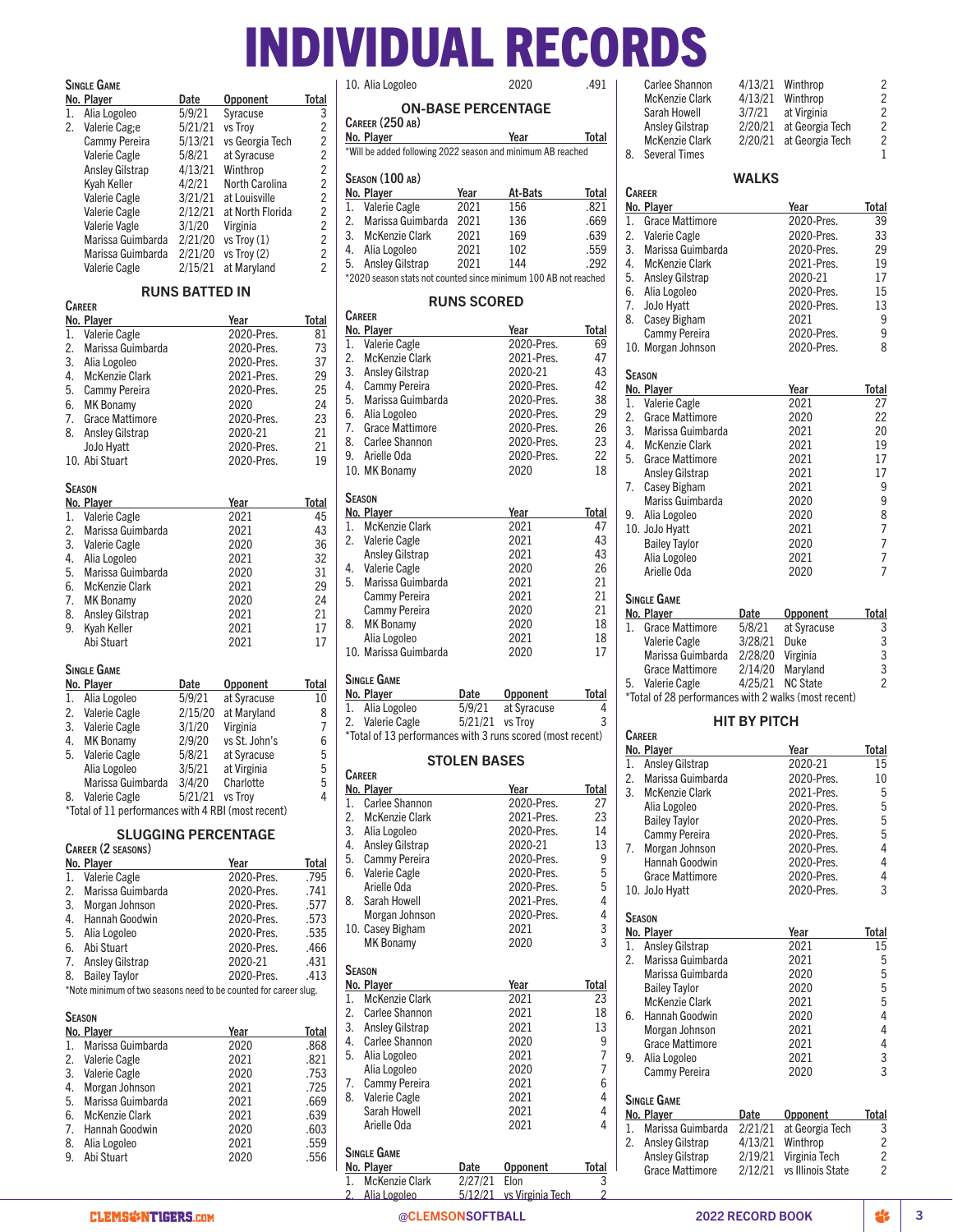# INDIVIDUAL RECORDS

Cammy Pereira 2/28/20 Virginia 2<br>Several Times 1 6. Several Times

# TAL RASES

|    | IUIAL DASES            |         |                 |       |  |  |
|----|------------------------|---------|-----------------|-------|--|--|
|    | <b>CAREER</b>          |         |                 |       |  |  |
|    | No. Player             |         | Year            | Total |  |  |
| 1. | Valerie Cagle          |         | 2020-Pres.      | 198   |  |  |
| 2. | Marissa Guimbarda      |         | 2020-Pres.      | 157   |  |  |
| 3. | <b>McKenzie Clark</b>  |         | 2021-Pres.      | 108   |  |  |
| 4. | Cammy Pereira          |         | 2020-Pres.      | 90    |  |  |
| 5. | Alia Logoleo           |         | 2020-Pres.      | 84    |  |  |
| 6. | <b>Ansley Gilstrap</b> |         | 2020-21         | 62    |  |  |
| 7. | <b>Grace Mattimore</b> |         | 2020-Pres.      | 61    |  |  |
| 8. | Abi Stuart             |         | 2020-Pres.      | 48    |  |  |
| 9. | Hannah Goodwin         |         | 2020-Pres.      | 47    |  |  |
|    | JoJo Hyatt             |         | 2020-Pres.      | 47    |  |  |
|    |                        |         |                 |       |  |  |
|    | SEASON                 |         |                 |       |  |  |
|    | No. Player             |         | Year            | Total |  |  |
| 1. | Valerie Cagle          |         | 2021            | 128   |  |  |
| 2. | <b>McKenzie Clark</b>  |         | 2021            | 108   |  |  |
| 3. | Marissa Guimbarda      |         | 2021            | 91    |  |  |
| 4. | <b>Valerie Cagle</b>   |         | 2020            | 70    |  |  |
| 5. | Marissa Guimbarda      |         | 2020            | 66    |  |  |
| 6. | <b>Ansley Gilstrap</b> |         | 2021            | 62    |  |  |
| 7. | Alia Logoleo           |         | 2021            | 57    |  |  |
| 8. | Cammy Pereira          |         | 2021            | 55    |  |  |
| 9. | Hannah Goodwin         |         | 2020            | 47    |  |  |
|    | 10. MK Bonamy          |         | 2020            | 42    |  |  |
|    |                        |         |                 |       |  |  |
|    | SINGLE GAME            |         |                 |       |  |  |
|    | No. Player             | Date    | <b>Opponent</b> | Total |  |  |
| 1. | Alia Logoleo           | 5/9/21  | at Syracuse     | 14    |  |  |
| 2. | Valerie Cagle          | 2/15/20 | at Maryland     | 10    |  |  |
| 3. | Valerie Cagle          | 5/8/21  | at Syracuse     | 9     |  |  |
|    | Kyah Keller            | 4/2/21  | North Carolina  | 9     |  |  |
|    | Valerie Cagle          | 3/21/21 | at Louisville   | 9     |  |  |
|    | <b>Valerie Cagle</b>   | 3/1/20  | Virginia        | 9     |  |  |
| 7. | Valerie Cagle          | 5/21/21 | vs Troy         | 8     |  |  |

\*Total of 8 performances with 8 total bases (most recent)

### DEFENSE

# FIELDING PERCENTAGE

| CAREER (250 CHANCES) |                                                                  |      |                |               |      |
|----------------------|------------------------------------------------------------------|------|----------------|---------------|------|
|                      | No. Plaver                                                       | Pos. | Year           | Chances Total |      |
|                      | 1. JoJo Hvatt                                                    | C.   | 2020-Pres. 578 |               | .995 |
|                      | *Will be added following 2022 season and minimum chances reached |      |                |               |      |

# Season (100 chances)

Capren

|    | No. Player             | Pos.  | Year | <b>Chances</b> | <b>Total</b> |
|----|------------------------|-------|------|----------------|--------------|
| 1. | JoJo Hyatt             | C     | 2020 | 179            | 1.000        |
| 2. | Kyah Keller            | 1B    | 2021 | 230            | .996         |
| 3. | JoJo Hyatt             | C     | 2021 | 399            | .992         |
| 4. | <b>Grace Mattimore</b> | 1B    | 2021 | 186            | .984         |
| 5. | MK Bonamy              | 1B    | 2020 | 177            | .972         |
| 6. | Ansley Gilstrap        | SS    | 2021 | 162            | .926         |
| 7. | Cammy Pereira          | 2B    | 2021 | 144            | .924         |
| 8. | <b>Casey Bigham</b>    | 2B/3B | 2021 | 111            | .919         |

# PUTOUTS

|               | No. Player             | Pos.  | Year       | Total        |  |
|---------------|------------------------|-------|------------|--------------|--|
| 1.            | JoJo Hyatt             | C     | 2020-Pres. | 532          |  |
| 2.            | Kvah Keller            | 1B    | 2020-Pres. | 230          |  |
| 3.            | <b>Grace Mattimore</b> | 1B    | 2020-Pres. | 196          |  |
| 4.            | <b>MK Bonamy</b>       | 1B    | 2020       | 167          |  |
| 5.            | Cammy Pereira          | 2B    | 2020-Pres. | 97           |  |
| 6.            | Alia Logoleo           | 3B/OF | 2020-Pres. | 55           |  |
| 7.            | Valerie Cagle          | P/UTL | 2020-Pres. | 50           |  |
| 8.            | <b>McKenzie Clark</b>  | OF/C  | 2021-Pres. | 46           |  |
| 9.            | <b>Ansley Gilstrap</b> | SS    | 2020-21    | 44           |  |
|               | 10. Casev Bigham       | 2B/3B | 2021       | 29           |  |
| <b>SEASON</b> |                        |       |            |              |  |
|               | No. Player             | Pos.  | Year       | <b>Total</b> |  |
|               | 1. JoJo Hyatt          | С     | 2021.      | 365          |  |
| 2.            | Kyah Keller            | 1B    | 2021       | 228          |  |

| 3.       | Grace Mattimore                      | 1В         |                | 2021                                                   | 174          |
|----------|--------------------------------------|------------|----------------|--------------------------------------------------------|--------------|
| 4.       | JoJo Hyatt                           | С          |                | 2020                                                   | 167          |
|          | MK Bonamy                            | 1B         |                | 2020                                                   | 167          |
| 6.       | Cammy Pereira                        | 2В         |                | 2021                                                   | 54           |
| 7.       | <b>McKenzie Clark</b>                | OF/C       |                | 2021                                                   | 46           |
| 8.       | <b>Ansley Gilstrap</b>               | SS         |                | 2021                                                   | 44           |
| 9.       | <b>Cammy Pereira</b>                 | 2B         |                | 2020                                                   | 43           |
|          | 10. Alia Logoleo                     | 3B/0F      |                | 2021                                                   | 34           |
|          | SINGLE GAME                          |            |                |                                                        |              |
|          | No. Player                           | Pos.       | Date           | Opponent                                               | Total        |
| 1.       | JoJo Hyatt                           | С          | 3/19/21        | at Louisville                                          | 14           |
|          | Grace Mattimore 1B                   |            | 2/20/21        | at Georgia Tech                                        | 14           |
|          | <b>MK Bonamy</b>                     | 1B         | 2/26/20        | Georgia                                                | 14           |
| 4.       | Kyah Keller                          | 1B         | 4/18/21        | <b>Boston College</b>                                  | 13           |
|          | JoJo Hyatt                           | С          | 4/1/21         | North Carolina                                         | 13           |
|          | JoJo Hyatt                           | C          | 3/21/21        | at Louisville                                          | 13           |
| 7.       | JoJo Hyatt                           | C          | 5/15/21        | vs Duke                                                | 12           |
|          |                                      |            |                | *Total of 9 performances with 12 putouts (most recent) |              |
|          |                                      |            | <b>ASSISTS</b> |                                                        |              |
|          | CAREER                               |            |                |                                                        |              |
| 1.       | No. Player<br>Cammy Pereira          | Pos.<br>2B |                | Year<br>2020-Pres.                                     | Total<br>119 |
| 2.       | <b>Ansley Gilstrap</b>               | SS         |                | 2020-21                                                | 106          |
| 3.       | Valerie Cagle                        | P/UTL      |                | 2020-Pres.                                             | 82           |
| 4.       | <b>Casey Bigham</b>                  | 3B/2B      |                | 2021                                                   | 73           |
| 5.       | JoJo Hyatt                           | С          |                | 2020-Pres.                                             | 43           |
|          | 6. Bailey Taylor                     | 3B         |                | 2020-Pres.                                             | 41           |
| 7.       | Hannah Goodwin                       | SS         |                | 2020-Pres.                                             | 35           |
| 8.       | Alia Logoleo                         | 3B/OF      |                | 2020-Pres.                                             | 32           |
| 9.       | Millie Thompson                      | P          |                | 2021-Pres.                                             | 16           |
|          | 10. Grace Mattimore                  | 1В         |                | 2020-Pres.                                             | 11           |
|          |                                      |            |                |                                                        |              |
|          | Season                               |            |                |                                                        |              |
|          | No. Player                           | Pos.       |                | Year                                                   | Total        |
| 1.       | <b>Ansley Gilstrap</b>               | SS<br>2B   |                | 2021                                                   | 106<br>79    |
| 2.<br>3. | Cammy Pereira<br><b>Casey Bigham</b> | 3B/2B      |                | 2021<br>2021                                           | 73           |
| 4.       | Valerie Cagle                        | P/UTL      |                | 2021                                                   | 49           |
| 5.       | <b>Bailey Taylor</b>                 | 3B         |                | 2020                                                   | 41           |
| 6.       | Cammy Pereira                        | 2B         |                | 2020                                                   | 40           |
| 7.       | Hannah Goodwin                       | SS         |                | 2020                                                   | 35           |
| 8.       | <b>Valerie Cagle</b>                 | P/UTL      |                | 2020                                                   | 33           |
| 9.       | Alia Logoleo                         | 3B/0F      |                | 2021                                                   | 32           |
|          | 10. JoJo Hyatt                       | С          |                | 2021                                                   | 31           |
|          | SINGLE GAME                          |            |                |                                                        |              |
|          | No. Player                           | Pos.       | Date           | <b>Opponent</b>                                        | <b>Total</b> |
| 1.       | <b>Bailey Taylor</b>                 | ЗB         | 2/9/20         | vs. St. John's                                         | 7            |
| 2.       | Casey Bigham                         | 3B         | 3/26/21        | Duke                                                   | 6            |
|          | Casey Bigham                         | 3B         | 2/20/21        | at Georgia Tech                                        | 6            |
| 4.       | Cammy Pereira                        | 2B         | 5/14/21        | vs Virginia Tech                                       | 5            |
|          | <b>Ansley Gilstrap</b>               | SS         | 4/23/21        | <b>NC State</b>                                        | 5            |
|          | Alia Logoleo                         | 3B         | 3/12/21        | Furman                                                 | 5            |
|          | Cammy Pereira                        | 2B         | 2/28/21        | Elon                                                   | 5            |
|          | Valerie Cagle                        | P          | 2/18/21        | Virginia Tech                                          | 5            |
|          | Casey Bigham                         | 3B         | 2/12/21        | at North Florida                                       | 5            |
|          | Cammy Pereira                        | 2B         | 2/26/20        | Georgia                                                | 5            |
| Player   |                                      | Date       |                | <b>Opponent</b>                                        | <b>Total</b> |
|          | <b>Bailey Taylor</b>                 | 2/9/20     |                | vs St. John's                                          | 7            |
|          |                                      |            |                |                                                        |              |
|          | <b>CAREER</b>                        |            |                | <b>DOUBLE PLAYS TURNED</b>                             |              |
|          | No. Player                           |            |                | Year                                                   | Total        |
| 1.       | Ansley Gilstrap                      |            |                | 2020-21                                                | 9            |
| 2.       | Grace Mattimore                      |            |                | 2020-Pres.                                             | 8            |
| 3.       | Casey Bigham                         |            |                | 2021                                                   | 7            |
| 4.       | Kyah Keller                          |            |                | 2020-Pres.                                             | 6            |
|          | Cammy Pereira                        |            |                | 2020-Pres.                                             | 6            |
| 6.       | <b>MK Bonamy</b>                     |            |                | 2020                                                   | 5            |
|          | Valerie Cagle                        |            |                | 2020-Pres.                                             | 5            |

|    | Valerie Cagle     | 2021 | 2 |
|----|-------------------|------|---|
| 9. | Alia Logoleo      | 2021 | 2 |
|    | Valerie Cagle     | 2020 | 3 |
|    | 7. Hannah Goodwin | 2020 | 3 |
|    | Cammy Pereira     | 2021 | 5 |
|    | 5. MK Bonamy      | 2020 | 5 |
| 4. | Kyah Keller       | 2021 | 6 |
| 3. | Casey Bigham      | 2021 |   |
| 2. | Grace Mattimore   | 2021 | 8 |
|    |                   |      |   |

# PITCHING

### APPEARANCES **CAREER No. Player Carres Vear Total Property** Contact Total 1. Valerie Cagle Cagle 2020-Pres. 59 1. Valerie Cagle 2020-Pres. 59<br>2. Millie Thompson 2021-Pres. 19 2. Millie Thompson 2021-Pres. 19<br>3. Logan Caymol 2020-21 16 3. Logan Caymol 2020-21 16 4. Emma Whitfield 2020-Pres. 15 5. Regan Spencer 2021-Pres. 14 Season No. Player **Year Year** Total 1. Valerie Cagle 2021 40 2. Valerie Cagle 2020 19<br>Millie Thompson 2021 19 Millie Thompson 4. Logan Caymol 2020 14 Regan Spencer 2021 14<br>
6. Emma Whitfield 2020 11 Emma Whitfield 7. Emma Whitfield 2021 4<br>18. Logan Caymol 2021 2 8. Logan Caymol INNINGS PITCHED **CAREER** No. Player Year Total<br>1. Valerie Cagle 2020-Pres. 306.1 1. Valerie Cagle 2020-Pres. 306.1

| 2. | <b>Millie Thompson</b> |         | 2021-Pres.      | 78.2  |
|----|------------------------|---------|-----------------|-------|
| 3. | Logan Caymol           |         | 2020-21         | 61.0  |
| 4. | <b>Regan Spencer</b>   |         | 2021-Pres.      | 42.2  |
| 5. | Emma Whitfield         |         | 2020-Pres.      | 28.2  |
|    | SEASON                 |         |                 |       |
|    |                        |         |                 |       |
|    | No. Player             |         | Year            | Total |
| 1. | <b>Valerie Cagle</b>   |         | 2021            | 216.2 |
| 2. | <b>Valerie Cagle</b>   |         | 2020            | 89.2  |
| 3. | <b>Millie Thompson</b> |         | 2021            | 78.2  |
| 4. | Logan Caymol           |         | 2020            | 58.0  |
| 5. | <b>Regan Spencer</b>   |         | 2021            | 42.2  |
| 6. | Emma Whitfield         |         | 2020            | 23.1  |
| 7. | Emma Whitfield         |         | 2021            | 5.1   |
| 8. | Logan Caymol           |         | 2021            | 3.0   |
|    | <b>SINGLE GAME</b>     |         |                 |       |
|    |                        |         |                 |       |
|    | No. Player             | Date    | <b>Opponent</b> | Total |
| 1. | <b>Valerie Cagle</b>   | 3/19/21 | at Louisville   | 11.0  |
| 2. | <b>Valerie Cagle</b>   | 5/15/21 | vs Duke         | 7.0   |

| <b>VUIDITO UUGIO</b> |  | $U = U/L + V U U U$ | , . v                                                            |
|----------------------|--|---------------------|------------------------------------------------------------------|
|                      |  |                     | *Total of 31 performances with 7.0 innings pitched (most recent) |

# EARNED RUN AVERAGE

|               | <b>CAREER</b>          |            |       |  |  |  |  |  |  |  |  |
|---------------|------------------------|------------|-------|--|--|--|--|--|--|--|--|
|               | No. Player             | Year       | Total |  |  |  |  |  |  |  |  |
| 1.            | <b>Valerie Cagle</b>   | 2020-Pres. | 1.46  |  |  |  |  |  |  |  |  |
| 2.            | <b>Regan Spencer</b>   | 2021-Pres. | 1.48  |  |  |  |  |  |  |  |  |
| 3.            | <b>Millie Thompson</b> | 2021-Pres. | 2.05  |  |  |  |  |  |  |  |  |
| 4.            | <b>Fmma Whitfield</b>  | 2020-Pres. | 3.42  |  |  |  |  |  |  |  |  |
| 5.            | Logan Caymol           | 2020-21    | 3.67  |  |  |  |  |  |  |  |  |
|               |                        |            |       |  |  |  |  |  |  |  |  |
| <b>SEASON</b> |                        |            |       |  |  |  |  |  |  |  |  |
|               | No. Player             | Year       | ERA   |  |  |  |  |  |  |  |  |
| 1.            | <b>Valerie Cagle</b>   | 2021       | 1.16  |  |  |  |  |  |  |  |  |
| 2.            | <b>Regan Spencer</b>   | 2021       | 1.48  |  |  |  |  |  |  |  |  |
| 3.            | <b>Millie Thompson</b> | 2021       | 2.05  |  |  |  |  |  |  |  |  |
| 4.            | Valerie Cagle          | 2020       | 2.19  |  |  |  |  |  |  |  |  |
| 5.            | Emma Whitfield         | 2020       | 3.30  |  |  |  |  |  |  |  |  |
| 6.            | Logan Caymol           | 2020       | 3.50  |  |  |  |  |  |  |  |  |
| 7.            | Emma Whitfield         | 2021       | 3.94  |  |  |  |  |  |  |  |  |
| 8.            | Logan Caymol           | 2021       | 7.00  |  |  |  |  |  |  |  |  |
|               |                        |            |       |  |  |  |  |  |  |  |  |

8. Hannah Goodwin 2020-Pres. 3 9. Alia Logoleo 2020-Pres. 2<br>
JoJo Hyatt 2020-Pres. 2 JoJo Hyatt 2020-Pres.

No. Player Year Year Total 1. Ansley Gilstrap 2021 9

Valerie Cagle

Season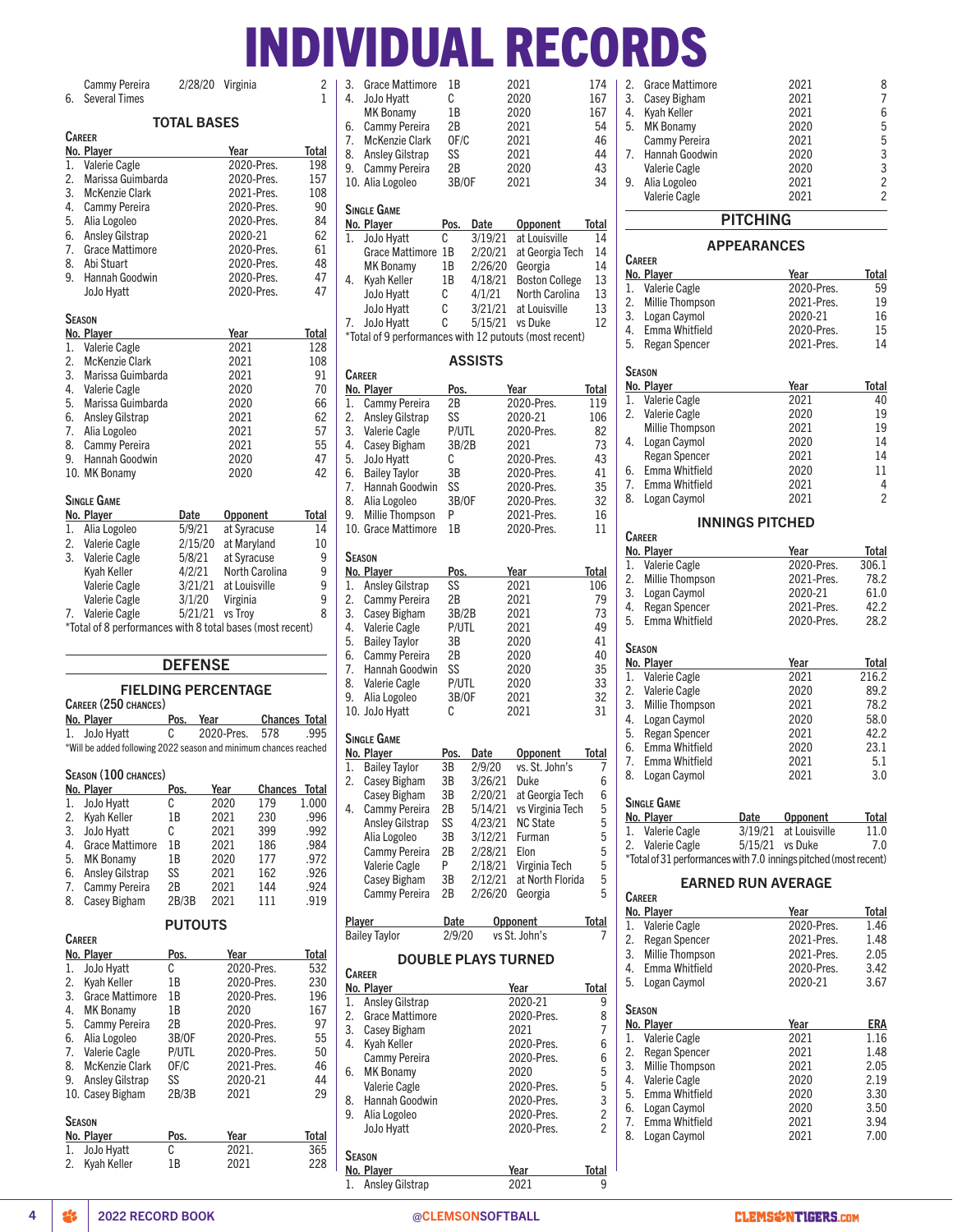# INDIVIDUAL RECORDS

|          |                                         | <b>STRIKEOUTS</b>      |                          |              |
|----------|-----------------------------------------|------------------------|--------------------------|--------------|
|          | <b>CAREER</b>                           |                        |                          |              |
|          | No. Player                              |                        | Year                     | Total        |
| 1.       | Valerie Cagle                           |                        | 2020-Pres.               | 354          |
| 2.       | <b>Millie Thompson</b>                  |                        | 2021-Pres.               | 70           |
| 3.<br>4. | Logan Caymol<br>Emma Whitfield          |                        | 2020-21<br>2020-Pres.    | 67<br>25     |
| 5.       | <b>Regan Spencer</b>                    |                        | 2021-Pres.               | 20           |
|          |                                         |                        |                          |              |
|          | Season                                  |                        |                          |              |
|          | No. Player                              |                        | Year                     | Total        |
| 1.       | Valerie Cagle                           |                        | 2021                     | 267          |
| 2.       | Valerie Cagle                           |                        | 2020                     | 87           |
| 3.<br>4. | <b>Millie Thompson</b>                  |                        | 2021<br>2020             | 70<br>63     |
| 5.       | Logan Caymol<br>Regan Spencer           |                        | 2021                     | 20           |
| 6.       | Emma Whitfield                          |                        | 2020                     | 17           |
| 7.       | Emma Whitfield                          |                        | 2021                     | 8            |
| 8.       | Logan Caymol                            |                        | 2021                     | 4            |
|          |                                         |                        |                          |              |
|          | SINGLE GAME<br>No. Player               | Date                   | Opponent                 | <b>Total</b> |
| 1.       | Valerie Cagle                           | 5/13/21                | vs Georgia Tech          | 14           |
|          | Valerie Cagle                           | 3/21/21                | at Louisville            | 14           |
|          | Valerie Cagle                           | 3/19/21                | at Louisville            | 14           |
| 4.       | Valerie Cagle                           | 5/15/21                | vs Duke                  | 13           |
|          | Valerie Cagle                           | 4/1/21                 | North Carolina           | 13           |
| 6.       | <b>Valerie Cagle</b>                    | 2/21/20                | vs Villanova             | 12           |
| 7.       | Valerie Cagle                           | 4/13/21                | Winthrop                 | 11           |
|          | Valerie Cagle                           | 2/21/21                | at Georgia Tech          | 11           |
|          | Valerie Cagle                           | 3/10/20                | Presbyterian College 11  |              |
|          | Logan Caymol                            | 2/12/20                | Western Carolina         | 11           |
|          |                                         | <b>VICTORIES</b>       |                          |              |
|          | <b>CAREER</b>                           |                        |                          |              |
|          | No. Player                              |                        | Year                     | Total        |
| 1.<br>2. | <b>Valerie Cagle</b><br>Millie Thompson |                        | 2020-Pres.<br>2021-Pres. | 37<br>9      |
| 3.       | Logan Caymol                            |                        | 2020-21                  | 7            |
| 4.       | <b>Regan Spencer</b>                    |                        | 2021-Pres.               | 6            |
| 5.       | Emma Whitfield                          |                        | 2020-Pres.               | 4            |
|          |                                         |                        |                          |              |
|          | <b>SEASON</b>                           |                        |                          |              |
| 1.       | No. Player<br><b>Valerie Cagle</b>      |                        | Year<br>2021             | Total<br>28  |
| 2.       | <b>Valerie Cagle</b>                    |                        | 2020                     | 9            |
|          | <b>Millie Thompson</b>                  |                        | 2021                     | 9            |
| 4.       | Logan Caymol                            |                        | 2020                     | 7            |
| 5.       | <b>Regan Spencer</b>                    |                        | 2021                     | 6            |
| 6.       | Emma Whitfield                          |                        | 2020                     | 3            |
| 7.       | Emma Whitfield                          |                        | 2021                     | 1            |
|          |                                         | <b>SAVES</b>           |                          |              |
|          | <b>CAREER</b>                           |                        |                          |              |
|          | No. Player                              |                        | <u>Year</u>              | Total        |
| 1.       | <b>Valerie Cagle</b>                    |                        | 2020-Pres.               | 6            |
| 2.       | <b>Regan Spencer</b>                    |                        | 2021-Pres.               | 1            |
|          | <b>Millie Thompson</b>                  |                        | 2021-Pres.               | 1            |
|          | SEASON                                  |                        |                          |              |
|          | No. Player                              |                        | Year                     | Total        |
| 1.       | <b>Valerie Cagle</b>                    |                        | 2021                     | 5            |
| 2.       | <b>Regan Spencer</b>                    |                        | 2021                     | 1            |
|          | Valerie Cagle                           |                        | 2020                     | 1            |
|          | <b>Millie Thompson</b>                  |                        | 2021                     | 1            |
|          |                                         | <b>SHUTOUTS (SOLO)</b> |                          |              |
|          | <b>CAREER</b>                           |                        |                          |              |
|          | No. Player                              |                        | Year                     | Total        |
| 1.       | Valerie Cagle                           |                        | 2020-Pres.               | 11           |
| 2.       | <b>Regan Spencer</b>                    |                        | 2021-Pres.<br>2020-21    | 1<br>1       |
|          | Logan Caymol                            |                        |                          |              |
|          | Season                                  |                        |                          |              |
|          | No. Player                              |                        | Year                     | Total        |
| 1.       | Valerie Cagle                           |                        | 2021                     | 11           |
| 2.       | <b>Regan Spencer</b>                    |                        | 2021                     | 1            |
|          | Logan Cavmol                            |                        | 2020                     | 1            |

SHUTOUTS (SOLO & COMBINED)

|    | <b>CAREER</b>          |                      |          |
|----|------------------------|----------------------|----------|
|    | No. Player             | Year                 | Total    |
| 1. | Valerie Cagle          | 2020-Pres. 13 (11/2) |          |
| 2. | <b>Regan Spencer</b>   | 2021-Pres.           | 2(1/1)   |
|    | <b>Millie Thompson</b> | 2021-Pres.           | 2(0/2)   |
| 4. | Logan Caymol           | 2020-21              | 1(1/0)   |
|    | Emma Whitfield         | 2020-Pres.           | 1(0/1)   |
|    | <b>SEASON</b>          |                      |          |
|    | No. Player             | Year                 | Total    |
| 1. | Valerie Cagle          | 2021                 | 12(11/1) |
| 2. | <b>Regan Spencer</b>   | 2021                 | 2(1/1)   |
|    | <b>Millie Thompson</b> | 2021                 | 2(0/2)   |
| 4. | Logan Caymol           | 2020                 | 1(1/0)   |
|    | Emma Whitfield         | 2020                 | 1(0/1)   |

\*Note: 2020 season cut short due to Covid-19

Logan Caymol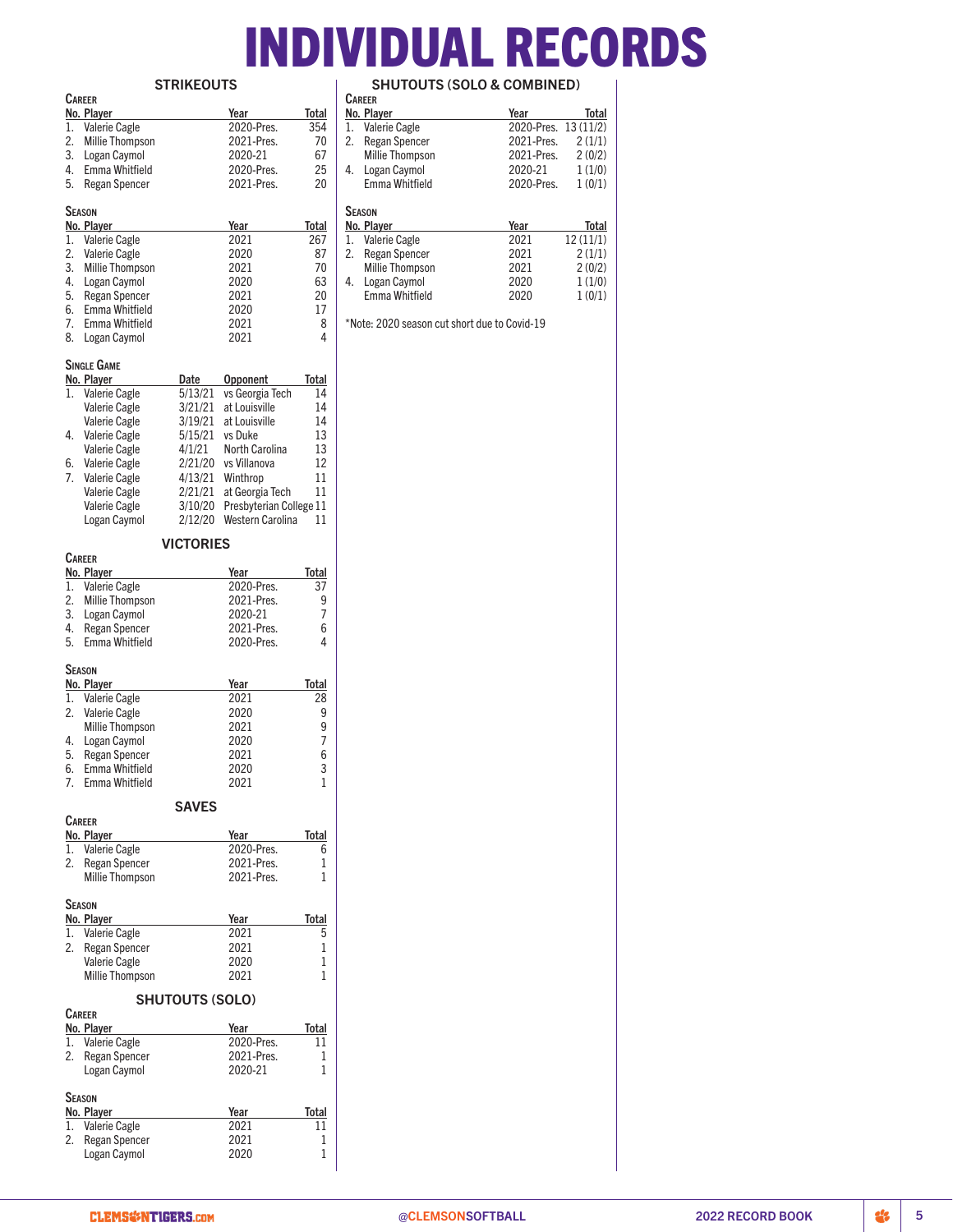# YEARLY STAT LEADERS

| <b>OFFENSE</b>                                                         | <b>DEFENSE</b>                                          |
|------------------------------------------------------------------------|---------------------------------------------------------|
| <b>BATTING AVERAGE</b>                                                 | <b>FIELDING PERCENTAGE</b>                              |
| Year<br>Player<br>BA                                                   | (100 CHANCES)                                           |
| .385<br>2020<br>Hannah Goodwin                                         | Year<br>Player<br>F%                                    |
| 2021<br><b>Valerie Cagle</b><br>.404                                   | 2020<br>1.000<br>JoJo Hyatt                             |
|                                                                        | Kyah Keller<br>2021<br>.996                             |
| <b>AT-BATS</b>                                                         |                                                         |
| Year<br>Player<br>ΑВ                                                   | <b>PUTOUTS</b>                                          |
| 2020<br>Cammy Pereira<br>94<br><b>McKenzie Clark</b><br>2021<br>169    | PO<br>Player<br>Year<br>2020<br>167<br><b>MK Bonamy</b> |
|                                                                        | JoJo Hyatt<br>167                                       |
| HITS                                                                   | 2021<br>JoJo Hyatt<br>365                               |
| Year<br>Player<br>н                                                    |                                                         |
| 2020<br>Valerie Cagle<br>35                                            | ASSISTS                                                 |
| <b>Valerie Cagle</b><br>63<br>2021                                     | Year<br>Player<br>Α                                     |
|                                                                        | 2020<br>41<br><b>Bailey Taylor</b>                      |
| <b>DOUBLES</b>                                                         | 2021<br><b>Ansley Gilstrap</b><br>106                   |
| Player<br>Year<br>2В<br>2020<br>Grace Mattimore<br>$*10$               | <b>DOUBLE PLAYS</b>                                     |
| 2021<br><b>Valerie Cagle</b><br>12                                     | Year<br>Player<br><b>Starts</b>                         |
|                                                                        | 2020<br><b>MK Bonamy</b><br>5                           |
| <b>TRIPLES</b>                                                         | 2021<br><b>Ansley Gilstrap</b><br>9                     |
| 3B<br>Year<br>Player                                                   |                                                         |
| Alia Logoleo<br>2020<br>2                                              |                                                         |
| <b>McKenzie Clark</b><br>2021<br>6                                     |                                                         |
|                                                                        |                                                         |
| <b>HOME RUNS</b>                                                       |                                                         |
| Year<br>Player<br>ΗR<br>2020<br>$*11$                                  |                                                         |
| Marissa Guimbarda<br><b>Valerie Cagle</b><br>*17<br>2021               |                                                         |
|                                                                        |                                                         |
| <b>RUNS BATTED IN</b>                                                  |                                                         |
| Player<br>Year<br>RBI                                                  |                                                         |
| 2020<br>Valerie Cagle<br>$*36$                                         |                                                         |
| 2021<br><b>Valerie Cagle</b><br>45                                     |                                                         |
|                                                                        |                                                         |
| <b>SLUGGING PERCENTAGE</b>                                             |                                                         |
| Year<br>Player<br>$\mathsf{Sig}\,\%$                                   |                                                         |
| 2020<br>Marissa Guimbarda<br>$*868$<br>$*821$<br>2021<br>Valerie Cagle |                                                         |
|                                                                        |                                                         |
| <b>RUNS</b>                                                            |                                                         |
| Year<br>Player<br>R                                                    |                                                         |
| 2020 Valerie Cagle<br>26                                               |                                                         |
| McKenzie Clark<br>47<br>2021                                           |                                                         |
|                                                                        |                                                         |
| <b>STOLEN BASES</b>                                                    |                                                         |
| Player<br>SB<br>Year<br>2020<br>Carlee Shannon<br>9                    |                                                         |
| 2021<br><b>McKenzie Clark</b><br>23                                    |                                                         |
|                                                                        |                                                         |
| <b>WALKS</b>                                                           |                                                         |
| ВB<br>Year<br>Player                                                   |                                                         |
| 2020<br><b>Grace Mattimore</b><br>22                                   |                                                         |
| 27<br>2021<br><b>Valerie Cagle</b>                                     |                                                         |
|                                                                        |                                                         |
| HIT BY PITCH                                                           |                                                         |
| Year<br>Player<br>HBP<br>2020<br>Marissa Guimbarda<br>5                |                                                         |
| <b>Bailey Taylor</b><br>5                                              |                                                         |
| 2021<br><b>Ansley Gilstrap</b><br>15                                   |                                                         |
|                                                                        |                                                         |
| <b>TOTAL BASES</b>                                                     |                                                         |
| Year<br>Player<br>TВ                                                   |                                                         |
| 2020<br>Valerie Cagle<br>$*70$                                         |                                                         |
| 2021<br><b>Valerie Cagle</b><br>$*128$                                 |                                                         |
|                                                                        |                                                         |
|                                                                        |                                                         |
|                                                                        |                                                         |
|                                                                        |                                                         |
|                                                                        |                                                         |
|                                                                        |                                                         |
|                                                                        |                                                         |
|                                                                        |                                                         |
|                                                                        |                                                         |
|                                                                        |                                                         |
|                                                                        |                                                         |
|                                                                        |                                                         |
|                                                                        |                                                         |

|  |  | ۰.<br>. . |  |
|--|--|-----------|--|
|  |  |           |  |

|              | <b>APPEARANCES</b>                                                           |                                        |
|--------------|------------------------------------------------------------------------------|----------------------------------------|
| Year         | Player                                                                       | APP                                    |
| 2020<br>2021 | Valerie Cagle<br><b>Valerie Cagle</b>                                        | 19<br>40                               |
|              |                                                                              |                                        |
|              | <b>INNINGS PITCHED</b>                                                       |                                        |
| Year<br>2020 | Player                                                                       | IP<br>89.2                             |
| 2021         | Valerie Cagle<br>Valerie Cagle                                               | 216.2                                  |
|              |                                                                              |                                        |
|              | <b>ERA</b>                                                                   |                                        |
| Year<br>2020 | Player<br>Valerie Cagle                                                      | ERA                                    |
| 2021         | <b>Valerie Cagle</b>                                                         | 2.19<br>$*1.16$                        |
|              |                                                                              |                                        |
|              | <b>STRIKEOUTS</b>                                                            | SO                                     |
| Year<br>2020 | Player<br>Valerie Cagle                                                      | 87                                     |
| 2021         | <b>Valerie Cagle</b>                                                         | 267                                    |
|              |                                                                              |                                        |
| Year         | <b>VICTORIES</b><br>Player                                                   | w                                      |
| 2020         | Valerie Cagle                                                                | 9                                      |
| 2021         | Valerie Cagle                                                                | 28                                     |
|              | <b>SAVES</b>                                                                 |                                        |
| Year         | Player                                                                       | SV                                     |
| 2020         | Valerie Cagle                                                                | 1                                      |
| 2021         | <b>Valerie Cagle</b>                                                         | *5                                     |
|              | <b>SHUTOUTS</b>                                                              |                                        |
| Year         | Player                                                                       | SHO                                    |
| 2020         | Logan Caymol                                                                 | 1/0                                    |
|              | Valerie Cagle<br>Emma Whitfield                                              | 0/1<br>0/1                             |
| 2021         | Valerie Cagle                                                                | 11/1                                   |
|              | Clemson single-season records in bold.<br>Note: 2020 season cut short due to | *-led the ACC; ^-led the nation; Note: |
|              |                                                                              |                                        |
|              |                                                                              |                                        |
|              |                                                                              |                                        |
|              |                                                                              |                                        |
|              |                                                                              |                                        |
| Covid-19     |                                                                              |                                        |
|              |                                                                              |                                        |
|              |                                                                              |                                        |
|              |                                                                              |                                        |
|              |                                                                              |                                        |
|              |                                                                              |                                        |
|              |                                                                              |                                        |
|              |                                                                              |                                        |
|              |                                                                              |                                        |
|              |                                                                              |                                        |
|              |                                                                              |                                        |
|              |                                                                              |                                        |
|              |                                                                              |                                        |
|              |                                                                              |                                        |
|              |                                                                              |                                        |
|              |                                                                              |                                        |
|              |                                                                              |                                        |
|              |                                                                              |                                        |
|              |                                                                              |                                        |
|              |                                                                              |                                        |
|              |                                                                              |                                        |
|              |                                                                              |                                        |
|              |                                                                              |                                        |
|              |                                                                              |                                        |
|              |                                                                              |                                        |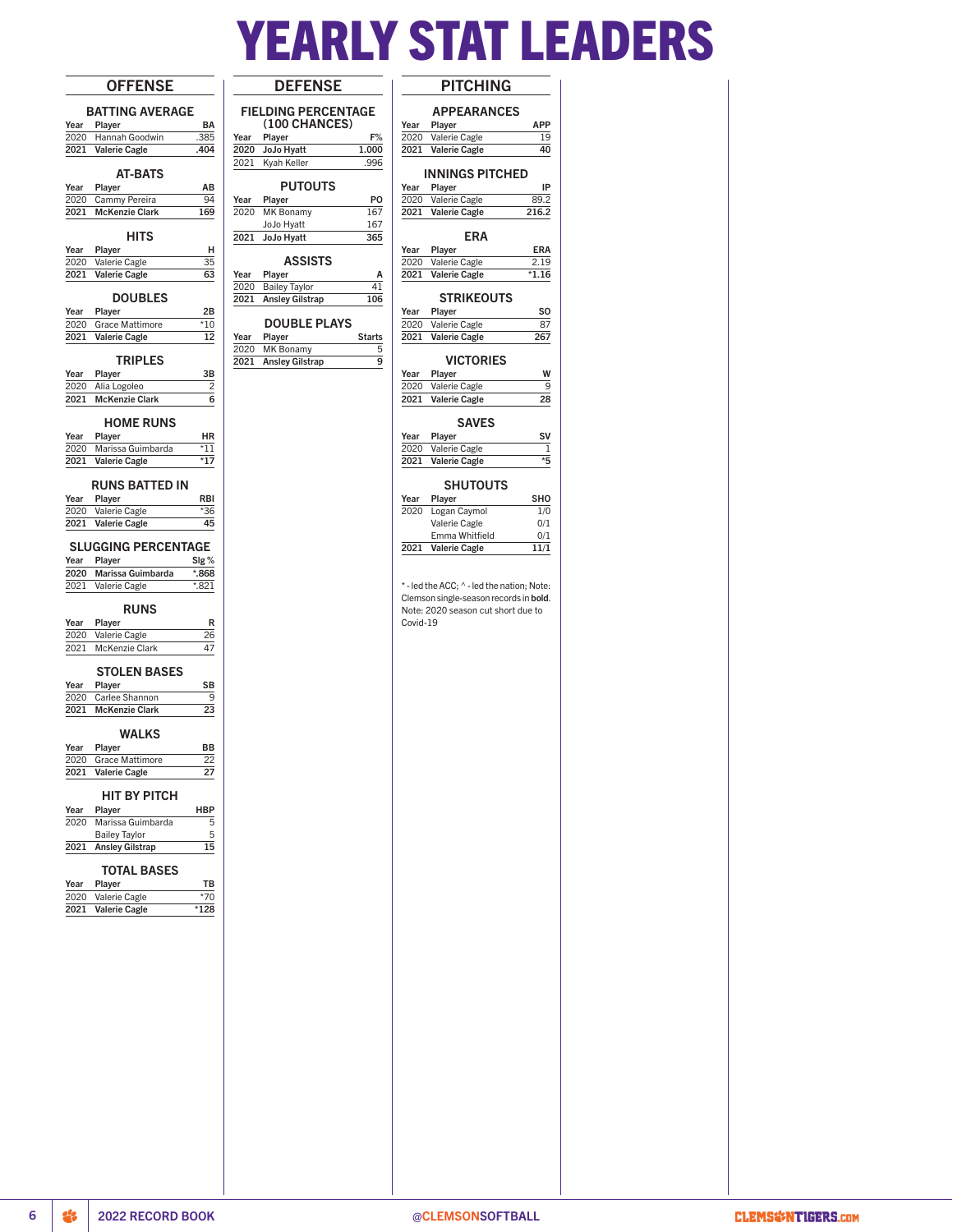# CLASS RECORDS RECORDS

| <b>SENIOR/GRADUATE RECORDS</b> |                        | <b>JUNIOR RECORDS</b>      |                      | <b>SOPHOMORE RECORDS</b>   |      |            |
|--------------------------------|------------------------|----------------------------|----------------------|----------------------------|------|------------|
| <b>BATTING AVERAGE</b>         |                        | <b>BATTING AVERAGE</b>     |                      | <b>BATTING AVERAGE</b>     |      |            |
| No. Player                     | Year<br>Avg.           | No. Player                 | Year<br>Avg.         | No. Plaver                 | Year | Avg.       |
| Ansley Gilstrap<br>1.          | 2021<br>.292           | Marissa Guimbarda*<br>1.   | 2021<br>.309         | 1.                         |      |            |
| Casey Bigham<br>2.             | 2021<br>.215           | Cammy Pereira*<br>2.       | 2021<br>.295         | 2.                         |      |            |
| 3.                             |                        | 3.<br>Grace Mattimore*     | 2021<br>.253         | 3.                         |      |            |
| 4.                             |                        | 4.                         |                      | 4.                         |      |            |
| 5.                             |                        | 5.                         |                      | 5.                         |      |            |
| <b>HOME RUNS</b>               |                        | <b>HOME RUNS</b>           |                      | <b>HOME RUNS</b>           |      |            |
| No. Player                     | Year<br>Total          | No. Player                 | Year<br>Total        | No. Player                 | Year | Total      |
| Ansley Gilstrap<br>1.          | 2021<br>4              | Marissa Guimbarda*<br>1.   | 2021<br>13           | 1.                         |      |            |
| 2.                             |                        | 2.<br>Cammy Pereira*       | 2021<br>3            | 2.                         |      |            |
| 3.                             |                        | 3.<br>Grace Mattimore*     | 2021<br>$\mathbf{1}$ | 3.                         |      |            |
| 4.                             |                        | 4.                         |                      | 4.                         |      |            |
| 5.                             |                        | 5.                         |                      | 5.                         |      |            |
|                                |                        |                            |                      |                            |      |            |
| <b>RUNS BATTED IN</b>          |                        | <b>RUNS BATTED IN</b>      |                      | <b>RUNS BATTED IN</b>      |      |            |
| No. Player                     | Year<br>Total          | No. Player                 | Total<br>Year        | No. Player                 | Year | Total      |
| Ansley Gilstrap<br>1.          | 2021<br>21             | Marissa Guimbarda*<br>1.   | 2021<br>42           | 1.                         |      |            |
| 2.<br>Casey Bigham             | 2021<br>$\overline{7}$ | 2.<br>Cammy Pereira*       | 2021<br>15           | 2.                         |      |            |
| 3.                             |                        | 3.<br>Grace Mattimore*     | 2021<br>11           | 3.                         |      |            |
| 4.                             |                        | 4.                         |                      | 4.                         |      |            |
| 5.                             |                        | 5.                         |                      | 5.                         |      |            |
| <b>SLUGGING PERCENTAGE</b>     |                        | <b>SLUGGING PERCENTAGE</b> |                      | <b>SLUGGING PERCENTAGE</b> |      |            |
| No. Player                     | Year<br>Total          | No. Player                 | Year<br>Total        | No. Player                 | Year | Total      |
|                                | 2021<br>.431           | Marissa Guimbarda*<br>1.   | 2021                 | 1.                         |      |            |
| Ansley Gilstrap<br>1.          |                        |                            | .669                 |                            |      |            |
| 2.<br>Casey Bigham             | .228<br>2021           | 2.<br>Cammy Pereira*       | 2021<br>.417         | 2.                         |      |            |
| 3.                             |                        | 3.<br>Grace Mattimore*     | 2021<br>.319         | 3.                         |      |            |
| 4.                             |                        | 4.                         |                      | 4.                         |      |            |
| 5.                             |                        | 5.                         |                      | 5.                         |      |            |
| <b>EARNED RUN AVERAGE</b>      |                        | <b>EARNED RUN AVERAGE</b>  |                      | <b>EARNED RUN AVERAGE</b>  |      |            |
| No. Player                     | <b>ERA</b><br>Year     | No. Player                 | <b>ERA</b><br>Year   | No. Player                 | Year | <b>ERA</b> |
| 1.                             |                        | 1.                         |                      | 1.                         |      |            |
| 2.                             |                        | 2.                         |                      | 2.                         |      |            |
| 3.                             |                        | 3.                         |                      | 3.                         |      |            |
| 4.                             |                        | 4.                         |                      | 4.                         |      |            |
| 5.                             |                        | 5.                         |                      | 5.                         |      |            |
|                                |                        |                            |                      |                            |      |            |
| <b>VICTORIES</b>               |                        | <b>VICTORIES</b>           |                      | <b>VICTORIES</b>           |      |            |
| No. Player<br>1.               | Total<br>Year          | No. Player<br>1.           | Year<br>Total        | No. Player<br>1.           | Year | Total      |
| 2.                             |                        | 2.                         |                      | 2.                         |      |            |
|                                |                        |                            |                      |                            |      |            |
| 3.                             |                        | 3.                         |                      | 3.                         |      |            |
| 4.                             |                        | 4.                         |                      | 4.                         |      |            |
| 5.                             |                        | 5.                         |                      | 5.                         |      |            |
| <b>INNINGS PITCHED</b>         |                        | <b>INNINGS PITCHED</b>     |                      | <b>INNINGS PITCHED</b>     |      |            |
| No. Player                     | Total<br>Year          | No. Player                 | Year<br>Total        | No. Player                 | Year | Total      |
| 1.                             |                        | 1.                         |                      | 1.                         |      |            |
| 2.                             |                        | 2.                         |                      | 2.                         |      |            |
| 3.                             |                        | 3.                         |                      | 3.                         |      |            |
| 4.                             |                        | 4.                         |                      | 4.                         |      |            |
| 5.                             |                        | 5.                         |                      | 5.                         |      |            |
|                                |                        |                            |                      |                            |      |            |
| <b>STRIKEOUTS</b>              |                        | <b>STRIKEOUTS</b>          |                      | <b>STRIKEOUTS</b>          |      |            |
| No. Player                     | Year<br>Total          | No. Player                 | Year<br>Total        | No. Player                 | Year | Total      |
| 1.                             |                        | 1.                         |                      | 1.                         |      |            |
| 2.                             |                        | 2.                         |                      | 2.                         |      |            |
| 3.                             |                        | 3.                         |                      | 3.                         |      |            |
| 4.                             |                        | 4.                         |                      | 4.                         |      |            |
| 5.                             |                        | 5.                         |                      | 5.                         |      |            |
|                                |                        |                            |                      |                            |      |            |
|                                |                        |                            |                      |                            |      |            |
|                                |                        |                            |                      |                            |      |            |
|                                |                        |                            |                      |                            |      |            |
|                                |                        |                            |                      |                            |      |            |
|                                |                        |                            |                      |                            |      |            |
|                                |                        |                            |                      |                            |      |            |

|          | <b>BATTING AVERAGE</b><br>No. Player | Year | Avg.           |
|----------|--------------------------------------|------|----------------|
| 1.       | Valerie Cagle*                       | 2021 | $.404^$        |
| 2.       | <b>McKenzie Clark</b>                | 2021 | .355           |
| 3.       | Morgan Johnson*                      | 2021 | .350           |
| 4.       | Alia Logoleo*                        | 2021 | .265           |
| 5.       | Abi Stuart*                          | 2021 | .259           |
|          | <b>HOME RUNS</b>                     |      |                |
|          | No. Player                           | Year | Total          |
| 1.       | Valerie Cagle*                       | 2021 | $17^$          |
| 2.       | McKenzie Clark                       | 2021 | 9              |
| 3.       | Alia Logoleo*                        | 2021 | 8              |
| 4.       | Morgan Johnson*                      | 2021 | 4              |
|          | Abi Stuart*                          | 2021 | 4              |
|          | Runs Batted In                       |      |                |
|          | No. Player                           | Year | <b>Total</b>   |
| 1.       | Valerie Cagle*                       | 2021 | 45^            |
| 2.       | Alia Logoleo*                        | 2021 | 32             |
| 3.       | <b>McKenzie Clark</b>                | 2021 | 29             |
| 4.       | Kyah Keller*                         | 2021 | 17             |
|          | Abi Stuart*                          | 2021 | 17             |
|          | <b>SLUGGING PERCENTAGE</b>           |      |                |
|          | No. Player                           | Year | Total          |
| 1.       | Valerie Cagle*                       | 2021 | $.821^$        |
| 2.       | Morgan Johnson*                      | 2021 | .725           |
| 3.       | <b>McKenzie Clark</b>                | 2021 | .639           |
| 4.       | Alia Logoleo*                        | 2021 | .559           |
| 5.       | Abi Stuart*                          | 2021 | .447           |
|          | <b>EARNED RUN AVERAGE</b>            |      |                |
|          | No. Player                           | Year | ERA            |
| 1.       | Valerie Cagle*                       | 2021 | $1.16^{\circ}$ |
| 2.       | Regan Spencer                        | 2021 | 1.48           |
| 3.       | Millie Thompson                      | 2021 | 2.05           |
| 4.       | Emma Whitfield*                      | 2021 | 3.94           |
| 5.       | Logan Caymol**                       | 2021 | 7.00           |
|          | <b>VICTORIES</b>                     |      |                |
|          | No. Player                           | Year | Total          |
| 1.       | Valerie Cagle*                       | 2021 | 28^            |
| 2.       | Millie Thompson                      | 2021 | 9              |
| 3.       | Regan Spencer                        | 2021 | 6              |
| 4.       | <b>Fmma Whitfield</b>                | 2021 | 1              |
| 5.       |                                      |      |                |
|          | <b>INNINGS PITCHED</b>               |      |                |
|          | No. Player                           | Year | <b>Total</b>   |
| 1.       | Valerie Cagle*                       | 2021 | 216.2^         |
| 2.       | Millie Thompson                      | 2021 | 78.2           |
| 3.       | Regan Spencer                        | 2021 | 42.2           |
| 4.       | Emma Whitfield                       | 2021 | 5.1            |
| 5.       | Logan Caymol**                       | 2021 | 3.0            |
|          | <b>STRIKEOUTS</b>                    |      |                |
|          | No. Player                           | Year | Total          |
| 1.       | Valerie Cagle*                       | 2021 | 267^           |
| 2.       | Millie Thompson                      | 2021 | 70             |
| 3.       | Regan Spencer                        | 2021 | 20             |
|          | Emma Whitfield*                      | 2021 | 8              |
| 4.<br>5. | Logan Caymol**                       | 2021 | 4              |

Note for class records, 2020 season not counted due to shortened COVID-19 season \*Redshirt; ^Led the team that year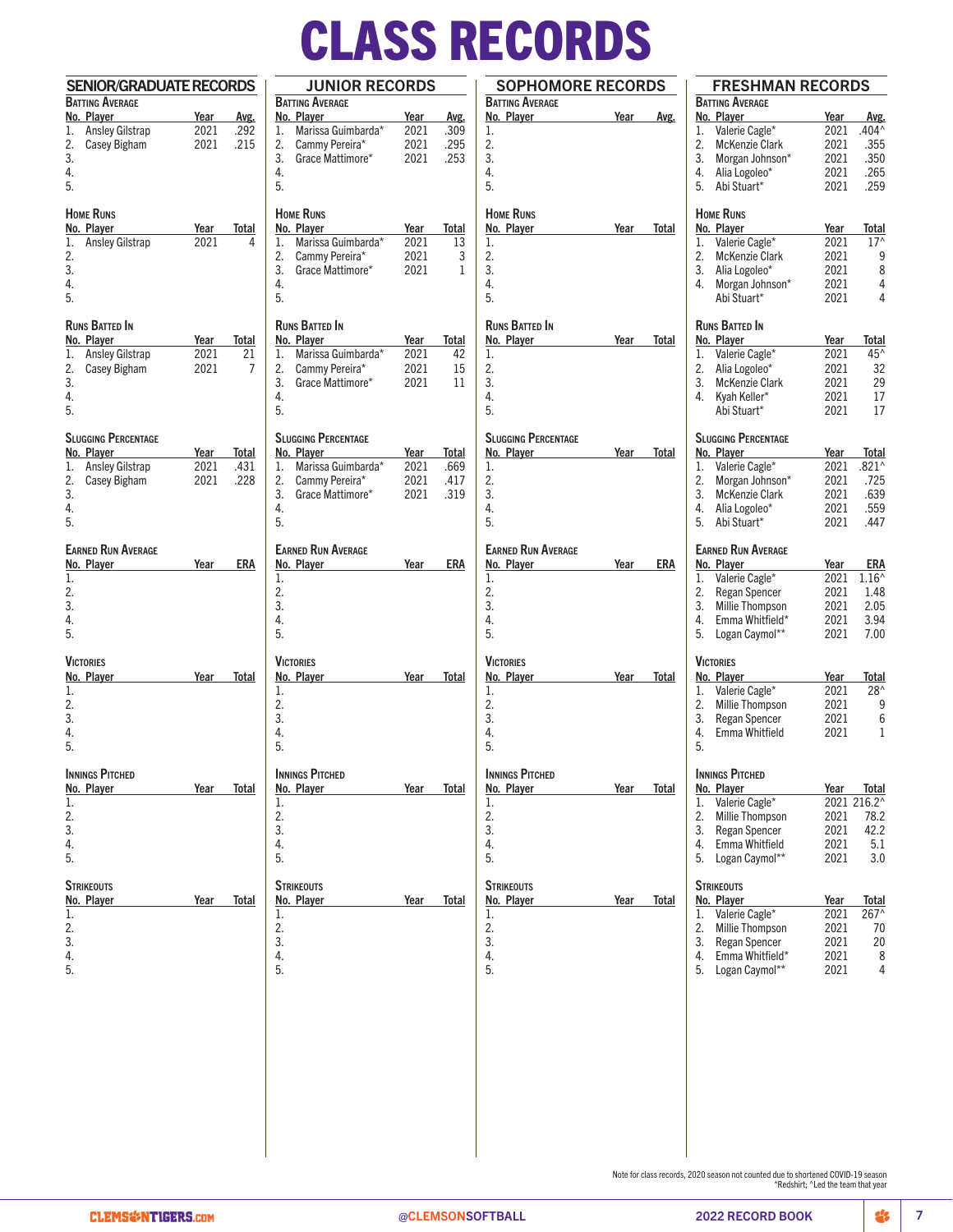# YEARLY BATTING & FIELDING STATS

| Year  | W-L-T                               | AB | R H 2B 3B HR |  | <b>TB</b>                   |                      | RBI SH SF HP SB |  | BB SO BA SIg%                            |     |  | PO                | A E DP |  | Fld %               |
|-------|-------------------------------------|----|--------------|--|-----------------------------|----------------------|-----------------|--|------------------------------------------|-----|--|-------------------|--------|--|---------------------|
| 2020* | 19-8-0 27 715 173 224 45 5 32 375   |    |              |  |                             |                      |                 |  | 164 3 7 22 28 85 <b>135 .313 .524</b>    |     |  | 513 185 33 5 .955 |        |  |                     |
| 2021  | 44-8-0 52 1353 280 396 60 11 66 676 |    |              |  |                             |                      |                 |  | <b>262 10 10 46 87 144</b> 222 .293 .500 |     |  | 1039 412 46 20    |        |  | .969                |
|       | <b>TOTALS</b> 63-16-0 79            |    |              |  | 2068 373 620 105 16 98 1051 | 426 13 17 68 115 229 |                 |  |                                          | 357 |  |                   |        |  | 1552 597 79 25 .962 |

Note: 2020 season cut short due to Covid-19

Note: **Bolded** figure denotes Clemson single-season high.

# YEARLY PITCHING STATS

| Year          | $W-L-1$ | <b>ERA</b> |     | CG   | <b>SHO</b> | <b>SV</b> | IP    |     | R   | ER  | BB  | 2B   | 3B | HR | AB   | B/Avg. | <b>WP</b> | <b>HBP</b> | <b>SFA</b> | <b>SHA</b> |
|---------------|---------|------------|-----|------|------------|-----------|-------|-----|-----|-----|-----|------|----|----|------|--------|-----------|------------|------------|------------|
| 2020*         | 19-8-0  | 2.74       |     |      | 2/1        |           | 171.0 | 154 | 94  | 67  | 54  | 19   |    | 12 | 655  | .232   | 14        |            |            |            |
| 2021          | 44-8-0  | 1.50       | 52  | - 31 | 14/2       |           | 216.2 | 252 | 96  | 74  | 97  | - 31 |    | 18 | 1272 | .198   | 24        | 25         |            |            |
| <b>TOTALS</b> | 63-16-0 |            | 70. | -44  | 16/3       |           | 387.2 | 406 | 190 | 141 | 151 | 50   |    | 20 | 1927 |        |           |            |            | 23         |

Note: 2020 season cut short due to Covid-19

Note: Bolded figure denotes Clemson single-season high (single-season best for ratios).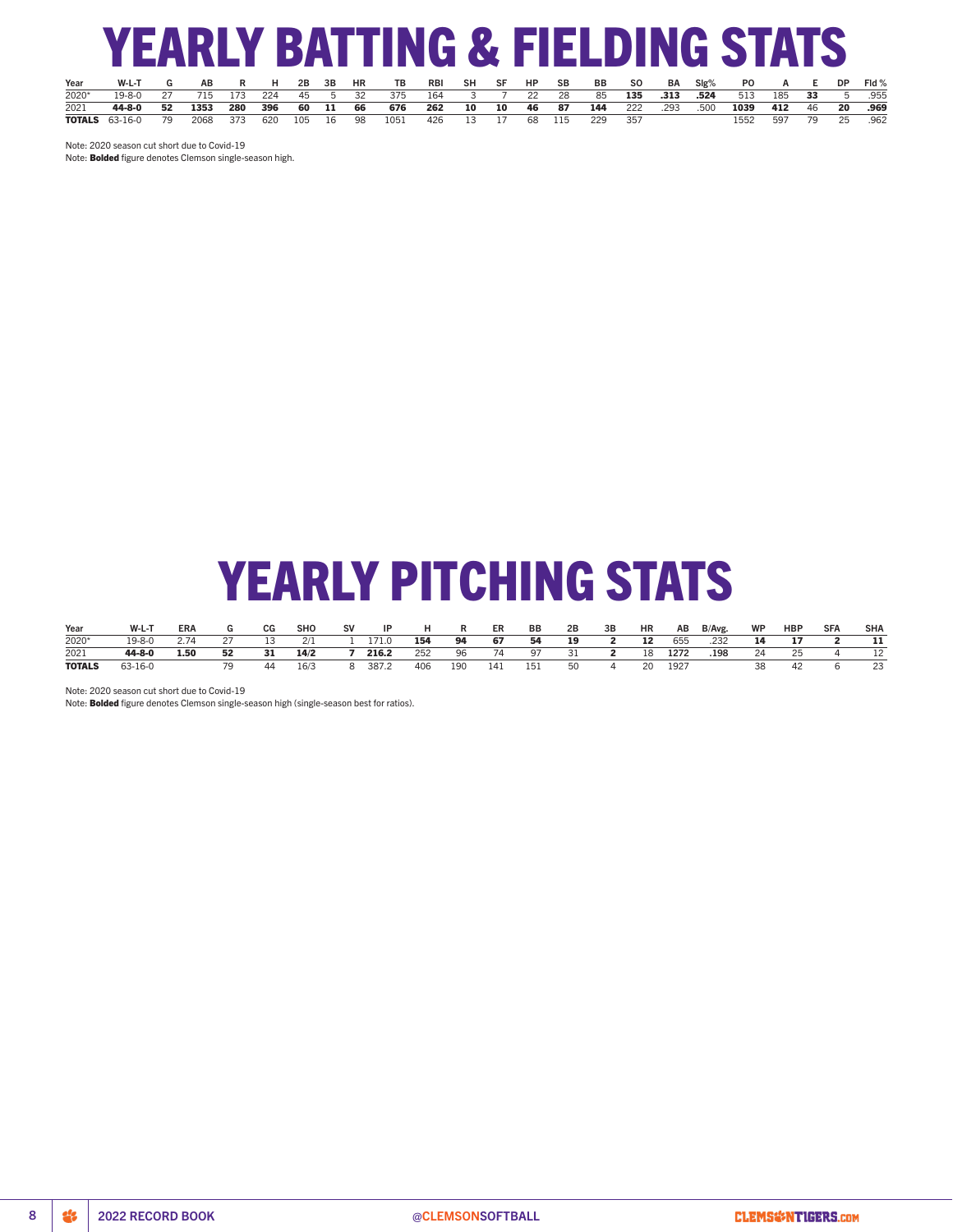# TEAM RECORDS SLUGGING PERCENTAGE

| <b>GAMES PLAYED</b>                                           | S                         |
|---------------------------------------------------------------|---------------------------|
| <b>SEASON</b>                                                 | Season                    |
| Total<br>No. Year                                             | No. Ye                    |
| 52<br>1.<br>2021<br>27                                        | 20<br>$1_{-}$<br>2.<br>20 |
| 2. 2020                                                       |                           |
| <b>BATTING AVERAGE</b>                                        |                           |
| <b>SEASON</b>                                                 | Season                    |
| No. Year<br>Total                                             | No. Ye                    |
| 1.<br>2020<br>.313<br>2.<br>2021<br>.293                      | 20<br>1.                  |
|                                                               | 2.<br>20                  |
| <b>AT-BATS</b>                                                | SINGLE                    |
| <b>SEASON</b>                                                 | Oppon                     |
| No. Year<br>Total                                             | at Mary                   |
| 1353<br>2021<br>1.                                            |                           |
| 2. 2020<br>715                                                |                           |
| SINGLE GAME                                                   | Season<br>No. Ye          |
| Date<br>Total<br>Opponent                                     | 20<br>1.                  |
| 3/19/21<br>at Louisville<br>41                                | 2.<br>20                  |
|                                                               |                           |
| <b>HITS</b>                                                   | Single                    |
| <b>SEASON</b>                                                 | Oppone                    |
| No. Year<br>Total<br>1. 2021<br>396                           | Winthro                   |
| 2. 2020<br>224                                                |                           |
|                                                               | Season                    |
| <b>SINGLE GAME</b>                                            | No. Ye                    |
| Date<br>Total<br><b>Opponent</b>                              | 20<br>1.                  |
| 2/15/20<br>18<br>at Maryland                                  | 2.<br>20                  |
| <b>DOUBLES</b>                                                |                           |
| <b>SEASON</b>                                                 | Single                    |
| No. Year<br><b>Total</b>                                      | Oppon<br>at Sout          |
| 1.<br>2021<br>60                                              | *Total d                  |
| 2.<br>45<br>2020                                              | recent)                   |
|                                                               |                           |
| SINGLE GAME                                                   |                           |
| Date<br>Total<br>Opponent<br>5/9/21<br>4                      | <b>SEASON</b>             |
| at Syracuse<br>*Total of 6 performances with 4 doubles        | No. Ye<br>20<br>1.        |
| (most recent)                                                 | 2.<br>20                  |
|                                                               |                           |
| <b>TRIPLES</b>                                                | Single                    |
| SEASON                                                        | Oppon                     |
| No. Year<br>Total<br>11<br>1.<br>2021                         | at Geor                   |
| 5<br>2.<br>2020                                               |                           |
|                                                               | <b>SEASON</b>             |
| <b>SINGLE GAME</b>                                            | No.<br>Ye                 |
| <b>Opponent</b> Date Total<br>at Virginia $\frac{3}{7}{21}$ 2 | 20<br>1.                  |
|                                                               | 2.<br>20                  |
| *Total of 2 performances with 2 triples (most                 |                           |
| recent)                                                       | Single                    |
| <b>HOME RUNS</b>                                              | Oppon<br>at Mary          |
| <b>SEASON</b>                                                 |                           |
| No. Year<br>Total                                             | FI                        |
| 2021<br>66<br>1.                                              | Season                    |
| 2.<br>2020<br>32                                              | No. Ye                    |
| SINGLE GAME                                                   | 20<br>1.<br>2.<br>20      |
| Opponent Date<br>Total                                        |                           |
| 5/21/21<br>vs Trov<br>4                                       | Single                    |
| *Total of 3 performances with 4 home runs                     | Oppon                     |
| (most recent)                                                 | ADF                       |
|                                                               |                           |
| <b>RUNS BATTED IN</b><br><b>SEASON</b>                        | Season                    |
| No. Year<br>Total                                             | No. Ye                    |
| 2021<br>1.<br>262                                             | 20<br>1.                  |
| 2.<br>2020<br>164                                             | 2.<br>20                  |
|                                                               |                           |
| SINGLE GAME                                                   | Single                    |
| Date<br><b>Total</b><br>Opponent                              | Oppon                     |
| at Maryland 2/15/20<br>20                                     | at Louis                  |

|                                                                                                                                                                                                                                | Total               |
|--------------------------------------------------------------------------------------------------------------------------------------------------------------------------------------------------------------------------------|---------------------|
| 2020<br>1.<br>2.<br>2021                                                                                                                                                                                                       | .524<br>.500        |
|                                                                                                                                                                                                                                |                     |
| <b>RUNS SCORED</b>                                                                                                                                                                                                             |                     |
| Season                                                                                                                                                                                                                         |                     |
| No. Year<br>2021<br>1.                                                                                                                                                                                                         | <b>Total</b><br>280 |
| 2.<br>2020                                                                                                                                                                                                                     | 173                 |
|                                                                                                                                                                                                                                |                     |
| Single Game                                                                                                                                                                                                                    |                     |
| Opponent<br>Date                                                                                                                                                                                                               | Total               |
| 2/15/20<br>at Maryland                                                                                                                                                                                                         | 21                  |
| <b>STOLEN BASES</b>                                                                                                                                                                                                            |                     |
| <b>SEASON</b>                                                                                                                                                                                                                  |                     |
| No. Year                                                                                                                                                                                                                       | <b>Total</b>        |
| 2021<br>1.<br>2. 2020                                                                                                                                                                                                          | 87<br>28            |
|                                                                                                                                                                                                                                |                     |
| <b>SINGLE GAME</b>                                                                                                                                                                                                             |                     |
| Opponent<br>Date                                                                                                                                                                                                               | <b>Total</b>        |
| Winthrop<br>4/13/21                                                                                                                                                                                                            | 6                   |
| <b>WALKS</b>                                                                                                                                                                                                                   |                     |
| Season                                                                                                                                                                                                                         |                     |
| No. Year                                                                                                                                                                                                                       | <b>Total</b>        |
| 2021<br>1.                                                                                                                                                                                                                     | 144                 |
| 2. 2020                                                                                                                                                                                                                        | 85                  |
| Single Game                                                                                                                                                                                                                    |                     |
| Opponent Date                                                                                                                                                                                                                  | Total               |
| at South Carolina 4/21/21                                                                                                                                                                                                      | 8                   |
| *Total of 3 performances with 8 walks (most                                                                                                                                                                                    |                     |
| recent)                                                                                                                                                                                                                        |                     |
| HIT BY PITCH                                                                                                                                                                                                                   |                     |
| Season                                                                                                                                                                                                                         |                     |
| No. Year                                                                                                                                                                                                                       | <b>Total</b>        |
| 1. 2021                                                                                                                                                                                                                        | 46<br>22            |
| 2. 2020                                                                                                                                                                                                                        |                     |
|                                                                                                                                                                                                                                |                     |
|                                                                                                                                                                                                                                |                     |
| SINGLE GAME<br>Opponent<br>Date                                                                                                                                                                                                | Total               |
| at Georgia Tech<br>2/21/21                                                                                                                                                                                                     | 5                   |
|                                                                                                                                                                                                                                |                     |
| <b>TOTAL BASES</b>                                                                                                                                                                                                             |                     |
| <b>SEASON</b><br>No. Year                                                                                                                                                                                                      | <b>Total</b>        |
| 2021<br>1.                                                                                                                                                                                                                     | 676                 |
| 2.<br>2020                                                                                                                                                                                                                     | 375                 |
|                                                                                                                                                                                                                                |                     |
| Single Game                                                                                                                                                                                                                    |                     |
| Opponent Date<br>at Maryland<br>2/15/20                                                                                                                                                                                        | <b>Total</b><br>32  |
|                                                                                                                                                                                                                                |                     |
| <b>FIELDING PERCENTAGE</b>                                                                                                                                                                                                     |                     |
| <b>SEASON</b>                                                                                                                                                                                                                  |                     |
| No. Year<br>1. 2021                                                                                                                                                                                                            | Total<br>.969       |
| 2. 2020                                                                                                                                                                                                                        | .955                |
|                                                                                                                                                                                                                                |                     |
| Single Game                                                                                                                                                                                                                    |                     |
| Opponent Date Total<br>ADF                                                                                                                                                                                                     |                     |
|                                                                                                                                                                                                                                |                     |
| <b>PUTOUTS</b>                                                                                                                                                                                                                 |                     |
| SEASON                                                                                                                                                                                                                         |                     |
| No. Year and the state of the state of the state of the state of the state of the state of the state of the state of the state of the state of the state of the state of the state of the state of the state of the state of t | <b>Total</b>        |
| 1. 2021<br>2. 2020                                                                                                                                                                                                             | 1,039<br>513        |
|                                                                                                                                                                                                                                |                     |
| <b>SINGLE GAME</b>                                                                                                                                                                                                             |                     |
| Opponent<br>Date<br>at Louisville<br>3/19/21                                                                                                                                                                                   | <b>Total</b><br>33  |

|               |                        | <b>ASSISTS</b>                                                        |                |
|---------------|------------------------|-----------------------------------------------------------------------|----------------|
|               | Season                 |                                                                       |                |
|               | No. Year               |                                                                       | Total          |
|               | 1. 2021<br>2. 2020     |                                                                       | 412<br>185     |
|               | SINGLE GAME            |                                                                       |                |
|               |                        | Opponent Date<br>2/26/20                                              | Total<br>16    |
|               | Georgia                |                                                                       |                |
| <b>SEASON</b> |                        | <b>DOUBLE PLAYS TURNED</b>                                            |                |
|               | No. Year               |                                                                       | Total          |
|               | 1. 2021                |                                                                       | 20             |
|               | 2. 2020                |                                                                       | 5              |
|               | SINGLE GAME            |                                                                       |                |
| Furman        |                        | Opponent Date<br>3/13/21                                              | Total          |
|               |                        |                                                                       | 2              |
|               | <b>SEASON (FEWEST)</b> | <b>ERRORS</b>                                                         |                |
|               | No. Year               |                                                                       | Total          |
|               | 1. 2020                |                                                                       | 33             |
|               | 2. 2021                |                                                                       | 46             |
|               | SINGLE GAME (MOST)     |                                                                       |                |
|               |                        | Opponent Date                                                         | Total          |
|               |                        | $\overline{\text{vs}}$ Indiana $\overline{\text{2/8}/20}$             | - 6            |
| history       |                        | *Total of XX games with no errors in program                          |                |
|               |                        | <b>INNINGS PITCHED</b>                                                |                |
| <b>SEASON</b> |                        |                                                                       |                |
|               | No. Year<br>1. 2021    |                                                                       | Total<br>346.1 |
|               | 2. 2020                |                                                                       | 171.0          |
|               |                        |                                                                       |                |
|               | SINGLE GAME            |                                                                       |                |
|               | at Louisville          | Opponent Date<br>3/19/21                                              | Total<br>11.0  |
|               |                        |                                                                       |                |
|               | <b>SEASON</b>          | <b>EARNED RUN AVERAGE</b>                                             |                |
|               | No. Year               |                                                                       | ERA            |
|               | 1. 2021                |                                                                       | 1.50           |
| 2.            | 2020                   |                                                                       | 2.74           |
|               |                        | <b>STRIKEOUTS</b>                                                     |                |
| Season        | <u>No. Year</u>        |                                                                       | <b>Total</b>   |
| 1.            | 2021                   |                                                                       | 369            |
| 2.            | 2020                   |                                                                       | 167            |
|               | <b>SINGLE GAME</b>     |                                                                       |                |
|               | Opponent               | Date                                                                  | <u>Total</u>   |
|               |                        | vs Georgia Tech 5/13/21<br>*Total of 3 games with 14 strikeouts (most | 14             |
| recent)       |                        |                                                                       |                |
|               |                        | <b>VICTORIES</b>                                                      |                |
| Season        |                        |                                                                       |                |
|               | <u>No. Year</u>        |                                                                       | Total          |
| 1.<br>2.      | 2021<br>2020           |                                                                       | 44<br>19       |
|               |                        |                                                                       |                |
|               |                        | <b>SAVES</b>                                                          |                |
| Season        | No. Year               |                                                                       | <b>Total</b>   |
| 1.            | 2021                   |                                                                       | 7              |
|               | 2. 2020                |                                                                       | 1              |
|               |                        | <b>SHUTOUTS</b>                                                       |                |
| <b>SEASON</b> |                        |                                                                       |                |
|               | <u>No. Year</u>        |                                                                       | <u>Total</u>   |
| 1.            | 2021                   |                                                                       | 14             |
| 2.            | 2020                   |                                                                       | 2              |

### WINNING PERCENTAGE Season

| <b>JEASUN</b> |          |       |
|---------------|----------|-------|
|               | No. Year | Total |
|               | 1. 2021  | .846  |
|               | 2. 2020  | .704  |
|               |          |       |

|    |          | <b>WINNING STREAKS</b> |         |
|----|----------|------------------------|---------|
|    | No. Wins | <b>Start</b>           | End     |
| 1. | 19       | 3/27/21                | 5/8/21  |
| 2. | 17       | 2/20/21                | 3/26/21 |
| 3. | 10       | 2/22/20                | 3/8/20  |
|    |          | <b>BEST STARTS</b>     |         |
|    | No. Year |                        | Record  |

|    | ווטטו וענו | nuunu   |  |
|----|------------|---------|--|
| 1. | 2021       | $3-0$   |  |
| 2. | 2020       | $1 - 0$ |  |
|    |            |         |  |

\*Note: 2020 season cut short due to Covid-19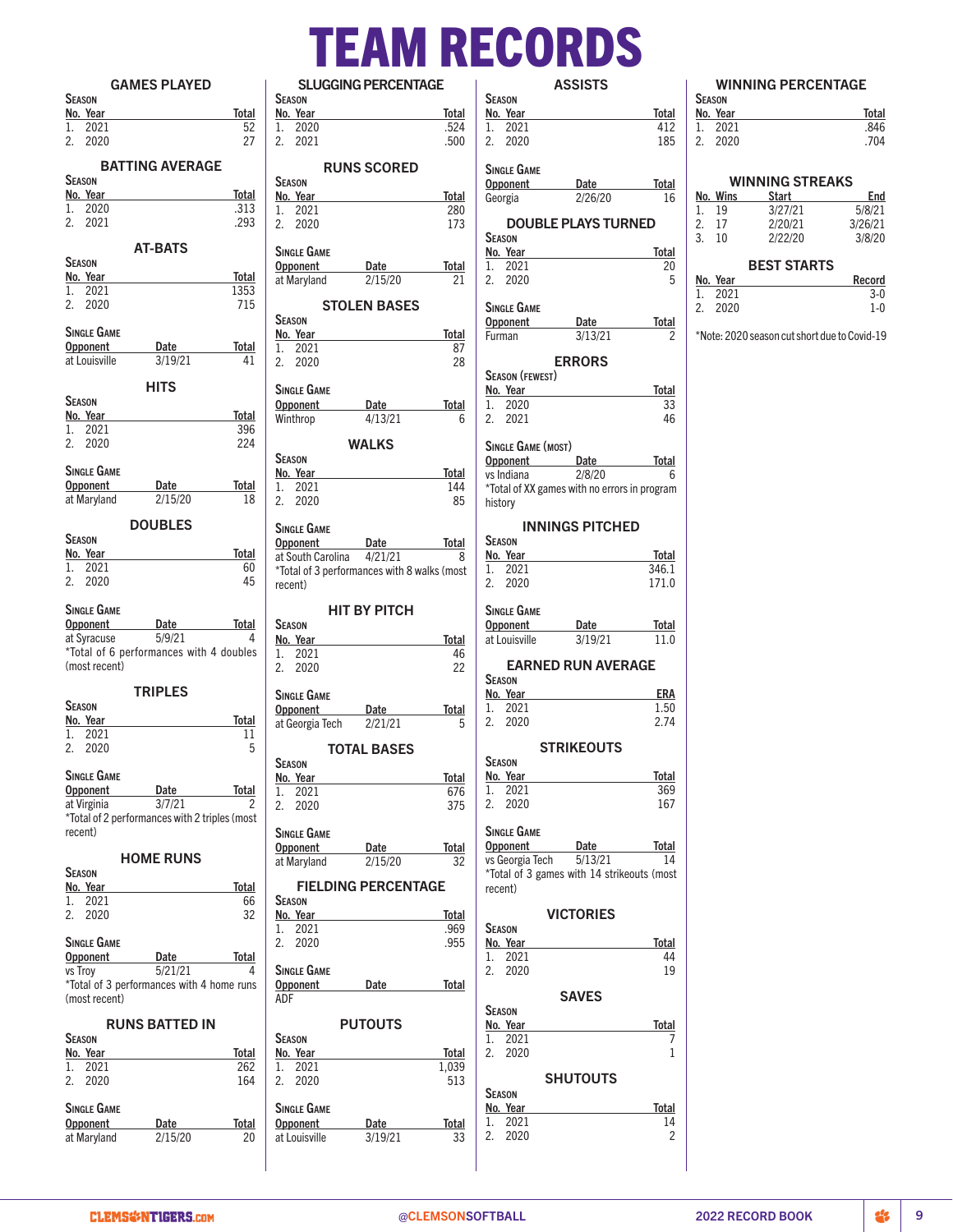# MISCELLANEOUS RECORDS

# **STREAKS**

Winning Streak 19 3/27/21 to 5/8/21

Home Field Winning Streak 16 3/27/21 to Present

Away/Neutral Field Winning Streak 18 2/22/20 to 5/8/21

# Consecutive Games Scoring a Run Streak

 $\overline{)24}$   $\overline{)3/26/21}$  to  $\overline{5/15/21}$ <br>24  $\overline{)2/12/20}$  to  $\overline{2/19/21}$ 2/12/20 to 2/19/21

Hitting Streak 23 Valerie Cagle, 3/27/21 to 5/15/21

Reached Base Streak 25 Valerie Cagle, 3/27/21 to 5/22/21

Stolen Base Streak (Consecutive attempts)

20 Carlee Shannon, 3/1/20 to Present

# **HIGHS**

**Multi-Hit Games (Season)**<br>18 Valerie Cagle (202 Valerie Cagle (2021)

Multi-Hit Games (Career)

28 Valerie Cagle (2020-Pres.)

# HIGHEST RUN MARGIN (WIN)

## Single Game

+19 vs. Maryland, 2/15/20 (5 innings) W, 21-5

**Season** +184 2021 (280-96)

# HIGHEST MARGIN OF DEFEAT

Single Game

-11 vs. Duke, 2/7/20 (5 innings) L, 0-11

**Season** 

N/A

|                                                | <b>NO-HITTERS</b>    |                       |               |         |  |  |  |  |  |
|------------------------------------------------|----------------------|-----------------------|---------------|---------|--|--|--|--|--|
| No. Player<br>Opponent<br><b>Score</b><br>Date |                      |                       |               |         |  |  |  |  |  |
| 1.                                             | Logan Caymol         | Western Carolina      | $8 - 0^{(5)}$ | 2/12/20 |  |  |  |  |  |
| 2.                                             | Valerie Cagle        | Winthrop              | $9 - 0^{(5)}$ | 4/13/21 |  |  |  |  |  |
| 3.                                             | <b>Valerie Cagle</b> | <b>Boston College</b> | $6 - 0^{(7)}$ | 4/18/21 |  |  |  |  |  |

# WINNING STREAKS

| Rk  | WS | <b>First Opponent</b> | Score   | Date    | <b>Ended By</b> | Score   | Date    |
|-----|----|-----------------------|---------|---------|-----------------|---------|---------|
|     | 19 | <b>Duke</b>           | $4 - 1$ | 2/27/21 | Syracuse        | $6 - 7$ | 5/8/21  |
| 2.  | 17 | Georgia Tech          | $5-2$   | 2/20/21 | <b>Duke</b>     | $0 - 2$ | 3/26/21 |
| 3.  | 10 | Stetson               | $8-6$   | 2/22/20 | Pittsburgh      | $2 - 8$ | 3/8/20  |
| 4.  | 5  | Western Carolina      | $8-0$   | 2/12/20 | UNCG            | $2 - 3$ | 2/18/20 |
| 5.  | 4  | Presbyterian College  | $5-0$   | 3/10/20 | Virginia Tech   | $0 - 9$ | 2/19/21 |
| -6. |    | Georgia Tech          | $2 - 0$ | 5/13/21 | Duke            | $0 - 1$ | 5/15/21 |
|     |    | Multiple              |         |         |                 |         |         |

# WEEKLY RANKINGS

|      |          |                    | 2020               |                |    |
|------|----------|--------------------|--------------------|----------------|----|
| Date | W-L      | <b>NFCA</b>        | <b>ESPN</b>        | D <sub>1</sub> | SΑ |
| 3/1  | $14 - 7$ | RV <sup>(10)</sup> |                    |                |    |
| 3/8  | $18-8$   | RV <sub>(6)</sub>  |                    |                |    |
|      |          |                    |                    |                |    |
|      |          |                    | 2021               |                |    |
| Date | W-L      | <b>NFCA</b>        | <b>ESPN</b>        | D <sub>1</sub> | SA |
| 1/26 | $0 - 0$  | $RV^{(9)}$         |                    | --             |    |
| 2/16 | $2 - 0$  | RV <sup>(6)</sup>  | RV <sup>(5)</sup>  |                |    |
| 2/23 | $6 - 2$  | RV <sup>(25)</sup> | RV <sup>(17)</sup> | --             |    |
| 3/2  | $9 - 2$  | RV <sup>(31)</sup> | RV <sup>(24)</sup> | 25             |    |
| 3/9  | $13-2$   | 25                 | RV <sup>(20)</sup> | 25             |    |
| 3/16 | $16-2$   | 23                 | 25                 | 25             |    |
| 3/23 | $20 - 2$ | 23                 | 21                 | 23             |    |
| 3/30 | $22 - 4$ | 18                 | 19                 | 23             |    |
| 4/6  | $26-4$   | 18                 | 18                 | 20             |    |
| 4/13 | $26 - 4$ | 17                 | 18                 | 19             |    |
| 4/20 | $32 - 4$ | 16                 | 16                 | 18             |    |
| 4/27 | $37-4$   | 13                 | 13                 | 15             |    |
| 5/4  | $37 - 4$ | 13                 | 11                 | 15             |    |
| 5/11 | $40 - 5$ | 13                 | 10                 | 16             | -- |
| 5/18 | $42 - 6$ | 13                 | 10                 | 17             | 22 |
| 6/10 | 44-8     | 18                 | 17                 | 19             | 22 |
|      |          |                    |                    |                |    |

|         |         |             | 2022        |    |    |
|---------|---------|-------------|-------------|----|----|
| Date    | W-L     | <b>NFCA</b> | <b>ESPN</b> | D1 | SA |
| $2 - 7$ | $0 - 0$ |             | 14          | 14 | 14 |
|         |         |             |             |    |    |

Note: Date refers to the Monday of the following week (not exact release date). Bold denotes final poll.

Rk Player HS Avg AB R H RBI Streak Start Streak End 1. Valerie Cagle 23 .537 67 23 36 22 3-27-2021 to 5-16. Note Clark 10 .455 33 45 14 13 4-3-2021 to 2. McKenzie Clark 10 .455 33 45 14 13 4-3-2021 to 4-23-2021 \*Minimum 10 or more games HITTING STREAKS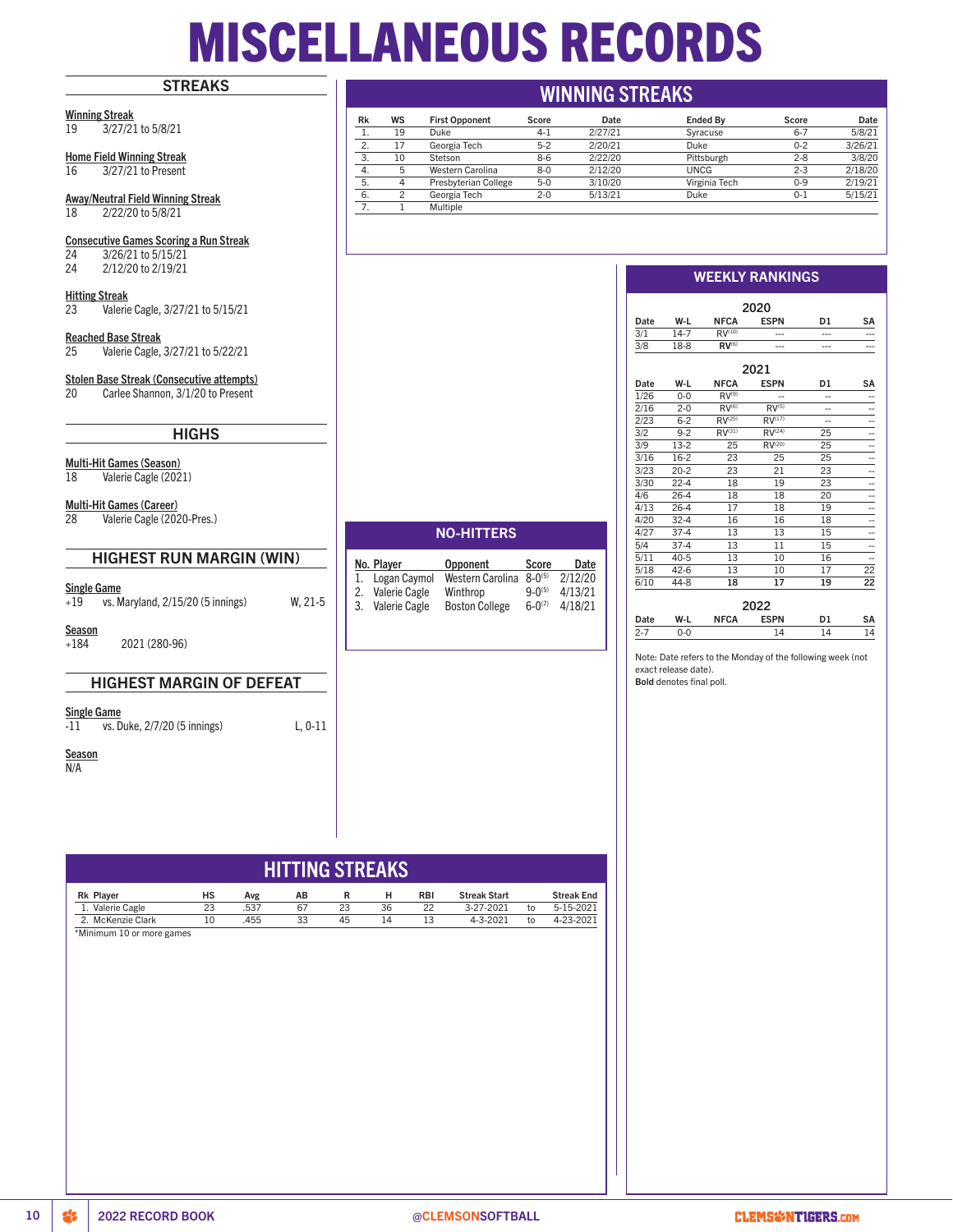# AGAINST ALL OPPONENTS

| <b>Opponent (First Game - Last Game)</b> | G              | W            |          |              | Win $%$ | $^{\wedge}$ CU | $^{\wedge}$ Opp | Home    | Away    | <b>Neutral</b> | <b>Opp</b>      |
|------------------------------------------|----------------|--------------|----------|--------------|---------|----------------|-----------------|---------|---------|----------------|-----------------|
| Alabama <sup>(2021-2021)</sup>           | $\overline{2}$ | $\mathbf{0}$ | 2        | 0            | .000    | 0              | 11              | $0-0$   | $0 - 2$ | $0 - 0$        | <b>Oakl</b>     |
| Boston College (2021-2021)               | 4              | 4            | 0        | $\mathbf{0}$ | 1.000   | 26             | 5               | $4 - 0$ | $0 - 0$ | $0 - 0$        | Pitts           |
| Charlotte <sup>(2020-2020)</sup>         | 2              | 2            | 0        | 0            | 1.000   | 16             | 4               | $2 - 0$ | $0 - 0$ | $0 - 0$        | Pres            |
| Duke (2020-2021)                         | 6              | 2            | 4        | 0            | .333    | 9              | 20              | $2 - 2$ | $0 - 0$ | $0 - 2$        | Sout            |
| Elon (2021-2021)                         | 3              | 3            | 0        | 0            | 1.000   | 21             | 0               | $3-0$   | $0 - 0$ | $0 - 0$        | St. J           |
| Furman <sup>(2021-2021)</sup>            | 3              | 3            | 0        | 0            | 1.000   | 21             |                 | $3 - 0$ | $0 - 0$ | $0 - 0$        | Stet:           |
| Georgia <sup>(2020-2020)</sup>           |                |              | 0        | 0            | 1.000   | 4              |                 | $1-0$   | $0 - 0$ | $0 - 0$        | Syra            |
| Georgia Tech (2021-2021)                 | 4              | 4            | 0        | $\mathbf{0}$ | 1.000   | 17             | 9               | $0 - 0$ | $3 - 0$ | $1-0$          | Troy            |
| Illinois State (2021-2021)               |                |              | 0        | 0            | 1.000   | 11             | 0               | $0 - 0$ | $0 - 0$ | $1-0$          | UCF             |
| Indiana <sup>(2020-2020)</sup>           |                | $\mathbf{0}$ |          | 0            | .000    | 4              | 5               | $0-0$   | $0 - 0$ | $0 - 1$        | <b>UNC</b>      |
| Louisville <sup>(2021-2021)</sup>        | 4              | 4            | 0        | 0            | 1.000   | 16             | 4               | $0-0$   | $4 - 0$ | $0 - 0$        | Villa           |
| Maryland (2020-2020)                     | 2              | 2            | 0        | 0            | 1.000   | 26             | 3               | $2 - 0$ | $0 - 0$ | $0 - 0$        | Virgi           |
| Michigan State (2020-2020)               | $\overline{2}$ | 2            | $\Omega$ | 0            | 1.000   | 10             | 5               | $2 - 0$ | $0 - 0$ | $0 - 0$        | Virgi           |
| Morgan State <sup>(2020-2020)</sup>      |                |              | $\Omega$ | 0            | 1.000   | 6              | 3               | $0 - 0$ | $0 - 0$ | $1-0$          | West            |
| North Carolina <sup>(2021-2021)</sup>    | 4              | 4            | 0        | 0            | 1.000   | 31             | 4               | $4 - 0$ | $0 - 0$ | $0 - 0$        | Wint            |
| North Carolina State (2021-2021)         | 4              | 4            | 0        | 0            | 1.000   | 21             | 12              | $4 - 0$ | $0 - 0$ | $0 - 0$        | Tota            |
| North Florida <sup>(2021-2021)</sup>     |                |              | 0        | 0            | 1.000   | 4              | 3               | $0-0$   | $1-0$   | $0 - 0$        | $^{\wedge}$ - R |

| <b>Opponent (First Game - Last Game)</b> | G              | W            |          |              | Win $%$ | ^CU | $^{\wedge}$ Opp | Home     | Away    | <b>Neutral</b> |
|------------------------------------------|----------------|--------------|----------|--------------|---------|-----|-----------------|----------|---------|----------------|
| Oakland (2020-2020)                      |                | $\mathbf{0}$ |          | $\mathbf{0}$ | .000    | 2   | 4               | $0 - 0$  | $0 - 0$ | $0 - 1$        |
| Pittsburgh <sup>(2020-2020)</sup>        | 3              | 2            |          | $\mathbf{0}$ | .667    | 18  | 11              | $2-1$    | $0 - 0$ | $0-0$          |
| Presbyterian College (2020-2020)         |                |              | 0        | $\mathbf{0}$ | 1.000   | 5   | 0               | $1-0$    | $0 - 0$ | $0 - 0$        |
| South Carolina <sup>(2021-2021)</sup>    |                |              | 0        | $\mathbf{0}$ | 1.000   | 6   | 0               | $0 - 0$  | $1 - 0$ | $0-0$          |
| St. John's (2020-2020)                   | 2              | 2            | 0        | $\mathbf{0}$ | 1.000   | 25  | 11              | $0-0$    | $0 - 0$ | $2 - 0$        |
| Stetson <sup>(2020-2020)</sup>           |                |              | $\Omega$ | $\mathbf{0}$ | 1.000   | 8   | 6               | $0-0$    | $0 - 0$ | $1 - 0$        |
| Syracuse <sup>(2021-2021)</sup>          | 4              | 3            |          | $\mathbf{0}$ | .750    | 33  | 13              | $0 - 0$  | $3-1$   | $0 - 0$        |
| $Troy^{(2020-2021)}$                     | 3              | 3            | 0        | 0            | 1.000   | 22  | 3               | $0-0$    | $0 - 0$ | $3 - 0$        |
| UCF(2020-2020)                           |                | 0            |          | $\mathbf{0}$ | .000    | 0   | 8               | $0-0$    | $0 - 1$ | $0 - 0$        |
| <b>UNCG (2020-2020)</b>                  |                | 0            |          | $\mathbf{0}$ | .000    | 2   | 3               | $0 - 0$  | $0 - 1$ | $0 - 0$        |
| Villanova <sup>(2020-2020)</sup>         |                | 0            |          | $\mathbf{0}$ | .000    |     | 2               | $0 - 0$  | $0 - 0$ | $0 - 1$        |
| Virginia <sup>(2020-2021)</sup>          |                |              | 0        | $\mathbf{0}$ | 1.000   | 54  | 21              | $3 - 0$  | $4 - 0$ | $0 - 0$        |
| Virginia Tech (2021-2021)                | 4              | 2            | 2        | $\mathbf{0}$ | .500    | 11  | 14              | $1 - 2$  | $0 - 0$ | $1 - 0$        |
| Western Carolina (2020-2020)             | 2              |              |          | $\mathbf{0}$ | .500    | 8   | 2               | $1 - 1$  | $0 - 0$ | $0 - 0$        |
| Winthrop (2021-2021)                     | $\overline{2}$ | 2            | $\Omega$ | $\mathbf{0}$ | 1.000   | 15  | $\overline{2}$  | $2 - 0$  | $0 - 0$ | $0-0$          |
| <b>Totals (2020-2021)</b>                | 79             | 63           | 16       | 0            | .797    | 453 | 190             | $37 - 6$ | $17-5$  | $9 - 5$        |

'uns

# RECORD BY DATE

 $\begin{tabular}{c c c c c c c c} 1.000 & & & 1-0 \\ 2-0 & & 1.000 & & & 2-0 \\ 1-0 & & 1.000 & & & 1-0 \\ \end{tabular}$  $1.000$  $1.000$ 

| <b>FEBRUARY</b> |         |              |         |         |                |  |  |  |  |
|-----------------|---------|--------------|---------|---------|----------------|--|--|--|--|
| Day             | W-L     | Win $%$      | Home    | Away    | <b>Neutral</b> |  |  |  |  |
| 1               |         |              |         |         |                |  |  |  |  |
| 2               |         |              |         |         |                |  |  |  |  |
| 3               |         |              |         |         |                |  |  |  |  |
| 4               |         |              |         |         |                |  |  |  |  |
| $\overline{5}$  |         |              |         |         |                |  |  |  |  |
| 6               |         |              |         |         |                |  |  |  |  |
| $\overline{7}$  | $1 - 1$ | .500         |         |         | $1 - 1$        |  |  |  |  |
| 8               | $0 - 2$ | .000         |         | $0 - 1$ | $0 - 1$        |  |  |  |  |
| 9               | $1 - 0$ | 1.000        |         |         | $1 - 0$        |  |  |  |  |
| 10              |         |              |         |         |                |  |  |  |  |
| 11              |         |              |         |         |                |  |  |  |  |
| 12              | $3 - 1$ | .750         | $1 - 1$ | $1 - 0$ | $1 - 0$        |  |  |  |  |
| 13              |         |              |         |         |                |  |  |  |  |
| 14              | $1 - 0$ | 1.000        | $1 - 0$ |         |                |  |  |  |  |
| 15              | $2 - 0$ | 1.000        | $2 - 0$ |         |                |  |  |  |  |
| 16              | $1 - 0$ | 1.000        | $1 - 0$ |         |                |  |  |  |  |
| 17              |         |              |         |         |                |  |  |  |  |
| 18              | $1 - 1$ | 1.000        | $1 - 0$ | $0 - 1$ |                |  |  |  |  |
| 19              | $0 - 2$ | .000         | $0 - 2$ |         |                |  |  |  |  |
| 20              | $1 - 0$ | .1000        |         | $1 - 0$ |                |  |  |  |  |
| 21              | $3-1$   | .750         |         | $2 - 0$ | $1 - 1$        |  |  |  |  |
| $\overline{22}$ | $1 - 1$ | .500         |         |         | $1 - 1$        |  |  |  |  |
| $\overline{23}$ | $1 - 0$ | 1.000        |         |         | $1 - 0$        |  |  |  |  |
| 24              |         |              |         |         |                |  |  |  |  |
| 25              |         |              |         |         |                |  |  |  |  |
| 26              | $1 - 0$ | 1.000        | $1 - 0$ |         |                |  |  |  |  |
| 27              | $2 - 0$ | 1.000        | $2 - 0$ |         |                |  |  |  |  |
| 28              | $2 - 0$ | 1.000        | $2 - 0$ |         |                |  |  |  |  |
| 29              | $1 - 0$ | 1.000        | $1 - 0$ |         |                |  |  |  |  |
| <b>Totals</b>   | $22-9$  | .710         | $12-3$  | $4 - 2$ | $6 - 4$        |  |  |  |  |
|                 |         | <b>MARCH</b> |         |         |                |  |  |  |  |
| Day             | W-L     | Win %        | Home    | Away    | <b>Neutral</b> |  |  |  |  |
| 1               | $1 - 0$ | 1.000        | $1 - 0$ |         |                |  |  |  |  |
| $\overline{2}$  |         |              |         |         |                |  |  |  |  |

| 22              |         |              |         |         |         |
|-----------------|---------|--------------|---------|---------|---------|
| 23              |         |              |         |         |         |
| 24              |         |              |         |         |         |
| $\overline{25}$ |         |              |         |         |         |
| 26              | $0 - 2$ | .000         | $0 - 2$ |         |         |
| 27              | $1 - 0$ | 1.000        | $1 - 0$ |         |         |
| 28              | $1 - 0$ | 1.000        | $1 - 0$ |         |         |
| 29              |         |              |         |         |         |
| 30              |         |              |         |         |         |
| 31              |         |              |         |         |         |
| <b>Totals</b>   | $19-3$  | .864         | $11-3$  | $8-0$   | $0-0$   |
|                 |         | <b>APRIL</b> |         |         |         |
| Day             | W-L     | Win %        | Home    | Away    | Neutral |
| 1               | $1 - 0$ | 1.000        | $1 - 0$ |         |         |
| $\overline{2}$  | $2 - 0$ | 1.000        | $2 - 0$ |         |         |
| 3               | $1 - 0$ | 1.000        | $1 - 0$ |         |         |
| $\overline{4}$  |         |              |         |         |         |
| $\overline{5}$  |         |              |         |         |         |
| $\overline{6}$  |         |              |         |         |         |
| 7               |         |              |         |         |         |
| $\overline{8}$  |         |              |         |         |         |
| 9               |         |              |         |         |         |
| 10              |         |              |         |         |         |
| 11              |         |              |         |         |         |
| 12              |         |              |         |         |         |
| 13              | $2 - 0$ | 1.000        | $2 - 0$ |         |         |
| $\overline{14}$ |         |              |         |         |         |
| 15              |         |              |         |         |         |
| 16              | $1 - 0$ | 1.000        | $1 - 0$ |         |         |
| 17              | $2 - 0$ | 1.000        | $2 - 0$ |         |         |
| 18              | $1-0$   | 1.000        | $1 - 0$ |         |         |
| 19              |         |              |         |         |         |
| 20              |         |              |         |         |         |
| 21              | $1 - 0$ | 1.000        |         | $1 - 0$ |         |
| 22              |         |              |         |         |         |
| $\overline{23}$ | $2 - 0$ | 1.000        | $2 - 0$ |         |         |
| 24              |         |              |         |         |         |
| 25              | $2 - 0$ | 1.000        | $2 - 0$ |         |         |
| 26              |         |              |         |         |         |
|                 |         |              |         |         |         |

| 27             |         |            |        |         |         |
|----------------|---------|------------|--------|---------|---------|
| 28             |         |            |        |         |         |
| 29             |         |            |        |         |         |
| 30             |         |            |        |         |         |
| <b>Totals</b>  | $15-0$  | 1.000      | $14-0$ | $1-0$   | $0-0$   |
|                |         | <b>MAY</b> |        |         |         |
| Day            | W-L     | Win $%$    | Home   | Away    | Neutral |
| $\mathbf{1}$   |         |            |        |         |         |
| $\overline{c}$ |         |            |        |         |         |
| 3              |         |            |        |         |         |
| $\overline{4}$ |         |            |        |         |         |
| $\overline{5}$ |         |            |        |         |         |
| 6              |         |            |        |         |         |
| $\overline{7}$ | $1 - 0$ | 1.000      |        | $1 - 0$ |         |
| 8              | $1 - 1$ | .500       |        | $1 - 1$ |         |
| 9              | $1 - 0$ | 1.000      |        | $1 - 0$ |         |
| 10             |         |            |        |         |         |
| 11             |         |            |        |         |         |
| 12             |         |            |        |         |         |
| 13             | $1 - 0$ | 1.000      |        |         | $1 - 0$ |
| 14             | $1 - 0$ | 1.000      |        |         | $1 - 0$ |
| 15             | $0 - 1$ | .000       |        |         | $0 - 1$ |
| 16             |         |            |        |         |         |
| 17             |         |            |        |         |         |
| 18             |         |            |        |         |         |
| 19             |         |            |        |         |         |
| 20             |         |            |        |         |         |
| 21             | $1 - 0$ | 1.000      |        |         | $1 - 0$ |
| 22             | $1 - 1$ | .500       |        | $0 - 1$ | $1 - 0$ |
| 23             | $0 - 1$ | .000       |        | $0 - 1$ |         |
| 24             |         |            |        |         |         |
| 25             |         |            |        |         |         |
| 26             |         |            |        |         |         |
| 27             |         |            |        |         |         |
| 28             |         |            |        |         |         |
| 29             |         |            |        |         |         |
| 30             |         |            |        |         |         |
| 31             |         |            |        |         |         |
| <b>Totals</b>  | $5 - 2$ | .714       | $0-0$  | $3 - 3$ | $4 - 1$ |

# 2-0 1.000 2-0  $\begin{tabular}{c|cccc} 1-0 & 1.000 & \cdot & 1-0 \\ \hline 3-0 & 1.000 & 1-0 & 2-0 \\ 2-0 & 1.000 & 1-0 & 1-0 \\ \end{tabular}$  $\frac{1.000}{1.000}$  1-0  $\begin{array}{ccccc} 2\text{-}0 & & 1.000 & & 1\text{-}0 \\ \text{0-}1 & & .000 & & 0\text{-}1 \end{array}$  $.000$   $1-0$   $1.000$   $1-0$   $\begin{array}{cccc} 1\text{-}0 & \text{1.000} & \text{1--0} \\ \text{2--0} & \text{1.000} & \text{2--0} \end{array}$  $1.000$

| <b>ALL-TIME BY DAY</b> |               |                |                  |                 |               |                 |               |
|------------------------|---------------|----------------|------------------|-----------------|---------------|-----------------|---------------|
| <b>YEAR</b>            | <b>MONDAY</b> | <b>TUESDAY</b> | <b>WEDNESDAY</b> | <b>THURSDAY</b> | <b>FRIDAY</b> | <b>SATURDAY</b> | <b>SUNDAY</b> |
| 2020                   | $0 - 0$       | 1-1            | $4 - 1$          | $0 - 0$         | $5 - 2$       | $5 - 3$         | 4-            |
| 2021                   | $0 - 0$       | $2 - 0$        | $1 - 0$          | $3 - 0$         | $13 - 4$      | $15 - 3$        | $10 - 3$      |
| <b>Totals</b>          | $0 - 0$       | -3-1           | $5 - 1$          | $3 - 0$         | $18-6$        | $20 - 6$        | $14-2$        |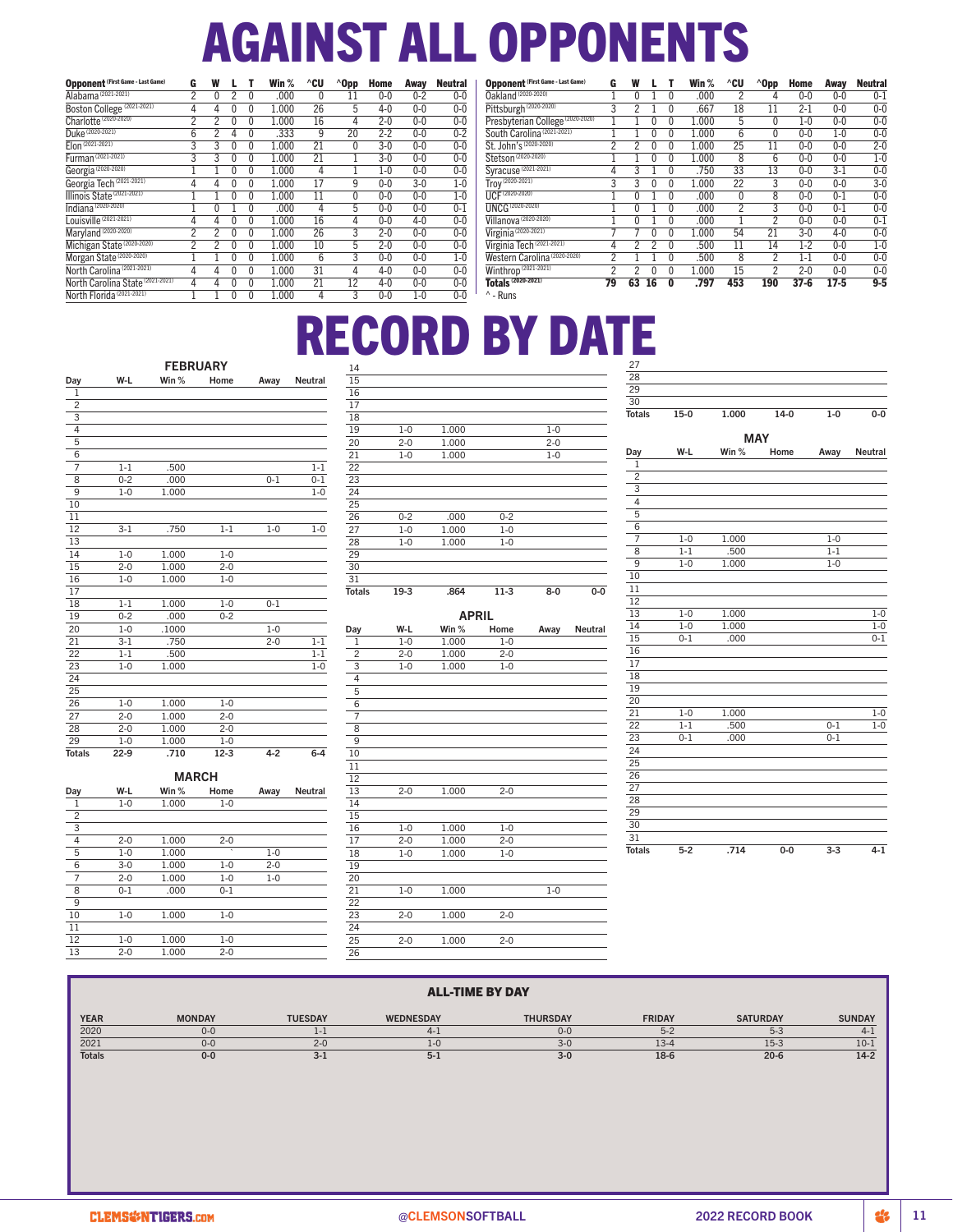# YEAR-BY-YEAR RECORDS

# 2020

2021

|            | Head Coach: John Rittman                                        |        |                 |            | Head Coach: John Rittman      |                          |                 |
|------------|-----------------------------------------------------------------|--------|-----------------|------------|-------------------------------|--------------------------|-----------------|
| Overall:   |                                                                 |        | $19-6$          | Overall:   |                               | 44-8 (Final Ranking: 18) |                 |
| ACC:       |                                                                 |        | $5-1$           | ACC:       |                               |                          | $29 - 5$        |
| Home:      |                                                                 |        | $14-2$          | Home:      |                               |                          | $23 - 4$        |
| Away:      |                                                                 |        | $0 - 2$         | Away:      |                               |                          | $17-3$          |
| Neutral:   |                                                                 |        | $5-4$           | Neutral:   |                               |                          | $4 - 1$         |
| vs Ranked: |                                                                 |        | N/A             | vs Ranked: |                               |                          | $3-5$           |
| Postseason |                                                                 |        | N/A             | Postseason |                               |                          | 4-3             |
| Date       | Opponent                                                        | Result | Score (Innings) | Date       | <b>Opponent</b>               | Result                   | Score (Innings) |
| 2/7/20     | St. John's1                                                     | W      | $6-2$           | 2/12/21    | Illinois State <sup>1</sup>   | W                        | $11 - 0^{(5)}$  |
| 2/7/20     | Duke <sup>1</sup>                                               | L      | $0 - 11^{(5)}$  | 2/12/21    | at North Florida <sup>1</sup> | W                        | 4-3             |
| 2/8/20     | Indiana $1$                                                     | L      | $4 - 5$         | 2/18/21    | Virginia Tech*                | W                        | 8-1             |
| 2/8/20     | at UCF <sup>1</sup>                                             | L      | $0 - 8^{(5)}$   | 2/19/21    | Virginia Tech*                | Г                        | $0 - 9^{(5)}$   |
| 2/9/20     | St. John's <sup>1</sup>                                         | W      | 19-9            | 2/19/21    | Virginia Tech*                | L                        | $1-4$           |
| 2/12/20    | Western Carolina                                                | L      | $0 - 2$         | 2/20/21    | at Georgia Tech*              | W                        | $5-2$           |
| 2/12/20    | Western Carolina                                                | W      | $8 - 0^{(5)}$   | 2/21/21    | at Georgia Tech*              | W                        | $5-3$           |
| 2/14/20    | Maryland <sup>2</sup>                                           | W      | 5-1             | 2/21/21    | at Georgia Tech*              | W                        | 5-4             |
| 2/15/20    | Maryland <sup>2</sup>                                           | W      | $21 - 2^{(5)}$  | 2/27/21    | Elon                          | W                        | $3-0$           |
| 2/15/20    | Michigan State <sup>2</sup>                                     | W      | 2-1             | 2/27/21    | Elon                          | W                        | $10 - 0^{(5)}$  |
| 2/16/20    | Michigan State <sup>2</sup>                                     | W      | $8-4$           | 2/28/21    | Elon                          | W                        | $8 - 0^{(5)}$   |
| 2/18/20    | at UNCG                                                         | L      | $2 - 3$         | 3/5/21     | at Virginia*                  | W                        | $9 - 1^{(5)}$   |
| 2/21/20    | Villanova <sup>3</sup>                                          | L      | $1-2$           | 3/6/21     | at Virginia*                  | W                        | 5-3             |
| 2/21/20    | Troy <sup>3</sup>                                               | W      | $10 - 1^{(5)}$  | 3/6/21     | at Virginia*                  | W                        | 4-2             |
| 2/22/20    | Oakland <sup>3</sup>                                            | L      | $2 - 4$         | 3/7/21     | at Virginia*                  | W                        | $8 - 1$         |
| 2/22/20    | Stetson <sup>3</sup>                                            | W      | $8 - 6^{(8)}$   | 3/12/21    | Furman                        | W                        | $8 - 0^{(6)}$   |
| 2/23/20    | Morgan State <sup>3</sup>                                       | W      | $6 - 3$         | 3/13/21    | Furman                        | W                        | $5-0$           |
| 2/26/20    | Georgia                                                         | W      | 4-1             | 3/13/21    | Furman                        | W                        | $8-1$           |
| 2/28/20    | Virginia*                                                       | W      | $8-7$           | 3/19/21    | at Louisville*                | W                        | $4 - 0^{(11)}$  |
| 2/29/20    | Virginia*                                                       | W      | 8-4             | 3/20/21    | at Louisville*                | W                        | $2-1$           |
| 3/1/20     | Virginia*                                                       | W      | $12-3^{(6)}$    | 3/20/21    | at Louisville*                | W                        | $6-1$           |
| 3/4/20     | Charlotte                                                       | W      | $5-2$           | 3/21/21    | at Louisville*                | W                        | $4-2$           |
| 3/4/20     | Charlotte                                                       | W      | $11 - 2^{(5)}$  | 3/26/21    | $(11)$ Duke <sup>*</sup>      | Г                        | $0 - 2$         |
| 3/6/20     | Pittsburgh*                                                     | W      | $9-1(5)$        | 3/26/21    | $(11)$ Duke <sup>*</sup>      | L                        | $1-3$           |
| 3/7/20     | Pittsburgh*                                                     | W      | $7-2$           | 3/27/21    | $(11)$ Duke <sup>*</sup>      | W                        | 4-1             |
| 3/8/20     | Pittsburgh*                                                     | L      | $2 - 8$         | 3/28/21    | $(11)$ Duke <sup>*</sup>      | W                        | $4-2$           |
| 3/10/20    | Presbyterian College                                            | W      | $5-0$           | 4/1/21     | North Carolina*               | W                        | 4-1             |
|            |                                                                 |        |                 | 4/2/21     | North Carolina*               | W                        | $6-1$           |
|            | <b>INAUGURAL SEASON CANCELED DURING</b>                         |        |                 | 4/2/21     | North Carolina*               | W                        | $12 - 1^{(5)}$  |
|            | <b>WEEK 6 DUE TO COVID-19 GLOBAL PANDEMIC</b>                   |        |                 | 4/3/21     | North Carolina*               | W                        | $9 - 1^{(6)}$   |
|            |                                                                 |        |                 | 4/13/21    | Winthrop                      | W                        | $9 - 0^{(5)}$   |
|            | 1 - UCF Black and Gold Tournament (Orlando, Fla.); 2 - Big Ten/ |        |                 | 4/13/21    | Winthrop                      | W                        | $6-2$           |
|            | ACC Challenge (Clemson, S.C.); 3 - Diamond 9 (Kissimmee,        |        |                 | 4/16/21    | Boston College*               | W                        | 6-0             |
|            | Fla.); *ACC regular-season game                                 |        |                 | 4/17/21    | Boston College*               | W                        | $10-2^{(6)}$    |
|            |                                                                 |        |                 | 4/17/21    | Boston College*               | W                        | $4 - 3^{(9)}$   |
|            |                                                                 |        |                 | 4/18/21    | Boston College*               | W                        | 6-0             |
|            |                                                                 |        |                 | 4/21/21    | at South Carolina             | W                        | $6-0$           |
|            |                                                                 |        |                 | 4/23/21    | NC State*                     | W                        | $9 - 3$         |
|            |                                                                 |        |                 | 4/23/21    | NC State*                     | W                        | 4-3             |
|            |                                                                 |        |                 | 4/25/21    | NC State*                     | W                        | $4 - 3$         |
|            |                                                                 |        |                 | 4/25/21    | NC State*                     | W                        | 4-3             |
|            |                                                                 |        |                 | 5/7/21     | at Syracuse*                  | W                        | $4 - 2$         |
|            |                                                                 |        |                 | 5/8/21     | at Syracuse*                  | W                        | $4-2$           |
|            |                                                                 |        |                 | 5/8/21     | at Syracuse*                  | Г                        | $6-7$           |
|            |                                                                 |        |                 | 5/9/21     | at Syracuse*                  | W                        | $19 - 2^{(5)}$  |

5/22/21 vs Troy& W 4-2  $at (3)$  Alabama& 1 - River City Leadoff Tournament (Jacksonville, Fla.); \*ACC regular-season game; ^ACC Championship (Louisville, Ky.); & - Tuscaloosa Regional (Tuscaloosa, Ala.)

5/13/21 vs Georgia Tech^ W 2-0<br>5/14/21 vs (20) Virginia Tech^ W 2-0 5/14/21 vs (20) Virginia Tech^ W 2-0  $\frac{5}{15/15/21}$  vs (21) Duke L<br> $\frac{0.1}{5/21/21}$  vs Trov& W 8-0<sup>(5)</sup> 5/21/21 vs Troy& W 8-0<sup>(5)</sup><br>5/22/21 at (3) Alabama& L 0-6 5/22/21 at (3) Alabama& L 0-6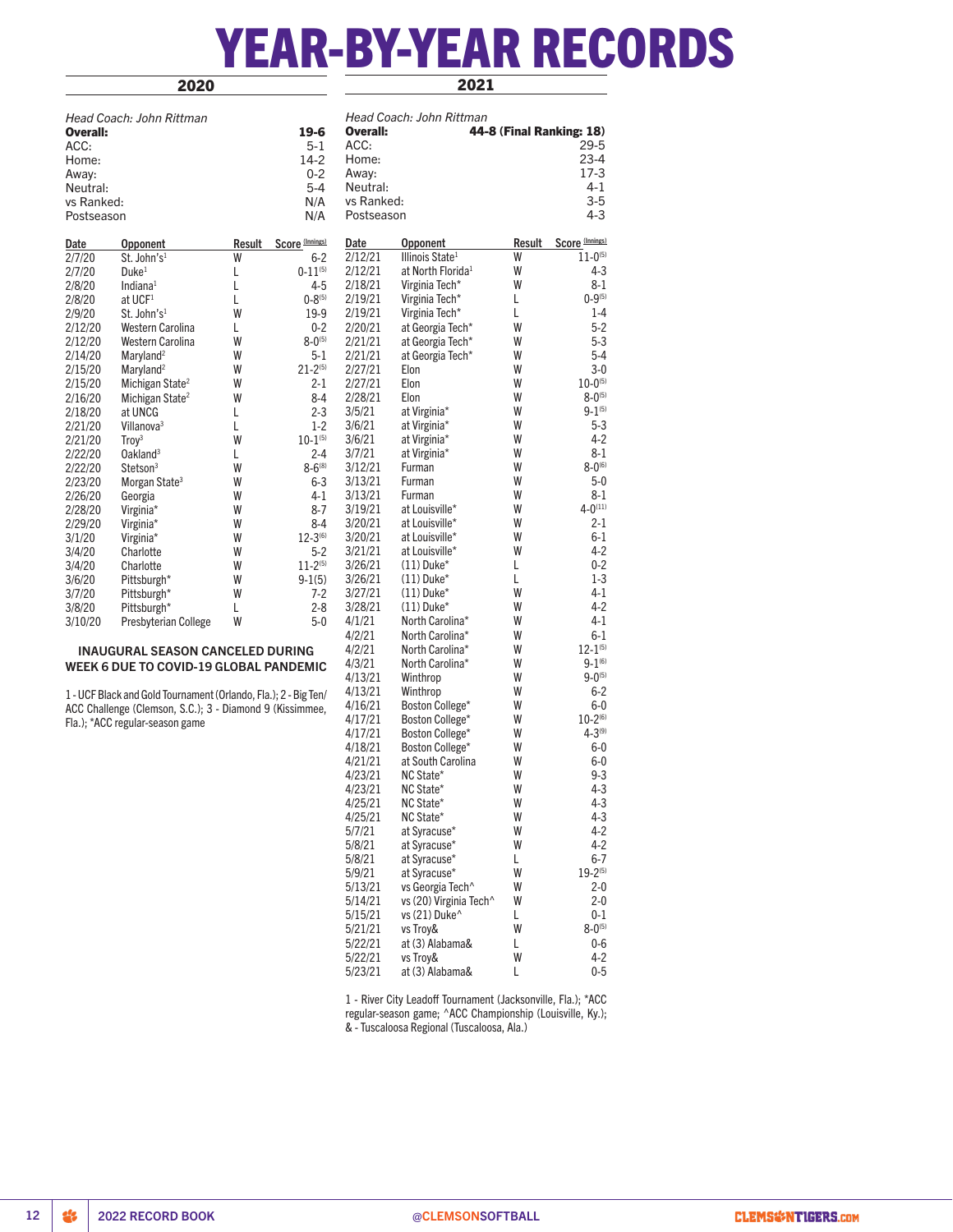# POSTSEASON RECORDS

### ACC TOURNAMENT SUMMARY

| $2 - 1$ |  |  |  |  |
|---------|--|--|--|--|
| $1 - 0$ |  |  |  |  |
| 1       |  |  |  |  |
| 2021    |  |  |  |  |
| $1 - 0$ |  |  |  |  |
|         |  |  |  |  |
| 2021    |  |  |  |  |
| $0 - 1$ |  |  |  |  |
|         |  |  |  |  |
| 2021    |  |  |  |  |
|         |  |  |  |  |

2021 Louisville, Ky.

Georgia Tech 0, #13 Clemson 2 #20 Virginia Tech 0, #13 Clemson 2 #21 Duke 1, #13 Clemson 0

### NCAA TOURNAMENT SUMMARY

| JUIVIIVAN I            |         |
|------------------------|---------|
| <b>Overall</b>         | $2 - 2$ |
| Regional               | $2 - 2$ |
| <b>Appearances</b>     | 1       |
| Last                   | 2021    |
| <b>Super Regionals</b> | N/A     |
| Appearances            | N/A     |
| Last                   | N/A     |
| <b>WCWS</b>            | N/A     |
| Appearances            | N/A     |
| Last                   | N/A     |

2021 Tuscaloosa Regional

Troy 0, #13 Clemson 8 #13 Clemson 0, #3 Alabama 6 #13 Clemson 4, Troy 2 #3 Alabama 5, #13 Clemson 0

# ACC TOURNAMENT RECORDS BY SITE & OPPONENT

| <b>Site</b>     | Years | W-L     | <b>Runs Titles</b> | Team          |
|-----------------|-------|---------|--------------------|---------------|
| Louisville, Ky. | 1     | $2 - 1$ | $4 - 1$<br>0       | Duke          |
| <b>Totals</b>   | 1     | $2 - 1$ | $4 - 1$<br>0       | Georgia Tech  |
|                 |       |         |                    | Virginia Tech |
|                 |       |         |                    | <b>Totals</b> |
|                 |       |         |                    |               |
|                 |       |         |                    |               |
|                 |       |         |                    |               |
|                 |       |         |                    |               |
|                 |       |         |                    |               |
|                 |       |         |                    |               |
|                 |       |         |                    |               |
|                 |       |         |                    |               |
|                 |       |         |                    |               |
|                 |       |         |                    |               |

| Team          | W-L     | <b>Runs</b> |
|---------------|---------|-------------|
| Duke          | $0 - 1$ | $0 - 1$     |
| Georgia Tech  | $1 - 0$ | $2 - 0$     |
| Virginia Tech | $1 - 0$ | $2 - 0$     |
| <b>Totals</b> | $2 - 1$ | $4 - 1$     |
|               |         |             |
|               |         |             |
|               |         |             |
|               |         |             |
|               |         |             |
|               |         |             |
|               |         |             |
|               |         |             |
|               |         |             |
|               |         |             |
|               |         |             |

# NCAA TOURNAMENT RECORDS BY SITE & OPPONENT

| Site             | Years | W-L     | Runs      | Team          | W-L     | Runs      |
|------------------|-------|---------|-----------|---------------|---------|-----------|
| Tuscaloosa, Ala. | 1     | $2 - 2$ | $12 - 15$ | Alabama       | $0 - 2$ | $0 - 13$  |
| <b>Totals</b>    | 1     | $2 - 2$ | $12 - 15$ | Troy          | $2 - 0$ | $12 - 2$  |
|                  |       |         |           | <b>Totals</b> | $2 - 2$ | $12 - 15$ |
|                  |       |         |           |               |         |           |
|                  |       |         |           |               |         |           |
|                  |       |         |           |               |         |           |
|                  |       |         |           |               |         |           |
|                  |       |         |           |               |         |           |
|                  |       |         |           |               |         |           |
|                  |       |         |           |               |         |           |
|                  |       |         |           |               |         |           |
|                  |       |         |           |               |         |           |
|                  |       |         |           |               |         |           |
|                  |       |         |           |               |         |           |
|                  |       |         |           |               |         |           |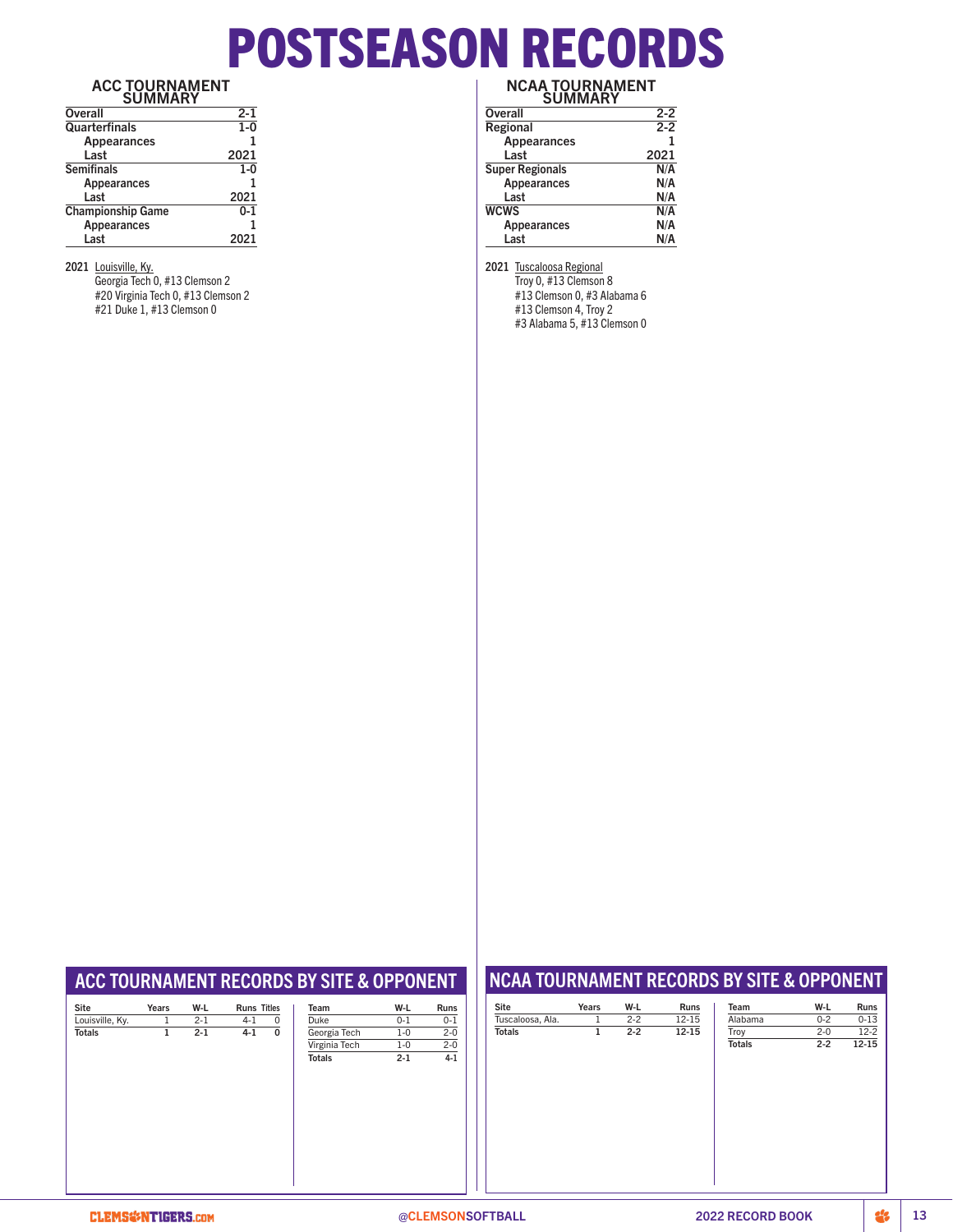# RESULTS BY OPPONENT

## ALABAMA

| Longest CU Win Streak  N/A    |  |    |                 |
|-------------------------------|--|----|-----------------|
| Longest UA Win Streak 2(2021) |  |    |                 |
| Date                          |  |    | Site W-L Result |
| $5/22/21$ \$ A                |  | L. | $0 - 6$         |
| $5/23/21$ \$ A                |  | L  | $0 - 5$         |
|                               |  |    |                 |

### BOSTON COLLEGE

| ACC Tournament Games  0-0           |   |   |                       |
|-------------------------------------|---|---|-----------------------|
| Longest CU Win Streak  4 (2021)     |   |   |                       |
| Longest BC Win Streak N/A           |   |   |                       |
| Date                                |   |   | Site W-L Result       |
| $\star$<br>4/16/21                  | н | w | $6 - 0$               |
| $\star$<br>$4/17/21$ <sup>(1)</sup> | н | W | $10-2$ <sup>(6)</sup> |
| $\star$<br>$4/17/21$ <sup>(2)</sup> | н | W | $4 - 3^{(9)}$         |
| $\star$<br>4/18/21                  | н | W | 6-0                   |

# **CHARLOTTE**

| Longest CU Win Streak  4 (2021) |    |       |                    |
|---------------------------------|----|-------|--------------------|
| Longest CLT Win Streak N/A      |    |       |                    |
| Date                            |    |       | Site W-L Result    |
| $3/4/20$ <sup>(1)</sup>         |    | $H$ W | $5 - 2$            |
| $3/4/20^{(2)}$                  | н. |       | $W = 11 - 2^{(5)}$ |

### DUKE

| ACC Tournament Games  0-1                      |         |                |     |                |
|------------------------------------------------|---------|----------------|-----|----------------|
| Longest CU Win Streak  2 <sup>(2021)</sup>     |         |                |     |                |
| Longest Duke Win Streak 3 <sup>(2020-21)</sup> |         |                |     |                |
| Date                                           |         | Site           | W-L | Result         |
| 2/7/20                                         |         | N1             | L   | $0 - 11^{(5)}$ |
| 3/26/21                                        | $\star$ | н              | L   | $0 - 2$        |
| $3/27/21^{(1)}$                                | $\star$ | н              | L   | $1 - 3$        |
| $3/27/21^{(2)}$                                | $\star$ | н              | W   | $4 - 1$        |
| 3/28/21                                        | $\star$ | н              | W   | $4 - 2$        |
| 5/15/21                                        | $+$     | N <sub>2</sub> | L   | $0 - 1$        |
| N1 - Orlando, Fla.; N2 - Louisville, Ky.       |         |                |     |                |
|                                                |         |                |     |                |

# ELON

| at Clemson  3-0                            |   |          |               |
|--------------------------------------------|---|----------|---------------|
|                                            |   |          |               |
|                                            |   |          |               |
| Longest CU Win Streak  3 <sup>(2021)</sup> |   |          |               |
| Longest Elon Win StreakN/A                 |   |          |               |
| Date                                       |   | Site W-L | Result        |
| $2/27/21^{(1)}$                            | н | W        | $3-0$         |
| $2/27/21^{(2)}$                            | н | W        | $10-0^{(5)}$  |
| 2/28/21                                    | н | W        | $8 - 0^{(5)}$ |
|                                            |   |          |               |

## FURMAN

| at Clemson  3-0                            |   |       |                 |
|--------------------------------------------|---|-------|-----------------|
|                                            |   |       |                 |
|                                            |   |       |                 |
| Longest CU Win Streak  3 <sup>(2021)</sup> |   |       |                 |
| Longest FUR Win Streak N/A                 |   |       |                 |
| Date                                       |   |       |                 |
|                                            |   |       | Site W-L Result |
| 3/12/21                                    |   | $H$ W | $8 - 0^{(6)}$   |
| $3/13/21^{(1)}$                            | н | W     | $5 - 0$         |
| $3/13/21^{(2)}$                            | н | W     | $8 - 1$         |

## GEORGIA

| at Clemson  1-0                            |     |                 |
|--------------------------------------------|-----|-----------------|
|                                            |     |                 |
|                                            |     |                 |
| Longest CU Win Streak  1 <sup>(2020)</sup> |     |                 |
| Longest UGA Win StreakN/A                  |     |                 |
| Date                                       |     | Site W-L Result |
| 2/26/20                                    | H W | $4-1$           |
|                                            |     |                 |

## GEORGIA TECH

| at Neutral  1-0                            |          |                |   |            |
|--------------------------------------------|----------|----------------|---|------------|
| ACC Tournament Games  1-0                  |          |                |   |            |
| Longest CU Win Streak  4 <sup>(2021)</sup> |          |                |   |            |
| Longest GT Win StreakN/A                   |          |                |   |            |
|                                            |          |                |   |            |
| Date                                       |          | Site           |   | W-L Result |
| $2/20/21^{(1)}$                            | $^\star$ | A              | W | $5 - 2$    |
| $2/20/21^{(2)}$                            | $\star$  | A              | W | $5-3$      |
| 2/21/21                                    | $\star$  | А              | W | $5 - 4$    |
| $5/13/21 +$                                |          | N <sub>1</sub> | W | $2 - 0$    |
| N1 - Louisville, Ky.                       |          |                |   |            |

### ILLINOIS STATE

| Longest CU Win Streak  1 (2021) |  |  |
|---------------------------------|--|--|
| Longest ISU Win StreakN/A       |  |  |
| Site W-L Result<br>Date         |  |  |
|                                 |  |  |
| 2/12/21    N1    W    11-0      |  |  |

### INDIANA

| Longest CU Win Streak N/A<br>Longest IU Win Streak 1 (2020-21)<br>Site W-L Result<br>Date<br>2/8/20<br>N1 L 4-5<br>N1 - Orlando. Fla. |  |  |
|---------------------------------------------------------------------------------------------------------------------------------------|--|--|
|                                                                                                                                       |  |  |
|                                                                                                                                       |  |  |
|                                                                                                                                       |  |  |
|                                                                                                                                       |  |  |
|                                                                                                                                       |  |  |
|                                                                                                                                       |  |  |
|                                                                                                                                       |  |  |
|                                                                                                                                       |  |  |

# LOUISVILLE

| ACC Tournament Games 1-0                   |         |      |     |                |
|--------------------------------------------|---------|------|-----|----------------|
| Longest CU Win Streak  4 <sup>(2021)</sup> |         |      |     |                |
| Longest LVL Win StreakN/A                  |         |      |     |                |
|                                            |         |      |     |                |
| Date                                       |         | Site | W-L | Result         |
| 3/19/21                                    | $\star$ | A    | W   | $4 - 0^{(11)}$ |
| 3/20/21(1)                                 | $\star$ | A    | W   | $2 - 1$        |
| 3/20/21(2)                                 | $\star$ | A    | W   | $6-1$          |
| 3/21/21                                    | $\star$ | A    | W   | 4-2            |

## MARYLAND

| NCAA Tournament Games 0-0         |   |   |   |                 |
|-----------------------------------|---|---|---|-----------------|
| Longest CU Win Streak 2 (2020-21) |   |   |   |                 |
| Longest UMD Win Streak N/A        |   |   |   |                 |
| Date                              |   |   |   | Site W-L Result |
| 2/14/21                           | Λ | н | W | $5-1$           |
| 2/15/21                           | Λ | н | w | $21 - 2^{(5)}$  |
|                                   |   |   |   |                 |

| NCAA Tournament Games 0-0         |           |   |   |                 |
|-----------------------------------|-----------|---|---|-----------------|
| Longest CU Win Streak 2 (2020-21) |           |   |   |                 |
| Longest MSU Win StreakN/A         |           |   |   |                 |
| Date                              |           |   |   | Site W-L Result |
| 2/15/21                           | $\wedge$  | н | W | $2 - 1$         |
| 2/16/21                           | $\Lambda$ | н | W | $8-4$           |
|                                   |           |   |   |                 |

# MORGAN STATE

| at Clemson  0-0                    |  |  |
|------------------------------------|--|--|
|                                    |  |  |
|                                    |  |  |
| NCAA Tournament Games 0-0          |  |  |
| Longest CU Win Streak  1 (2020-21) |  |  |
| Longest MSU Win StreakN/A          |  |  |
| Site W-L Result<br>Date            |  |  |
| 2/23/20 N1 W 6-3                   |  |  |
| N1 - Kissimee, Fla.                |  |  |
|                                    |  |  |

# NC STATE

|                          |         |      |   | at Clemson  4-0                            |
|--------------------------|---------|------|---|--------------------------------------------|
|                          |         |      |   |                                            |
|                          |         |      |   |                                            |
|                          |         |      |   | ACC Tournament Games  0-0                  |
|                          |         |      |   | Longest CU Win Streak  4 <sup>(2021)</sup> |
|                          |         |      |   | Longest NCST Win Streak N/A                |
| Date                     |         | Site |   | W-L Result                                 |
| 4/23/21(1)               | $\star$ | н    | W | $9-3$                                      |
| $4/23/21^{(2)}$          | $\star$ | н    | W | $4-3$                                      |
|                          |         |      |   |                                            |
| $4/25/21$ <sup>(1)</sup> | $\star$ | н    | W | $4-3$                                      |
| 4/25/21(2)               | $\star$ | н    | W | $4-3$                                      |

### NORTH CAROLINA

| ACC Tournament Games  0-0                  |         |   |   |                 |
|--------------------------------------------|---------|---|---|-----------------|
| Longest CU Win Streak  4 <sup>(2021)</sup> |         |   |   |                 |
| Longest UNC Win StreakN/A                  |         |   |   |                 |
| Date                                       |         |   |   | Site W-L Result |
| 4/1/21                                     | $\star$ | н | W | $4 - 1$         |
| $4/2/21$ <sup>(1)</sup>                    | $\star$ | н | W | $6-1$           |
| $4/2/21^{(2)}$                             | $\star$ | н | W | $12 - 1^{(5)}$  |
| 4/3/21                                     | $\star$ | н | W | $9 - 1^{(6)}$   |
|                                            |         |   |   |                 |

### NORTH FLORIDA

| Longest CU Win Streak  1 (2021) |   |   |                 |
|---------------------------------|---|---|-----------------|
| Longest UNF Win StreakN/A       |   |   |                 |
| Date                            |   |   | Site W-L Result |
| 2/12/21                         | A | W | $4 - 3$         |
|                                 |   |   |                 |

# OAKLAND

| N1 - Kissimmee, Fla.               |  |  |
|------------------------------------|--|--|
| 2/22/21 N1 L 2-4                   |  |  |
| Site W-L Result<br>Date            |  |  |
| Longest OU Win Streak  1 (2020-21) |  |  |
| Longest CU Win Streak N/A          |  |  |
|                                    |  |  |
|                                    |  |  |
|                                    |  |  |
|                                    |  |  |

## PRESBYTERIAN COLLEGE

| Longest CU Win Streak  1 (2020-21) |     |                 |
|------------------------------------|-----|-----------------|
| Longest PC Win StreakN/A           |     |                 |
| Date                               |     | Site W-L Result |
| 3/10/21                            | H W | $5-0$           |
|                                    |     |                 |

# SOUTH CAROLINA

| Longest CU Win Streak  1 (2021) |     |                 |
|---------------------------------|-----|-----------------|
| Longest USC Win Streak N/A      |     |                 |
| Date                            |     | Site W-L Result |
| 4/21/21                         | A W | $6 - 0$         |
|                                 |     |                 |

# HN'S

| Longest CU Win Streak 2(2020-21) |      |                 |
|----------------------------------|------|-----------------|
| Longest SJU Win StreakN/A        |      |                 |
| Date                             |      | Site W-L Result |
| 2/7/20                           | N1 W | $6 - 2$         |
| 2/9/21                           | N1 W | 19-9            |
| N1 - Orlando, Fla.               |      |                 |

# **STETSON**

| at Clemson  0-0                    |                 |       |
|------------------------------------|-----------------|-------|
|                                    |                 |       |
| at Neutral  1-0                    |                 |       |
| Longest CU Win Streak  1 (2020-21) |                 |       |
| Longest SU Win StreakN/A           |                 |       |
| Date Site W-L Result               |                 |       |
| 2/22/20 N1 W                       |                 | $8-6$ |
| N1 - Kissimmee, Fla.               |                 |       |
|                                    |                 |       |
|                                    | <b>SYRACUSE</b> |       |
|                                    |                 |       |
| at Clemson  0-0                    |                 |       |
|                                    |                 |       |
|                                    |                 |       |
|                                    |                 |       |

| ACC Tournament Games  0-0       |         |      |     |                |
|---------------------------------|---------|------|-----|----------------|
| Longest CU Win Streak  2 (2021) |         |      |     |                |
| Longest SU Win Streak 1 (2021)  |         |      |     |                |
| Date                            |         | Site | W-L | Result         |
| 5/7/21                          | $\star$ | А    | W   | $4 - 2$        |
| $5/8/21$ <sup>(1)</sup>         | $\star$ | A    | W   | $4 - 2$        |
| $5/8/21^{(2)}$                  | $\star$ | A    | L.  | $6 - 7$        |
| 5/9/21                          | $\star$ | A    | W   | $19 - 2^{(5)}$ |

## **TROY**

| Longest CU Win Streak 3(2020-21)  |              |                |     |               |
|-----------------------------------|--------------|----------------|-----|---------------|
| Longest Troy Win Streak 1 (2021)  |              |                |     |               |
|                                   |              |                |     |               |
| Date                              |              | Site           | W-L | Result        |
| 2/21/20                           |              | N1 1           | W   | $10-1^{(5)}$  |
| 5/21/21                           | $\mathbf{s}$ | $N2$ W         |     | $8 - 0^{(5)}$ |
| 5/22/21                           | \$           | N <sub>2</sub> | W   | $4 - 2$       |
| N1 - Kissimmee, Fla., N2 - Tusca- |              |                |     |               |

# **UCF**

| Longest CU Win Streak N/A           |            |                 |
|-------------------------------------|------------|-----------------|
| Longest UCF Win Streak  1 (2020-21) |            |                 |
| Date                                |            | Site W-L Result |
| 2/8/20                              | A L 0-8(8) |                 |
|                                     |            |                 |

# UNCG

| Longest CU Win Streak  N/A          |  |                 |
|-------------------------------------|--|-----------------|
| Longest UCF Win Streak  1 (2020-21) |  |                 |
| Date                                |  | Site W-L Result |
| 2/18/20                             |  | A L 2-3         |

### VILLANOVA

| NCAA Tournament Games 0-0         |  |  |
|-----------------------------------|--|--|
| Longest CU Win Streak  N/A        |  |  |
| Longest VU Win Streak 1 (2020-21) |  |  |
| Site W-L Result<br>Date           |  |  |
| 2/21/20 N1 L 1-2                  |  |  |
| N1 - Kissimmee, Fla.              |  |  |

# VIRGINIA

| at Clemson  3-0                  |         |      |   |                |
|----------------------------------|---------|------|---|----------------|
|                                  |         |      |   |                |
| at Neutral  0-0                  |         |      |   |                |
| ACC Tournament Games  0-0        |         |      |   |                |
| Longest CU Win Streak 7(2020-21) |         |      |   |                |
| Longest UVA Win StreakN/A        |         |      |   |                |
| Date                             |         | Site |   | W-L Result     |
| 2/28/20                          | $\star$ | н    | W | $8 - 7$        |
| 2/29/20                          | $\star$ | н    | W | $8-4$          |
| 3/1/20                           | $\star$ | Н    | W | $12 - 3^{(6)}$ |
| 3/5/21                           | $\star$ | A    | W | $9 - 1^{(5)}$  |
| $3/6/21^{(1)}$                   | $\star$ | A    | W | $5-3$          |
| $3/6/21^{(2)}$                   | $\star$ | A    | W | $4 - 2$        |
| 3/7/21                           | $\star$ | А    | W | $8 - 1$        |
|                                  |         |      |   |                |

# VIRGINIA TECH

| at Clemson  1-2                            |         |    |   |                 |
|--------------------------------------------|---------|----|---|-----------------|
|                                            |         |    |   |                 |
| at Neutral  1-0                            |         |    |   |                 |
| ACC Tournament Games  1-0                  |         |    |   |                 |
| Longest CU Win Streak  1 (2021)            |         |    |   |                 |
| Longest VT Win Streak  2 <sup>(2021)</sup> |         |    |   |                 |
|                                            |         |    |   |                 |
| Date                                       |         |    |   | Site W-L Result |
| 2/18/21                                    | $\star$ | н  | W | $8-1$           |
| $2/19/21^{(1)}$                            | $\star$ | н  | L | $0 - 9^{(5)}$   |
| 2/19/21 <sup>(2)</sup>                     | $\star$ | н  | L | $1 - 4$         |
| $5/14/21 +$                                |         | N1 | W | $2 - 0$         |

# WESTERN CAROLINA

| at Clemson  1-1                    |   |   |                 |
|------------------------------------|---|---|-----------------|
|                                    |   |   |                 |
|                                    |   |   |                 |
| Longest CU Win Streak  1 (2020-21) |   |   |                 |
| Longest WCU Win Streak  1 (2020)   |   |   |                 |
| Date                               |   |   | Site W-L Result |
| $2/12/20^{(1)}$                    | н | L | $0 - 2$         |
| $2/12/20^{(2)}$                    | н | W | $8 - 0^{(5)}$   |
|                                    |   |   |                 |

# WINTHROP

| Longest CU Win Streak  2 <sup>(2021)</sup> |   |   |                 |
|--------------------------------------------|---|---|-----------------|
| Longest WU Win StreakN/A                   |   |   |                 |
|                                            |   |   |                 |
| Date                                       |   |   | Site W-L Result |
| $4/13/21^{(1)}$                            | н | w | $9 - 0$         |
| $4/13/21^{(2)}$                            | н | W | $6 - 2$         |

\* ACC Regular-Season Game

+ ACC Tournament ^ ACC/Big Ten Challenge

\$ NCAA Regional

| at Clemson         |         | $21 - 2^{(5)}$                | W | н                     | $\wedge$ | 21 |
|--------------------|---------|-------------------------------|---|-----------------------|----------|----|
| at USC             |         |                               |   |                       |          |    |
| at Neutral         |         |                               |   | <b>MICHIGAN STATE</b> |          |    |
| Longest CU Win Str |         |                               |   |                       |          |    |
| Longest USC Win St |         | mson  2-0                     |   |                       |          |    |
| Sit                | Date    |                               |   |                       |          |    |
| A                  | 4/21/21 |                               |   |                       |          |    |
|                    |         | Tournament Games 0-0          |   |                       |          |    |
| ST JOI             |         | est CU Win Streak 2 (2020-21) |   |                       |          |    |
| Overall            |         | est MSU Win StreakN/A         |   |                       |          |    |
| at Clemson         |         | Site W-L Result               |   |                       |          |    |
| at SJU             |         | $2 - 1$                       | W | н                     | Λ        | 21 |
| at Neutral         |         | $8 - 4$                       | W | н                     | $\wedge$ | 21 |
|                    |         |                               |   |                       |          |    |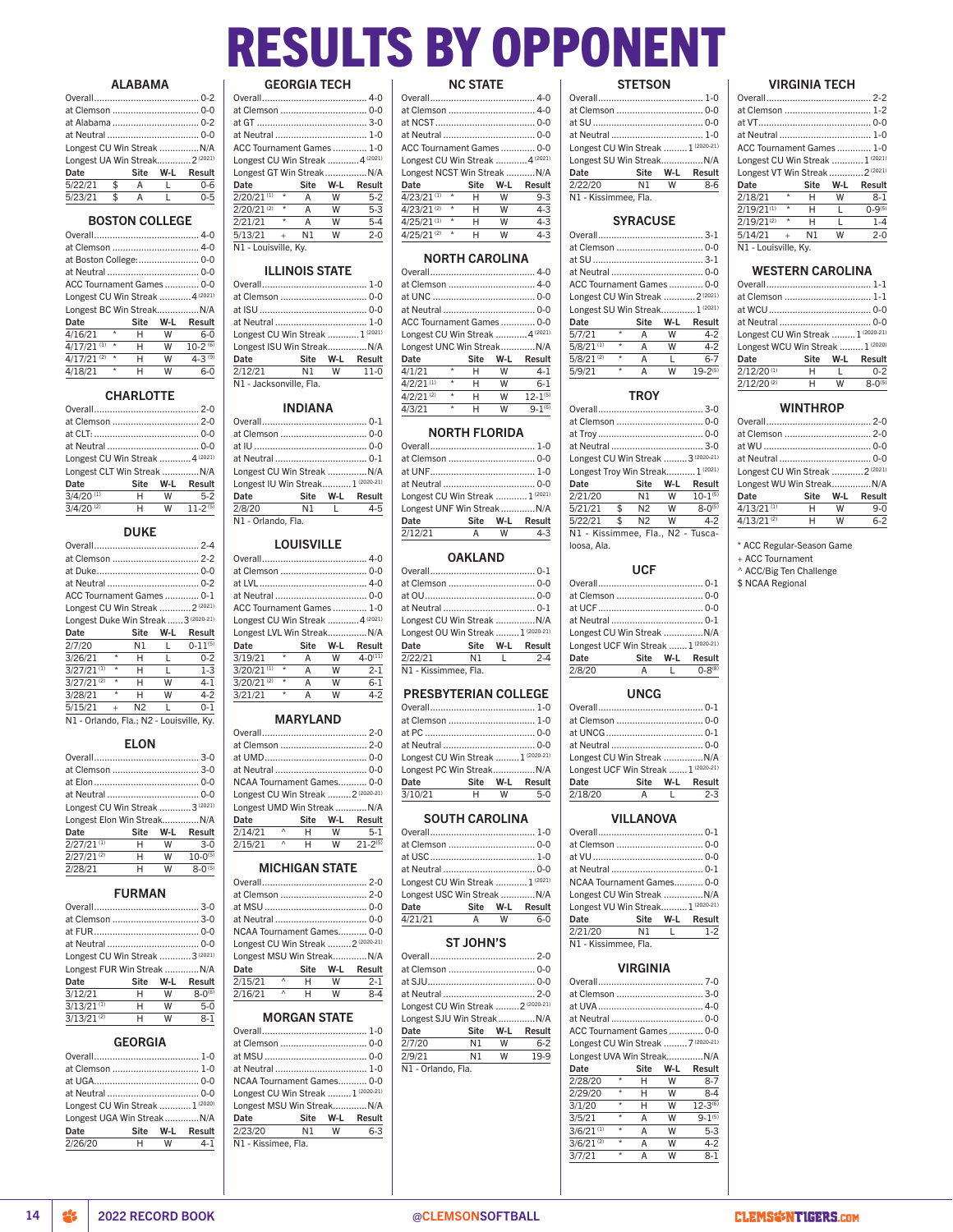# INDIVIDUAL CAREER STATS

|                               |                    |              | <b>BATTING STATS</b> |                          |                   |                |                |                   |                         |                |                         | Player                      | Year(s)         | Avg         | G-S                   | AB         |              | R<br>н                      | 2B             | 3B                | HR                      | RBI                   | SB             |
|-------------------------------|--------------------|--------------|----------------------|--------------------------|-------------------|----------------|----------------|-------------------|-------------------------|----------------|-------------------------|-----------------------------|-----------------|-------------|-----------------------|------------|--------------|-----------------------------|----------------|-------------------|-------------------------|-----------------------|----------------|
| Player                        | Year(s)            | Avg          | G-S                  | AB                       | R                 | н              | 2B             | 3B                | HR                      | <b>RBI</b>     | <b>SB</b>               | Pereira, Cammy              | 2020            | .298        | $27 - 27$             | 94         | 21           | 28                          | 4              | $\mathbf 0$       | 1                       | 10                    | 3              |
| Bigham, Casey                 | 2021               | .215         | 48-39                | 79                       | 9                 | 17             | 1              | 0                 | $\mathbf 0$             | 7              | 3                       | Pereira, Cammy              | 2021            | 295         | 45-45                 | 132        | 21           | 39                          | 3              | $\overline{c}$    | 3                       | 15                    | 6              |
| Bigham, Casey                 | 2021               | .215         | 48-39                | 79                       | 9                 | 17             | $\mathbf{1}$   | 0                 | 0                       | $\overline{7}$ | 3                       | Pereira, Cammy              | 2020-Pres.      | .296        | 72-72                 | 226        | 42           | 67                          | 7              | $\overline{2}$    | 4                       | 25                    | 9              |
|                               |                    |              |                      |                          |                   |                |                |                   |                         |                |                         |                             |                 |             |                       |            |              |                             |                |                   |                         |                       |                |
| Player                        | Year(s)            | Avg          | G-S                  | ΑВ                       | R                 | н              | 2B             | 3B                | HR                      | RBI            | SB                      | Player                      | Year(s)         | Avg         | G-S                   | ΑВ         |              | R<br>н                      | 2В             | 3B                | HR                      | RBI                   | SB             |
| Bonamy, MK                    | 2020               | .314         | $27 - 27$            | 86                       | 18                | 27             | 6              | 0                 | 3                       | 24             | 3                       | Puckett, Carsten            | 2021            | .000        | $1 - 0$               | 1          |              | 0<br>0                      | 0              | $\mathbf 0$       | 0                       | 0                     | 0              |
| Bonamy, MK                    | 2020               | .314         | $27 - 27$            | 86                       | 18                | 27             | 6              | 0                 | 3                       | 24             | 3                       | <b>Puckett, Carsten</b>     | 2021            | .000        | $1-0$                 |            | $\mathbf 1$  | $\mathbf 0$<br>0            | 0              | 0                 | 0                       | $\pmb{0}$             | 0              |
|                               |                    |              |                      |                          |                   |                |                |                   |                         |                |                         |                             |                 |             |                       |            |              |                             |                |                   |                         |                       |                |
| Player                        | Year(s)            | Avg          | G-S                  | AB                       | R                 | н              | 2B             | 3B                | HR                      | RBI            | SB                      | Player                      | Year(s)         | Avg         | G-S                   | ΑВ         |              | R<br>н                      | 2B             | 3B                | HR                      | RBI                   | SB             |
| Cagle, Valerie                | 2020               | .376         | $27 - 27$            | 93                       | 26                | 35             | 5              | 0                 | 10                      | 36             | 1                       | Shannon, Carlie             | 2020            | .000        | $23-0$                |            | $\mathbf 0$  | 9<br>0                      | 0              | $\mathbf 0$       | 0                       | $\mathsf 0$           | g              |
| Cagle, Valerie                | 2021               | .404         | 52-52                | 156                      | 43                | 63             | 12             | 1                 | 17                      | 45             | 4                       | Shannon, Carlie             | 2021            | .000        | $36-0$                |            | 0<br>14      | $\mathbf 0$                 | 0              | $\mathbf 0$       | 0                       | $\mathsf 0$           | 18             |
| Cagle, Valerie                | 2020-Pres.         | .394         | 79-79                | 249                      | 69                | 98             | 17             | $\mathbf{1}$      | 27                      | 81             | 5                       | Shannon, Carlee             | 2020-Pres.      | .000        | 59-0                  | 0          | 23           | 0                           | 0              | 0                 | 0                       | 0                     | 27             |
|                               |                    |              |                      |                          |                   |                |                |                   |                         |                |                         |                             |                 |             |                       |            |              | R                           |                |                   |                         |                       |                |
| Player                        | Year(s)            | Avg          | G-S                  | AB                       | R                 | н              | 2B             | 3B                | HR                      | RBI            | SB                      | Player<br>Stuart, Abi       | Year(s)<br>2020 | Avg<br>.222 | G-S<br>$14 - 4$       | AB<br>18   |              | н<br>4<br>4                 | 2B<br>3        | 3B<br>$\mathbf 0$ | ΗR<br>$\mathbf{1}$      | RBI<br>$\overline{c}$ | SB<br>0        |
| Caymol, Logan                 | 2020               | .000         | 14-12                | $\overline{c}$           | $\mathbf 0$       | 0              | $\mathbf 0$    | 0                 | $\mathbf 0$             | 0              | $\mathsf 0$             |                             | 2021            | .259        | 36-31                 | 85         | 10           | 22                          | 4              | 0                 | 4                       | 17                    | O              |
| Caymol, Logan                 | 2021               | ä,           | $2 - 0$              | $\overline{\phantom{a}}$ | $\overline{a}$    | ä,             | Ξ.             | ÷.                | μ.                      | $\sim$         | $\overline{a}$          | Stuart, Abi<br>Stuart, Abi  | 2020-Pres.      | .252        | 50-35                 | 103        | 14           | 26                          | 7              | 0                 | 5                       | 19                    | 0              |
| Caymol, Logan                 | 2020-21            | .000         | $16 - 12$            | $\overline{c}$           | 0                 | $\mathbf 0$    | $\mathbf 0$    | $\mathbf 0$       | 0                       | 0              | $\mathbf 0$             |                             |                 |             |                       |            |              |                             |                |                   |                         |                       |                |
|                               |                    |              |                      |                          |                   |                |                |                   |                         |                |                         | Player                      | Year(s)         | Avg         | G-S                   | AB         |              | н<br>R                      | 2В             | 3B                | HR                      | <b>RBI</b>            | SB             |
| Player                        | Year(s)            | Avg          | G-S                  | AB                       | R                 | н              | 2B             | 3B                | HR                      | RBI            | SB                      | Taylor, Bailey              | 2020            | .239        | 25-24                 | 46         | 11           | 11                          | $\overline{c}$ | $\mathbf 0$       | 2                       | 11                    | $\mathbf 0$    |
| Cheek, Jaden                  | 2021               | .100         | $39-1$               | 10                       | 11                | 1              | $\mathbf 0$    | 0                 | 0                       | 0              | $\overline{\mathbf{c}}$ | Taylor, Bailey              | 2021            |             |                       |            |              | Missed season due to injury |                |                   |                         |                       |                |
| Cheek, Jaden                  | 2021-Pres.         | .100         | $39-1$               | 10                       | 11                | $\mathbf{1}$   | $\mathbf 0$    | 0                 | 0                       | 0              | $\overline{2}$          | <b>Taylor, Bailey</b>       | 2020-Pres.      | .239        | 25-24                 | 46         |              | 11<br>11                    | 2              | 0                 | $\overline{\mathbf{c}}$ | 11                    | 0              |
|                               |                    |              |                      |                          |                   |                |                |                   |                         |                |                         |                             |                 |             |                       |            |              |                             |                |                   |                         |                       |                |
| Player                        | Year(s)            | Avg          | G-S                  | AB                       | R<br>47           | н              | 2B             | 3B                | HR                      | RBI            | SB                      |                             |                 |             |                       |            |              |                             |                |                   |                         |                       |                |
| Clark, McKenzie               | 2021<br>2021-Pres. | .355<br>.355 | 52-52<br>52-52       | 169<br>169               | 47                | 60<br>60       | 9<br>9         | 6<br>6            | 9<br>9                  | 29<br>29       | 23<br>23                |                             |                 |             | <b>PITCHING STATS</b> |            |              |                             |                |                   |                         |                       |                |
| Clark, McKenzie               |                    |              |                      |                          |                   |                |                |                   |                         |                |                         | Player                      | Year(s)         | ERA         | W-L                   | <b>SHO</b> | SV           | IP                          | н              | R                 | ER                      | ВB                    | <b>SO</b>      |
|                               | Year(s)            |              | G-S                  | AB                       | R                 | н              | 2B             | 3B                | HR                      | <b>RBI</b>     | SB                      | Cagle, Valerie              | 2020            | 2.19        | $9 - 6$               | 0/1        | 1            | 89.2                        | 84             | 48                | 28                      | 16                    | 87             |
| Player<br>Frank, Valerie      | 2020               | Avg<br>.000  | $2 - 0$              | 1                        | $\mathbf{1}$      | 0              | $\mathbf 0$    | 0                 | $\mathbf 0$             | 0              | $\pmb{0}$               | Cagle, Valerie              | 2021            | 1.16        | $28 - 7$              | 11/1       | 5            | 216.2                       | 148            | 53                | 36                      | 55                    | 267            |
| Frank, Valerie                | 2020               | .000         | $2 - 0$              | 1                        | $\mathbf{1}$      | 0              | $\mathbf 0$    | 0                 | 0                       | 0              | $\mathbf 0$             | Cagle, Valerie              | 2020-Pres.      | 1.46        | 37-13                 | 11/2       | 6            | 306.1                       | 232            | 101               | 64                      | 71                    | 354            |
|                               |                    |              |                      |                          |                   |                |                |                   |                         |                |                         |                             |                 |             |                       |            |              |                             |                |                   |                         |                       |                |
| Player                        | Year(s)            | Avg          | G-S                  | AB                       | R                 | н              | 2B             | 3B                | HR                      | <b>RBI</b>     | SB                      | Player                      | Year(s)         | ERA         | W-L                   | SHO        | <b>SV</b>    | IP                          | н              | R                 | ER                      | BB                    | SO             |
| Gilstrap, Ansley              | 2021               | .292         | 51-51                | 144                      | 43                | 42             | 6              | 1                 | 4                       | 21             | 13                      | Caymol, Logan               | 2020            | 3.50        | $7 - 2$               | 1/0        | 0            | 58.0                        | 46             | 34                | 29                      | 28                    | 63             |
| Gilstrap, Ansley              | 2021               | .292         | 51-51                | 144                      | 43                | 42             | 6              | $\mathbf{1}$      | 4                       | 21             | 13                      | Caymol, Logan               | 2021            | 7.00        | $0 - 0$               | 0/0        | 0            | 3/0                         | $\overline{c}$ | 3                 | 3                       | 5                     | 4              |
|                               |                    |              |                      |                          |                   |                |                |                   |                         |                |                         | Caymol, Logan               | 2020-21         | 3.67        | $7 - 2$               | 1/0        | 0            | 61.0                        | 48             | 37                | 32                      | 33                    | 67             |
| Player                        | Year(s)            | Avg          | G-S                  | AB                       | R                 | н              | 2B             | 3B                | HR                      | RBI            | SB                      |                             |                 |             |                       |            |              |                             |                |                   |                         |                       |                |
| Goodwin, Hannah               | 2020               | .385         | 26-26                | 78                       | 15                | 30             | 5              | 0                 | 4                       | 16             | $1\,$                   | Player                      | Year(s)         | ERA         | W-L                   | SHO        | sv           | IP                          | н              | R                 | ER                      | BB                    | SO             |
| Goodwin, Hannah               | 2021               | .000         | $2 - 1$              | $\overline{4}$           | $\mathbf 0$       | 0              | 0              | 0                 | 0                       | 0              | $\pmb{0}$               | Spencer, Regan              | 2021            | 1.48        | $6 - 0$               | 1/1        | $\mathbf{1}$ | 42.2                        | 24             | 9                 | 9                       | 12                    | 20             |
| Goodwin, Hannah               | 2020-Pres.         | .366         | 28-27                | 82                       | 15                | 30             | 5              | 0                 | 4                       | 16             | $\overline{1}$          | Spencer, Regan              | 2021-Pres.      | 1.48        | $6-0$                 | 1/1        | $\mathbf{1}$ | 42.2                        | 24             | 9                 | 9                       | 12                    | 20             |
|                               |                    |              |                      |                          |                   |                |                |                   |                         |                |                         |                             |                 |             |                       |            |              |                             |                |                   |                         |                       |                |
| Player                        | Year(s)            | Avg          | G-S                  | AB                       | R                 | н              | 2B             | 3B                | HR                      | <b>RBI</b>     | <b>SB</b>               | Player                      | Year(s)         | ERA         | W-L                   | SHO        | <b>SV</b>    | IP                          | н              | R                 | ER                      | BB                    | SO             |
| Guimbarda, Marissa            | 2020               | .355         | $27 - 27$            | 76                       | 17                | 27             | 4              | 0                 | 11                      | 31             | $\mathbf 1$             | Thompson, Millie            | 2021            | 2.05        | $9 - 1$               | 0/2        | 1            | 78.2                        | 73             | 28                | 23                      | 22                    | 70             |
| Guimbarda, Marissa            | 2021               | .325         | 48-48                | 136                      | 21                | 42             | 14             | $\mathbf{1}$      | 13                      | 42             | $\mathsf 0$             | Thompson, Millie 2021-Pres. |                 | 2.05        | $9 - 1$               | 0/2        | $\mathbf{1}$ | 78.2                        | 73             | 28                | 23                      | 22                    | 70             |
| Guimbarda, Marissa 2020-Pres. |                    | .325         | 75-75                | 212                      | 38                | 69             | 14             | $\mathbf{1}$      | 24                      | 73             | $\mathbf{1}$            |                             |                 |             |                       |            |              |                             |                |                   |                         |                       |                |
|                               |                    |              |                      |                          |                   |                |                |                   |                         |                |                         | Player                      | Year(s)         | <b>ERA</b>  | W-L                   | <b>SHO</b> | sv           | IP                          | н              | R                 | ER                      | ВB                    | S <sub>0</sub> |
| Player                        | Year(s)            | Avg          | G-S                  | AB                       | R                 | н              | 2B             | 3B                | HR                      | <b>RBI</b>     | SB                      | Whitfield, Emma             | 2020            | 3.30        | $3-0$                 | 0/1        | 0            | 23.1                        | 24             | 12                | 11                      | 10                    | 17             |
| Houston, Ansley               | 2021               | .000         | $2 - 0$              | 1                        | $\mathbf 0$       | 0              | $\mathbf 0$    | 0                 | $\mathbf 0$             | 0              | 0                       | Whitfield, Emma             | 2021            | 3.94        | $1 - 0$               | 0/0        | 0            | 5.1                         | 5              | 3                 | 3                       | 3                     | 8              |
| Houston, Ansley               | 2021-Pres.         | .000         | $2 - 0$              | $\mathbf{1}$             | $\mathbf 0$       | 0              | $\mathbf 0$    | 0                 | 0                       | 0              | $\mathbf 0$             | Whitfield, Emma             | 2020-Pres.      | 3.42        | 4-0                   | 0/1        | 0            | 28.2                        | 29             | 15                | 14                      | 13                    | 25             |
|                               |                    |              |                      |                          |                   |                |                |                   |                         |                |                         |                             |                 |             |                       |            |              |                             |                |                   |                         |                       |                |
| Player                        | Year(s)            | Avg          | G-S                  | AB                       | R                 | н              | 2B             | зв                | HR                      | RBI            | SB                      |                             |                 |             |                       |            |              |                             |                |                   |                         |                       |                |
| Howell, Sarah                 | 2021               | .083         | $23 - 1$             | 12                       | 5                 | 1              | 0              | 0                 | 0                       | 0              | 4                       |                             |                 |             |                       |            |              |                             |                |                   |                         |                       |                |
| Howell, Sarah                 | 2021-Pres.         | .083         | $23-1$               | 12                       | 5                 | $\mathbf{1}$   | $\mathbf 0$    | 0                 | $\mathbf 0$             | 0              | 4                       |                             |                 |             |                       |            |              |                             |                |                   |                         |                       |                |
|                               |                    |              |                      |                          |                   |                |                |                   |                         |                |                         |                             |                 |             |                       |            |              |                             |                |                   |                         |                       |                |
| Player                        | Year(s)            | Avg          | G-S                  | AB                       | R                 | н              | 2B             | 3B                | HR                      | RBI            | SB                      |                             |                 |             |                       |            |              |                             |                |                   |                         |                       |                |
| Hyatt, JoJo                   | 2020               | .290         | $27 - 27$            | 62                       | 11                | 18             | $\overline{c}$ | $\mathbf{1}$      | $\mathbf 0$             | 11             | $\mathbf 0$             |                             |                 |             |                       |            |              |                             |                |                   |                         |                       |                |
| Hyatt, JoJo                   | 2021<br>2020-Pres. | .223         | 51-50                | 94                       | 4                 | 21             |                | O                 |                         | 10             | 0                       |                             |                 |             |                       |            |              |                             |                |                   |                         |                       |                |
| Hyatt, JoJo                   |                    | .250         | 78-77                | 156                      | 15                | 39             | $\overline{c}$ | 1                 | 1                       | 21             | 0                       |                             |                 |             |                       |            |              |                             |                |                   |                         |                       |                |
|                               |                    |              |                      |                          |                   |                |                |                   |                         |                |                         |                             |                 |             |                       |            |              |                             |                |                   |                         |                       |                |
| Player<br>Johnson, Morgan     | Year(s)<br>2020    | Avg<br>.083  | G-S<br>$4 - 4$       | AB<br>12                 | R<br>$\mathbf{1}$ | н<br>1         | 2B<br>0        | 3B<br>$\mathbf 0$ | HR<br>0                 | RBI<br>2       | SB<br>$\overline{2}$    |                             |                 |             |                       |            |              |                             |                |                   |                         |                       |                |
| Johnson, Morgan               | 2021               | .350         | $30-9$               | 40                       | 8                 | 14             | 3              | $\mathbf 0$       | 4                       | 16             | $\overline{2}$          |                             |                 |             |                       |            |              |                             |                |                   |                         |                       |                |
| Johnson, Morgan               | 2020-Pres.         | .288         | 34-13                | 52                       | 9                 | 15             | 3              | $\pmb{0}$         | 4                       | 18             | 4                       |                             |                 |             |                       |            |              |                             |                |                   |                         |                       |                |
|                               |                    |              |                      |                          |                   |                |                |                   |                         |                |                         |                             |                 |             |                       |            |              |                             |                |                   |                         |                       |                |
| Player                        | Year(s)            | Avg          | G-S                  | AB                       | R                 | н              | 2B             | 3B                | HR                      | RBI            | SB                      |                             |                 |             |                       |            |              |                             |                |                   |                         |                       |                |
| Keller, Kyah                  | 2020               | .000         | $5 - 0$              | $\overline{4}$           | 1                 | 0              | 0              | $\mathbf 0$       | 0                       | 0              | 0                       |                             |                 |             |                       |            |              |                             |                |                   |                         |                       |                |
| Keller, Kyah                  | 2021               | .256         | 38-29                | 90                       | 6                 | 23             | $\overline{c}$ | 1                 | 2                       | 17             | $\pmb{0}$               |                             |                 |             |                       |            |              |                             |                |                   |                         |                       |                |
| Keller, Kyah                  | 2020-Pres.         | .245         | 43-29                | 94                       | $\overline{7}$    | 23             | $\overline{c}$ | $\mathbf{1}$      | $\overline{\mathbf{c}}$ | 17             | 0                       |                             |                 |             |                       |            |              |                             |                |                   |                         |                       |                |
|                               |                    |              |                      |                          |                   |                |                |                   |                         |                |                         |                             |                 |             |                       |            |              |                             |                |                   |                         |                       |                |
| Player                        | Year(s)            | Avg          | G-S                  | AВ                       | R                 | н              | 2В             | 3B                | HR                      | RBI            | SB                      |                             |                 |             |                       |            |              |                             |                |                   |                         |                       |                |
| Logoleo, Alia                 | 2020               | .345         | 21-20                | 55                       | 11                | 19             | 4              | $\overline{c}$    | 0                       | 5              | $\overline{7}$          |                             |                 |             |                       |            |              |                             |                |                   |                         |                       |                |
| Logoleo, Alia                 | 2021               | .265         | 45-37                | 102                      | 18                | 27             | 6              | $\mathbf 0$       | 8                       | 32             | $\overline{7}$          |                             |                 |             |                       |            |              |                             |                |                   |                         |                       |                |
| Logoleo, Alia                 | 2020-Pres.         | .293         | 66-57                | 157                      | 29                | 46             | 10             | $\overline{c}$    | 8                       | 37             | 14                      |                             |                 |             |                       |            |              |                             |                |                   |                         |                       |                |
|                               |                    |              |                      |                          |                   |                |                |                   |                         |                |                         |                             |                 |             |                       |            |              |                             |                |                   |                         |                       |                |
| Player                        | Year(s)            | Avg          | G-S                  | AB                       | R                 | н              | 2B             | 3B                | HR                      | RBI            | SB                      |                             |                 |             |                       |            |              |                             |                |                   |                         |                       |                |
| Mattimore, Grace              | 2020               | .333         | 26-25                | 66                       | 16                | 22             | 10             | $\mathbf 0$       | 0                       | 12             | $\pmb{0}$               |                             |                 |             |                       |            |              |                             |                |                   |                         |                       |                |
| Mattimore, Grace              | 2021               | .253         | 66-65                | 91                       | 26                | 23             | 3              | $\mathbf 0$       | $\mathbf 1$             | 11             | $\,1\,$                 |                             |                 |             |                       |            |              |                             |                |                   |                         |                       |                |
| Mattimore, Grace              | 2020-Pres.         | .287         | 66-65                | 157                      | 26                | 45             | 13             | $\bf{0}$          | $\mathbf 1$             | 23             | $\mathbf{1}$            |                             |                 |             |                       |            |              |                             |                |                   |                         |                       |                |
|                               |                    |              |                      |                          |                   |                |                |                   |                         |                |                         |                             |                 |             |                       |            |              |                             |                |                   |                         |                       |                |
| Player                        | Year(s)            | Avg          | G-S                  | AB                       | R                 | н              | 2B             | 3B                | HR                      | RBI            | SB                      |                             |                 |             |                       |            |              |                             |                |                   |                         |                       |                |
| May, Madison                  | 2020               | .000         | $6 - 4$              | 9                        | $\mathsf 0$       | 0              | 0              | $\mathbf 0$       | 0                       | 0              | 0                       |                             |                 |             |                       |            |              |                             |                |                   |                         |                       |                |
| May, Madison                  | 2021               | .000         | $1 - 0$              | 0                        | 0                 | 0              | 0              | 0                 | 0                       | 0              | $\pmb{0}$               |                             |                 |             |                       |            |              |                             |                |                   |                         |                       |                |
| May, Madison                  | 2020-Pres.         | .000         | $7 - 4$              | 9                        | 0                 | 0              | 0              | 0                 | 0                       | 0              | 0                       |                             |                 |             |                       |            |              |                             |                |                   |                         |                       |                |
|                               |                    |              |                      |                          |                   |                |                |                   |                         |                |                         |                             |                 |             |                       |            |              |                             |                |                   |                         |                       |                |
| Player                        | Year(s)            | Avg          | G-S                  | AВ                       | R                 | н              | 2B             | 3B                | HR                      | RBI            | SB                      |                             |                 |             |                       |            |              |                             |                |                   |                         |                       |                |
| Oda, Arielle                  | 2020               | .154         | $24-9$               | 13                       | 12                | $\overline{c}$ | $\mathbf 0$    | 1                 | 0                       | 4              | $\mathbf{1}$            |                             |                 |             |                       |            |              |                             |                |                   |                         |                       |                |
| Oda, Arielle                  | 2021               | .143         | 46-14                | $\overline{7}$           | 10                | 1              | 0              | $\pmb{0}$         | 0                       | 0              | 4                       |                             |                 |             |                       |            |              |                             |                |                   |                         |                       |                |
| Oda, Arielle                  | 2020-Pres.         | .150         | 70-23                | 20                       | 22                | 3              | 0              | $\mathbf{1}$      | 0                       | 4              | $\overline{5}$          |                             |                 |             |                       |            |              |                             |                |                   |                         |                       |                |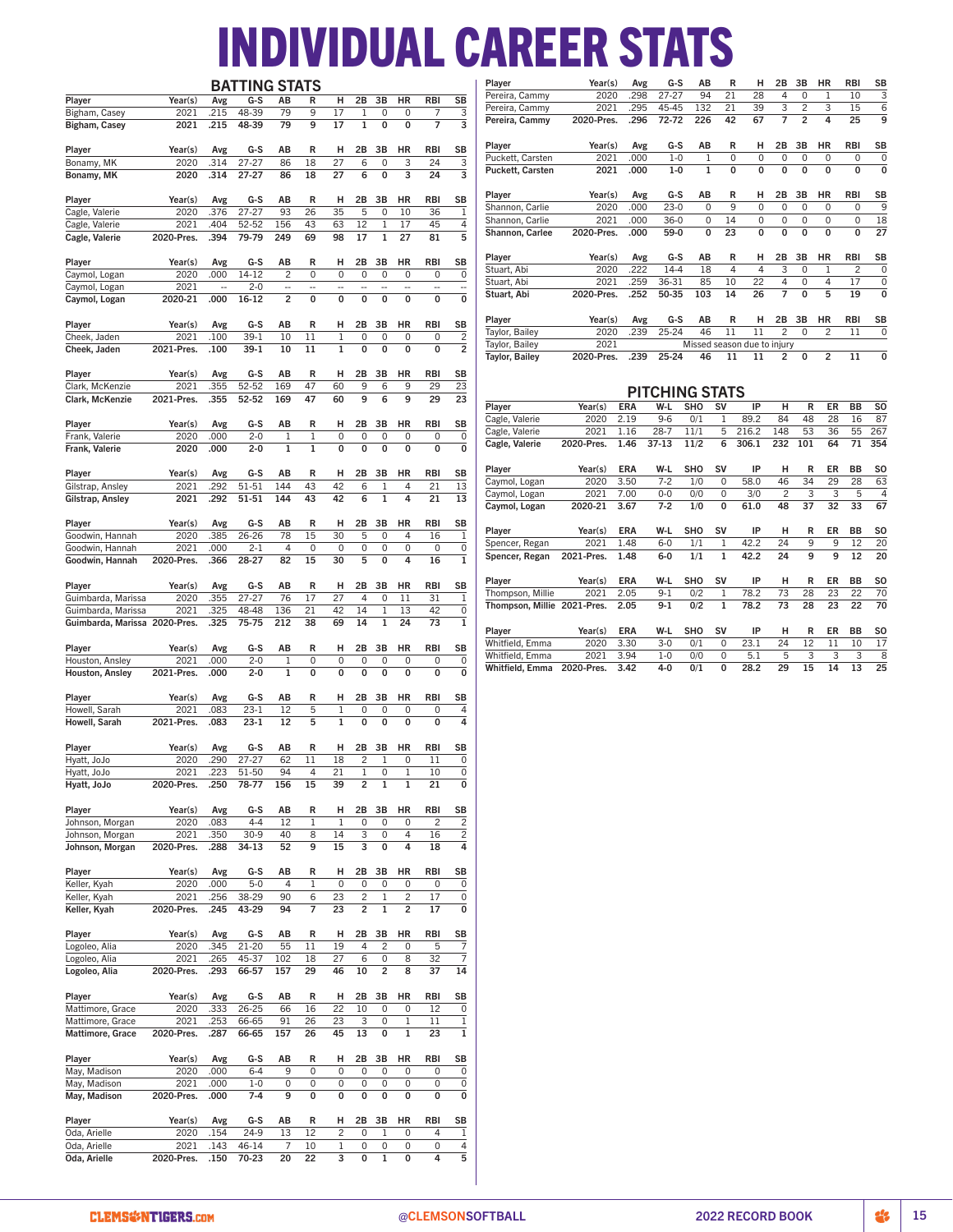# HONORS & AWARDS ACC PLAYER-OF-THE-WEEK

2021 Valerie Cagle Hannah Goodwin Marissa Guimbarda 2022 Valerie Cagle

McKenzie Clark

**NFCA** ALL-AMERICAN 2021 Valerie Cagle (2nd - P/UTL)

NFCA NATIONAL FRESHMAN-OF-THE-YEAR 2021 Valerie Cagle (Top 3 Finalist)

JWOS PRESEASON ALL-AMERICAN 2021 Valerie Cagle (2nd)

JWOS PLAYER-OF-THE-WEEK 2020 Valerie Cagle (Mar. 3) 2021 Valerie Cagle (Apr. 27)

# SOFTBALL AMERICA

WEAVER-JAMES-CORRIGAN POSTGRADUATE SCHOLARSHIP (Presented by ACC) 2021 Marissa Guimbarda

Grace Mattimore

| <b>ACC COACH-OF-THE-YEAR</b>          | ACC PLAYER-OF-THE-WEEK              | <b>NFCA</b>                             | <b>SOFTBALL AMERICA</b>                       |                        |       |   |            |
|---------------------------------------|-------------------------------------|-----------------------------------------|-----------------------------------------------|------------------------|-------|---|------------|
| John Rittman<br>2021                  | Valerie Cagle (Feb. 18)<br>2020     | <b>PLAYER-OF-THE-WEEK</b>               | <b>PRESEASON ALL-AMERICAN</b>                 | <b>ACC POTW HONORS</b> |       |   |            |
|                                       | Valerie Cagle (Mar. 3)              | Valerie Cagle (Mar. 23)<br>2021         | Valerie Cagle (2nd)<br>2021                   |                        |       |   |            |
| ACC FRESHMAN-OF-THE-YEAR              | Marissa Guimbarda (Mar. 10)         | Valerie Cagle (Apr. 20)                 |                                               | Player                 | Pos.  | # | Years      |
| Valerie Cagle*, P/UTL<br>2021         | Valerie Cagle (Mar. 24)<br>2021     |                                         | <b>SOFTBALL AMERICA</b>                       | Valerie Cagle          | P/UTL | 6 | 2020-Pres. |
|                                       | Valerie Cagle (Apr. 27)             | <b>USA SOFTBALL</b>                     | PLAYER/PITCHER OF THE-MONTH                   |                        |       |   |            |
| ACC PLAYER-OF-THE-YEAR                | Alia Logoleo (May 10)               | <b>COLLEGIATE PLAYER-OF-THE-YEAR</b>    | Valerie Cagle (No. 7 pitcher - March)<br>2021 |                        |       |   |            |
| 2021 Valerie Cagle*, P/UTL            |                                     | Valerie Cagle (Top 10 Finalist)<br>2021 | Valerie Cagle (No. 2 pitcher - April)         |                        |       |   |            |
| *Only student-athlete in ACC history  | <b>ACC PITCHER-OF-THE-WEEK</b>      |                                         | Valerie Cagle (No. 4 player - April)          |                        |       |   |            |
| to earn both Freshman and Player of   | Logan Caymol (Feb. 18)<br>2020      | <b>USA SOFTBALL</b>                     |                                               |                        |       |   |            |
| the Year in the same softball season. | 2021<br>Valerie Cagle (Apr. 7)      | <b>JUNIOR NATIONAL TEAM</b>             | <b>DISOFTBALL.COM</b>                         |                        |       |   |            |
|                                       | Valerie Cagle (Apr. 20)             | Valerie Cagle<br>2021                   | <b>PRESEASON ALL-AMERICAN</b>                 |                        |       |   |            |
| <b>ALL-ACC TOURNAMENT</b>             |                                     |                                         | Valerie Cagle (2nd)<br>2021                   |                        |       |   |            |
| Valerie Cagle<br>2021                 | <b>NFCA</b>                         | <b>JWOS</b>                             |                                               |                        |       |   |            |
| Cammy Pereira                         | <b>ALL-REGION SOUTHEAST</b>         | <b>ALL-AMERICAN</b>                     | <b>ESPN TOP 10 PLAYS</b>                      |                        |       |   |            |
|                                       | Valerie Cagle (1st - P/UTL)<br>2021 | Valerie Cagle (1st - P/UTL)<br>2021     | Arielle Oda (Feb. 28 - 6)<br>2021             |                        |       |   |            |
| <b>PRESEASON ALL-ACC</b>              | McKenzie Clark (2nd - OF)           |                                         | McKenzie Clark (May 9 - 10)                   |                        |       |   |            |
| Valerie Cagle<br>2021                 |                                     | <b>JWOS</b>                             |                                               |                        |       |   |            |
| Hannah Goodwin                        | <b>NFCA</b>                         | PRESEASON ALL-AMERICAN                  | <b>WEAVER-JAMES-CORRIGAN</b>                  |                        |       |   |            |

# ALL-ACC SELECTIONS

| 2021<br>Valerie Cagle<br>McKenzie Clark<br>Marissa Guimbarda<br>Alia Logoleo<br><b>Ansley Gilstrap</b> | Year | Player        | Team |
|--------------------------------------------------------------------------------------------------------|------|---------------|------|
|                                                                                                        |      |               |      |
|                                                                                                        |      |               | 1    |
|                                                                                                        |      |               | 1    |
|                                                                                                        |      |               | 2    |
|                                                                                                        |      |               | 3    |
|                                                                                                        |      | Valerie Cagle | F    |
| <b>McKenzie Clark</b>                                                                                  |      |               | F    |
| Alia Logoleo                                                                                           |      |               | F    |
| Millie Thompson                                                                                        |      |               |      |

F - All-ACC Freshman selection; Note: No team named in 2020 due to COVID-19 pandemic.

# ALL-ACC ACADEMIC SELECTIONS

Year Player

McKenzie Clark Ansley Gilstrap Marissa Guimbarda Alia Logoleo Cammy Pereira Millie Thompson

# ACC ACADEMIC HONOR ROLL MEMBERS

2020 MK Bonamy

Valerie Cagle Logan Caymol Valerie Frank Ansley Gilstrap Marissa Guimbarda JoJo Hyatt Morgan Johnson Kyah Keller Alia Logoleo Madison May Arielle Oda Cammy Pereira Carlee Shannon Abi Stuart Bailey Taylor Emma Whitfield

2021 Casey Bigham Valerie Cagle

> Logan Caymol McKenzie Clark Ansley Gilstrap Marissa Guimbarda Ansley Houston JoJo Hyatt Morgan Johnson Kyah Keller Alia Logoleo Grace Mattimore Madison May Arielle Oda Cammy Pereira Carlee Shannon Regan Spencer Abi Stuart Bailey Taylor Millie Thompson Emma Whitfield

## FIVE-TIME MEMBERS

FOUR-TIME MEMBERS

### THREE-TIME MEMBERS

### FIRST-TEAM ALL-ACC & ACC

| <b>ACADEMIC HONOR ROLL</b> |      |
|----------------------------|------|
| Valerie Cagle              | 2021 |
| McKenzie Clark             | 2021 |
| Marissa Guimbarda          | 2021 |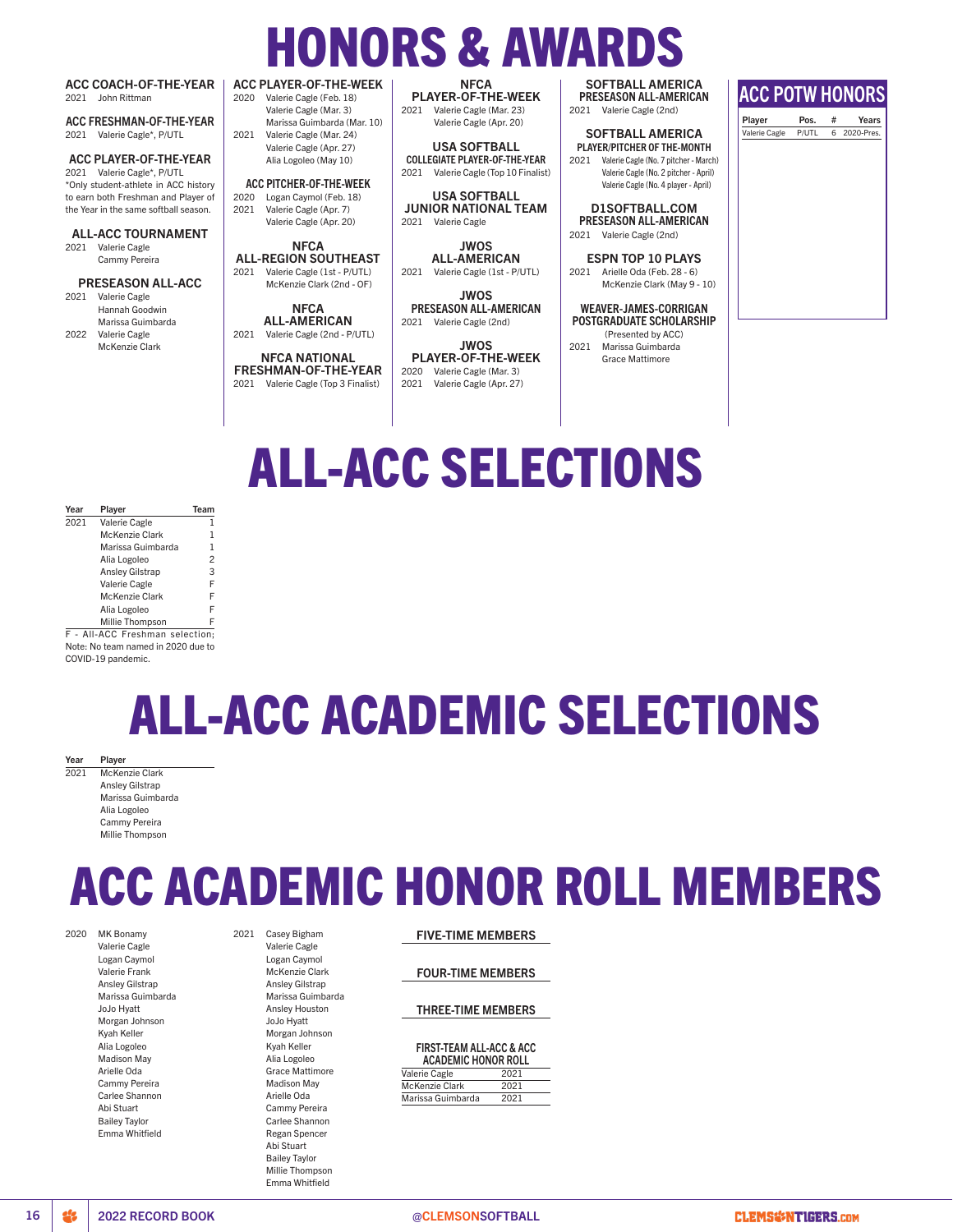# ALL-AMERICA TIGER STATS VALERIE CAGLE, P/UTL

|               |                     |    |     |           |           |       |    |     |     |           |    | Second-Team NFCA, 2021; First-Team JWOS, 2021 |     |    |           |      |
|---------------|---------------------|----|-----|-----------|-----------|-------|----|-----|-----|-----------|----|-----------------------------------------------|-----|----|-----------|------|
| Year          | G-S                 |    | AВ  | R         |           | н     | 2В | 3B  |     | <b>HR</b> |    | <b>RBI</b>                                    | SB  | BB | <b>SO</b> | Avg. |
| 2020          | 27-27               |    | 93  | 26        |           | 35    | 5  |     | 0   | 10        |    | 36                                            |     | 6  | 15        | .376 |
| 2021          | 52-52               |    | 156 | 43        |           | 63    | 12 |     |     | 17        |    | 45                                            | 4   | 27 | 27        | .404 |
|               | <b>Totals 79-79</b> |    | 249 | 69        |           | 98    | 17 |     |     | 27        |    | 81                                            | 5   | 33 | 42        | .394 |
|               |                     |    |     |           |           |       |    |     |     |           |    |                                               |     |    |           |      |
| Year          | G                   | GS | CG  | <b>SH</b> | <b>SV</b> |       | ΙP | н   |     | R         | ER | <b>ERA</b>                                    | S0  | ВB | W-L       | Pct. |
| 2020          | 27                  | 13 | 8   | 0/1       |           | 89.2  |    | 84  | 48  |           | 28 | 2.19                                          | 87  | 16 | $9 - 6$   | .600 |
| 2021          | 52                  | 32 |     | 26 1 1/1  | 5         | 216.2 |    | 148 | 53  |           | 36 | 1.16                                          | 267 | 55 | $28 - 7$  | .800 |
| <b>Totals</b> | 79                  | 45 |     | 34 1 1/2  | 6         | 306.1 |    | 232 | 101 |           | 64 | 1.46                                          | 354 | 71 | $37-13$   | .740 |

# ACC STAT LEADERS

| Year | Team/Player                           | Category                              | Figure |
|------|---------------------------------------|---------------------------------------|--------|
| 2020 | Valerie Cagle                         | Saves                                 | $5*$   |
|      | Valerie Cagle                         | Runs Batted In                        | 36     |
|      | Valerie Cagle                         | <b>Total Bases</b>                    | 128    |
|      | Valerie Cagle                         | <b>ERA</b>                            | 1.16   |
|      | Marissa Guimbarda Home Runs           |                                       | 11     |
|      |                                       | Marissa Guimbarda Slugging Percentage | .868   |
|      | Grace Mattimore                       | Doubles                               | 10     |
|      | Millie Thompson                       | Runs Allowed (Fewest)                 | 28     |
|      | Millie Thompson                       | Earned Runs Allowed (Fewest)          | 23     |
|      | 2020 season cut short due to Covid-19 |                                       |        |

| Year | Team/Player                      | Category                     | Figure         |
|------|----------------------------------|------------------------------|----------------|
| 2021 | Clemson                          | <b>Slugging Percentage</b>   | .500           |
|      | Clemson                          | ERA                          | 1.50           |
|      | Clemson                          | Runs Allowed (Fewest)        | 96             |
|      | Clemson                          | Earned Runs Allowed (Fewest) | 74             |
|      | Clemson                          | Triples Allowed (Fewest)     | $\overline{2}$ |
|      | Clemson                          | Home Runs Allowest (Fewest)  | 18             |
|      | Valerie Cagle                    | <b>Slugging Percentage</b>   | .821           |
|      | Valerie Cagle                    | Runs Batted In               | $45*$          |
|      | Valerie Cagle                    | Home Runs                    | $17*$          |
|      | Valerie Cagle                    | <b>Total Bases</b>           | 128            |
|      | Valerie Cagle                    | ERA                          | 1.16           |
|      | Valerie Cagle                    | Saves                        | $5*$           |
|      | McKenzie Clark                   | Runs Scored                  | 47             |
|      | McKenzie Clark                   | <b>Triples</b>               | $6*$           |
|      | Millie Thompson                  | Runs Allowed (Fewest)        | 28             |
|      | Millie Thompson                  | Earned Runs Allowed (Fewest) | 23             |
|      | *Tied with another league member |                              |                |

# TOP-25 NCAA STAT RANKINGS

| Year | <b>Team/Player</b>     | Category                   | Figure | Rk             | Year | <b>Team/Plaver</b> | Category                     | Figure | Rk |
|------|------------------------|----------------------------|--------|----------------|------|--------------------|------------------------------|--------|----|
| 2020 | Clemson                | <b>Doubles</b>             | 45     | 9              | 2021 | Clemson            | ERA                          | 1.50   | 5  |
|      | Clemson                | <b>HR Per Game</b>         | 1.19   | 23             |      | Clemson            | <b>HR Per Game</b>           | 1.27   | 22 |
|      | Clemson                | <b>Slugging Percentage</b> | .524   | 23             |      | Clemson            | Strikeout-to-Walk Ratio 3.80 |        | 11 |
|      | <b>Grace Mattimore</b> | <b>Doubles</b>             | 10     | 14             |      | Clemson            | <b>WL Percentage</b>         | .846   | 6  |
|      | Valerie Cagle          | <b>Fewest Hit Batters</b>  | 4      | 20             |      | Valerie Cagle      | ERA                          | 1.16   | 11 |
|      | Valerie Cagle          | <b>Hits</b>                | 35     | 21             |      | Valerie Cagle      | Home Runs                    | 17     | 24 |
|      | Marissa Guimbarda      | Home Runs                  | 11     | 4              |      | Valerie Cagle      | Saves                        | 5      | 7  |
|      | Valerie Cagle          | Home Runs                  | 10     | 10             |      | Valerie Cagle      | Shutouts                     | 11     | 8  |
|      | Marissa Guimbarda      | HR Per Game                | .41    | 13             |      | Valerie Cagle      | <b>Slugging Percentage</b>   | .821   | 21 |
|      | Valerie Cagle          | Runs Batted In             | 36     | $\overline{c}$ |      | Valerie Cagle      | <b>Strikeouts</b>            | 267    | 11 |
|      | Marissa Guimbarda      | Runs Batted In             | 31     | 12             |      | Valerie Cagle      | <b>Total Bases</b>           | 128    | 19 |
|      | Valerie Cagle          | RBI Per Game               | 1.33   | 6              |      | McKenzie Clark     | <b>Triples</b>               | 6      | 8  |
|      | Marissa Guimbarda      | RBI Per Game               | 1.15   | 24             |      | Valerie Cagle      | Victories                    | 28     | 4  |
|      | Marissa Guimbarda      | <b>Slugging Percentage</b> | .868   | 22             |      |                    |                              |        |    |
|      | Valerie Cagle          | <b>Total Bases</b>         | 70     | 10             |      |                    |                              |        |    |
|      | Marissa Guimbarda      | <b>Total Bases</b>         | 66     | 16             |      |                    |                              |        |    |

# YEAR-BY-YEAR TEAM RECORDS

| <b>Head Coach</b>               | Year      | W  |    | Win $%$ | <b>ACC</b> | Finish | <b>Best Rank</b> |
|---------------------------------|-----------|----|----|---------|------------|--------|------------------|
| John Rittman                    | 2020      | 19 |    | .704    | $5-1$      | $---$  | <b>RV</b>        |
| John Rittman                    | *2021     | 44 |    | 846     | $29 - 5$   | 1st    |                  |
| <b>Totals</b>                   | 2 seasons | 63 | 16 | 797     | $34-6$     |        |                  |
| * - ACC regular-season champion |           |    |    |         |            |        |                  |

Grace Mattirmore Walks Per Game .85 17